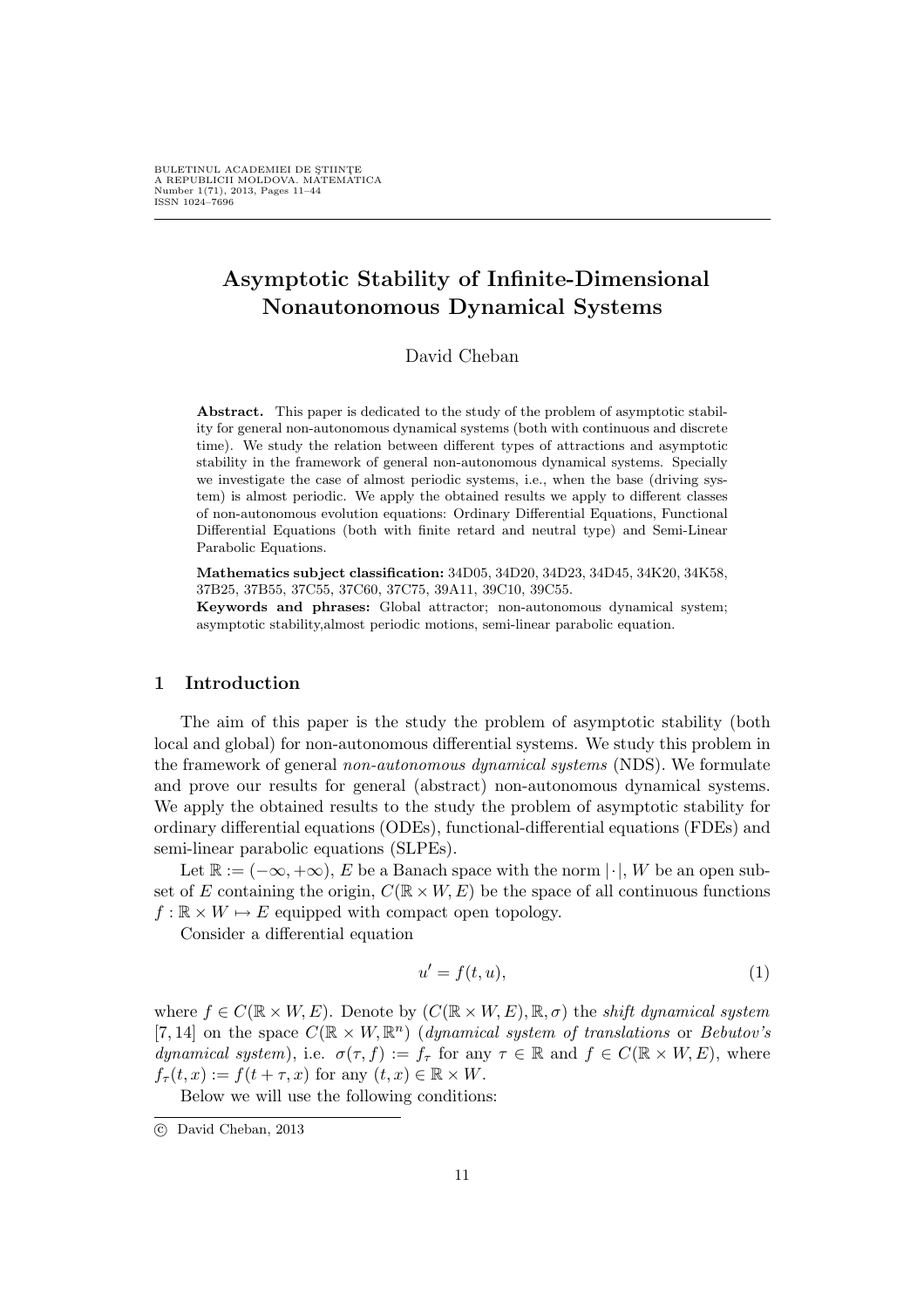- (A): for any  $(t_0, x_0) \in \mathbb{R}_+ \times W$  equation (1) admits a unique solution  $x(t; t_0, x_0)$ with initial data  $(t_0, x_0)$  defined on  $\mathbb{R}_+ := [0, +\infty)$ , i.e.  $x(t_0; t_0, x_0) = x_0;$
- (B): the right hand side f is positively compact if the set  $\Sigma_f^+ := \{f_\tau : \tau \in \mathbb{R}_+\}$  is a relatively compact subset of  $C(\mathbb{R} \times W, E);$
- (C): the equation

$$
v' = g(t, v), \quad g \in \Omega_f \tag{2}
$$

is called a *limiting equation* for (1), where  $\Omega_f$  is the  $\omega$ -limit set of f with respect to the shift dynamical system  $(C(\mathbb{R} \times W, E), \mathbb{R}, \sigma)$ , i.e.  $\Omega_f := \{g :$ there exists a sequence  $\{\tau_k\} \to +\infty$  such that  $f_{\tau_k} \to g$  as  $k \to \infty\};$ 

(D): equation (1) (or its right hand side f) is regular if for all  $p \in H^+(f)$  the equation

 $x' = p(t, x)$ 

admits a unique solution  $\varphi(t, x_0, p)$  defined on  $\mathbb{R}_+$  with initial condition  $\varphi(0, x_0, p) = x_0$ , where  $H^+(f) := \overline{\{f_{\tau} : \tau \in \mathbb{R}_+\}}$  and by bar the closure in the space  $C(\mathbb{R} \times W, E)$  is denoted;

(E): equation (1) admits a null (trivial) solution, i.e.  $f(t, 0) = 0$  for all  $t \in \mathbb{R}_+$ .

The null solution of equation (1) is said to be:

- 1. uniformly stable if for any positive number  $\varepsilon$  there exists a number  $\delta = \delta(\varepsilon)$  $(\delta \in (0,\varepsilon))$  such that  $|u| < \delta$  implies  $|\varphi(t,u, f_\tau)| < \varepsilon$  for any  $t, \tau \in \mathbb{R}_+$ ;
- 2. uniformly attracting, if there exists a positive number a

$$
\lim_{t \to +\infty} |\varphi(t, u, f_\tau)| = 0
$$

uniformly with respect to  $|u| \le a$  and  $\tau \in \mathbb{R}_+$ ;

- 3. uniformly asymptotically stable if it is uniformly stable and uniformly attracting;
- 4. globally asymptotically stable if it is asymptotically stable and

$$
\lim_{t \to +\infty} |\varphi(t, v, g)| = 0
$$

for any  $(v, g) \in E \times H^+(f)$ , where  $\varphi(t, v, g)$  is a unique solution of equation (2) with initial data  $\varphi(0, v, q) = v$ .

The main results are contained in the following three theorems. The firs two (Theorems 1 and 2) are related to equation (1) and the third (Theorem 3) to equation  $(1)$  with almost periodic right hand side f.

Let E be a Banach space with the norm  $|\cdot|$ .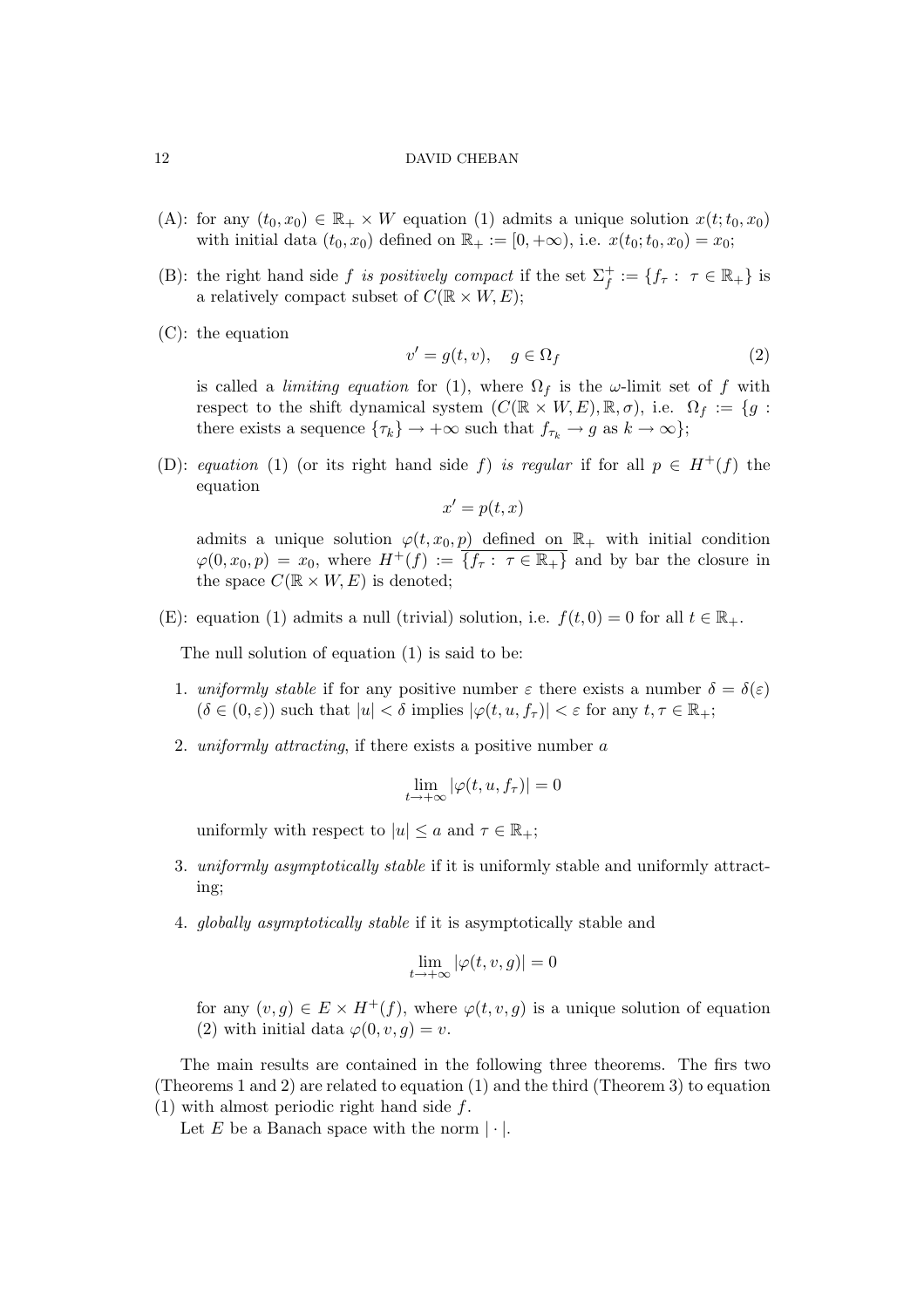**Theorem 1.** Let  $f \in C(\mathbb{R} \times E, E)$ . Assume that the following conditions are fulfilled:

- 1. the function f is regular;
- 2. the set  $H^+(f)$  is compact;
- 3.  $f(t, 0) = 0$  for all  $t \in \mathbb{R}_+$ ;
- 4. the cocycle  $\varphi$  generated by equation (1) is locally compact, i.e. for every point  $u \in E$  there exists a neighborhood U of the point u and a positive number l such that the set  $\varphi(l, U, H^+(f))$  is relatively compact.

Then the null solution of equation  $(1)$  is globally asymptotically stable if and only if the following conditions hold:

1.

$$
\lim_{t \to +\infty} \sup_{v \in K, g \in \Omega_f} |\varphi(t, v, g)| = 0
$$

for every compact subset  $K$  of  $E$ ;

2. for every  $v \in E$  and  $q \in H^+(f)$  the solution  $\varphi(t, v, q)$  of equation (2) is relatively compact on  $\mathbb{R}_+$ .

Theorem 1 generalizes a statement (Theorem 2.6) established in the work [2] for finite-dimensional equation (1) (see also [13, Ch.I] and the bibliography therein).

**Theorem 2.** Let  $f \in C(\mathbb{R} \times E, E)$ . Assume that the following conditions are fulfilled:

- 1. the function f is regular;
- 2. the set  $H^+(f)$  is compact;
- 3.  $f(t, 0) = 0$  for all  $t \in \mathbb{R}_+$ ;
- 4. the cocycle  $\varphi$  generated by equation (1) is completely continuous, i.e., for every bounded subset  $M \subseteq E$  there exists a positive number l such that the set  $\varphi(l, M, H^+(f))$  is relatively compact.

Then the null solution of equation  $(1)$  is globally asymptotically stable if and only if the following conditions hold:

- a) for every  $g \in \Omega_f$  limiting equation (2) does not admit nontrivial bounded on  $\mathbb R$ solutions;
- b) for every  $v \in E$  and  $g \in H^+(f)$  the solution  $\varphi(t, v, g)$  of equation (2) is bounded on  $\mathbb{R}_+$ .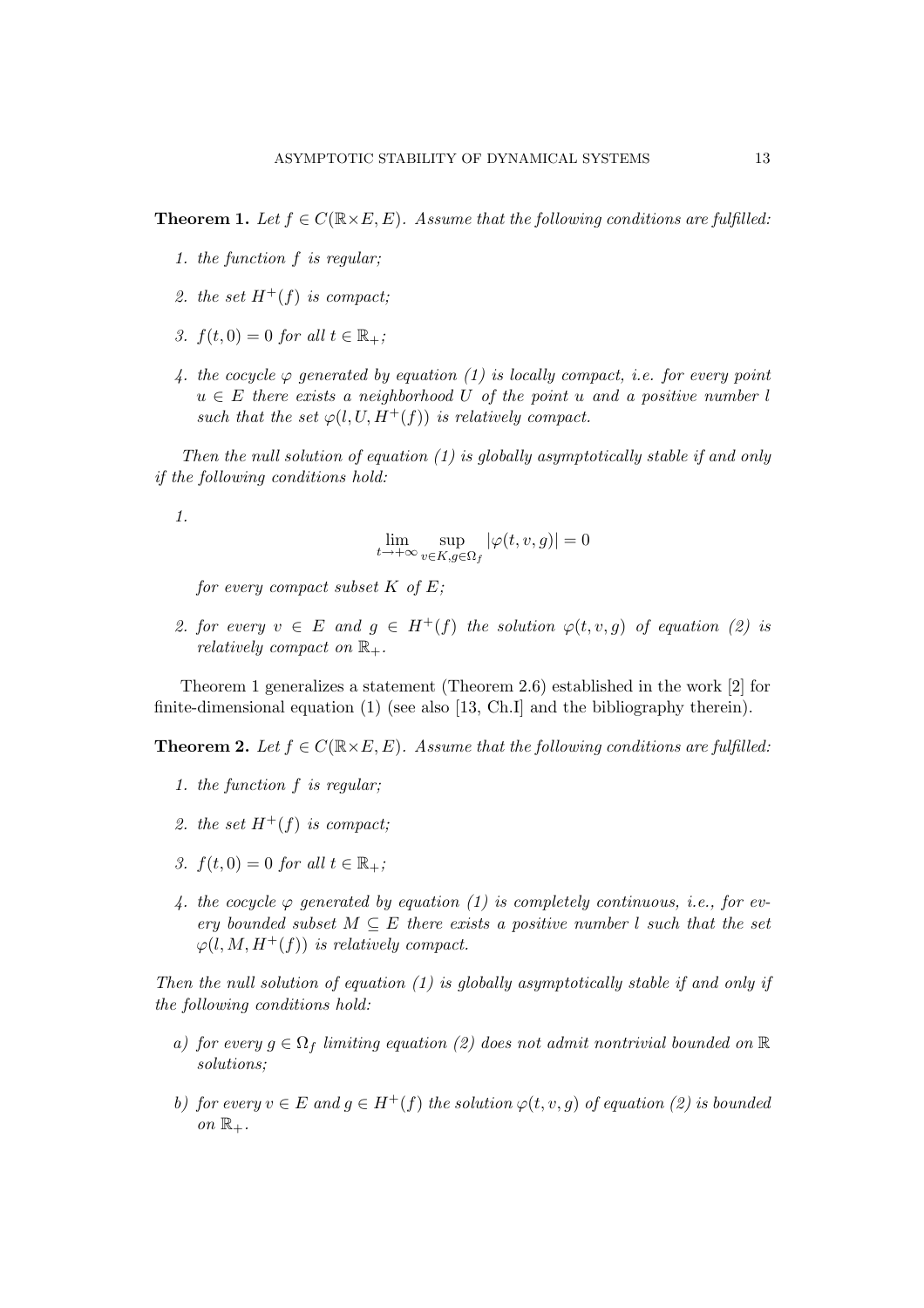Recall that a function  $f \in C(\mathbb{R} \times W, E)$  is called *almost periodic* (respectively, almost recurrent) in  $t \in \mathbb{R}$  uniformly in u on every compact subset K of W if for an arbitrary number  $\varepsilon > 0$  and compact subset  $K \subseteq W$  there exists a positive number  $L = L(K, \varepsilon)$  such that on every segment  $[a, a + L]$   $(a \in \mathbb{R})$  of the length L there exists at least one number  $\tau$  such that

$$
\max_{u \in K, \ |t| \le 1/\varepsilon} |f(t+s+\tau, u) - f(t+s)| < \varepsilon
$$

(respectively,

$$
\max_{u \in K, \ |t| \le 1/\varepsilon} |f(t+\tau, u) - f(t, u)| < \varepsilon)
$$

for all  $s \in \mathbb{R}$ . If the function  $f \in C(\mathbb{R} \times W, E)$  is almost recurrent and  $H(f) :=$  $\overline{\{f_{\tau}:\ \tau\in\mathbb{R}\}}$  is compact, then f is called *recurrent* (in  $t\in\mathbb{R}$  uniformly in u on every compact subset  $K$  of  $W$ ).

Theorem 3. Suppose that the following conditions are fulfilled:

- 1. the function  $f \in C(\mathbb{R} \times W, E)$  is recurrent in  $t \in \mathbb{R}$  uniformly in u on every compact subset of W;
- 2.  $f(t, 0) = 0$  for all  $t \in \mathbb{R}_+$ ;
- 3. the function f is regular;
- 4. the cocycle  $\varphi$  associated by equation (1) is asymptotically compact;
- 5. the null solution of equation (1) is uniformly stable;
- 6. there exists a positive number a such that

$$
\lim_{t \to +\infty} |\varphi(t, u, f)| = 0
$$

for any  $|u| \leq a$ .

Then the null solution of equation  $(1)$  is asymptotically stable.

Remark 1. For finite-dimensional equation (1) with almost periodic hand right side f Theorem 3 was established by Z. Artstein  $[3]$  (see also  $[1, 12]$  and  $[13, Ch.I]$ ).

We establish also analogical results for the functional-differential equations and for semi-linear parabolic equations.

The paper is organized as follows.

In Section 2 we collect some notions (global attractor, stability, asymptotic stability, uniform asymptotic stability, minimal set, recurrence, shift dynamical systems, cocycles, non-autonomous dynamical systems, etc) and facts from the theory of dynamical systems which will be needed in this paper.

Section 3 is devoted to the analysis of different types of stabilities for nonautonomous dynamical systems (NDSs). We prove that from the uniform attractivity the uniform asymptotic stability follows. It is proved that for an asymptotically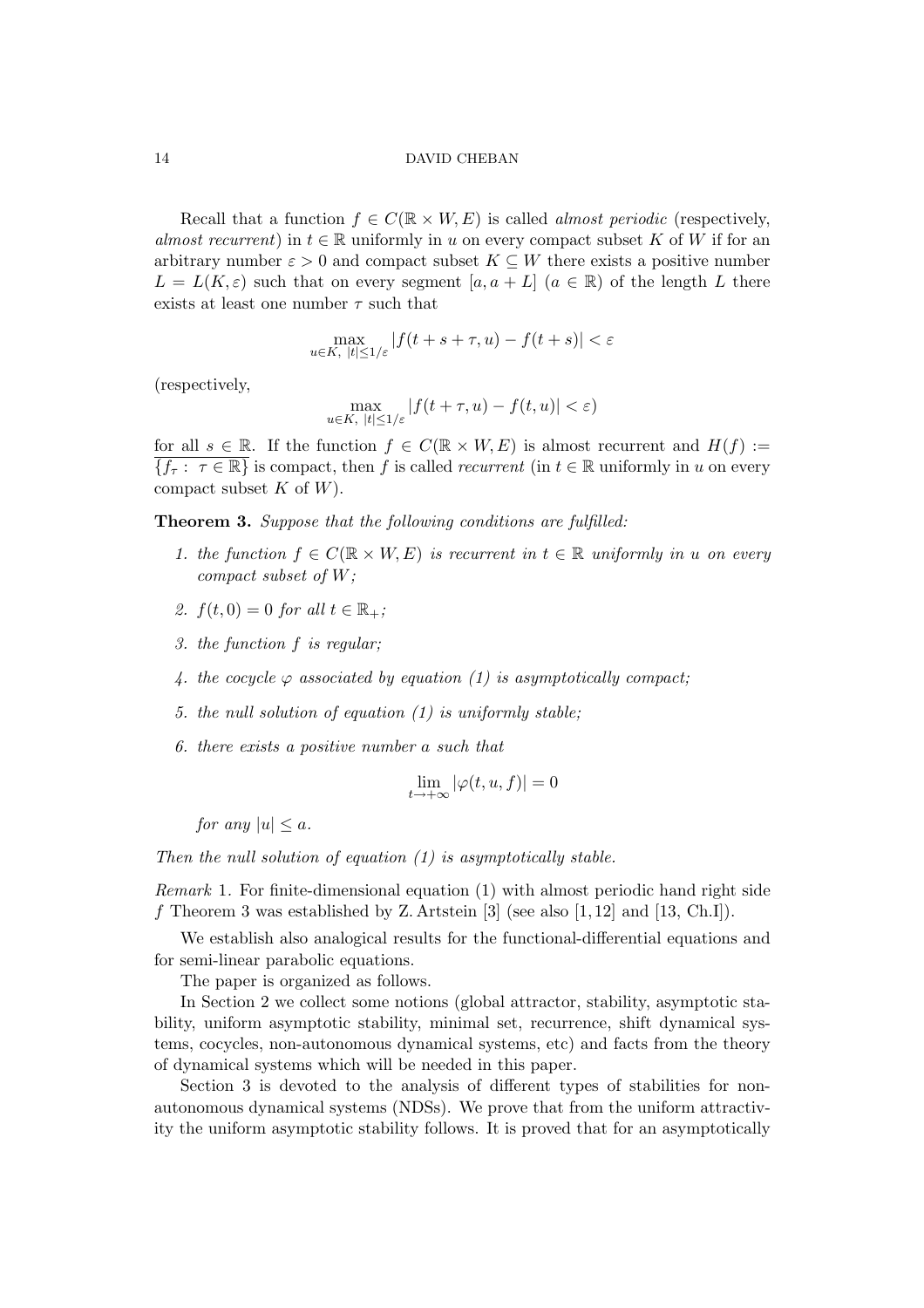compact dynamical system the asymptotic stability and the uniform asymptotic stability are equivalent. We formulate and prove some tests of asymptotic stability (global asymptotic stability) for infinite-dimensional NDSs (Theorem 6, Theorem 7 and Theorem 8).

In Section 4 we present some results about NDSs with minimal base (driving system). The main result of this Section (Theorem 11) gives a sufficient condition of global asymptotic stability for this type of systems.

Finally, Section 5 contains a series of applications of our general results from Sections 3-4 for Ordinary Differential Equations (Theorem 12, Theorem 13 and Theorem 14), Functional-Differential Equations (both Functional-Differential Equations with finite delay (Theorem 17, Theorem 18 and Theorem 19) and Neutral Functional-Differential Equations (Theorem 20)) and Semi-Linear Parabolic Equations (Theorem 21, Theorem 22 and Theorem 23).

## 2 Some Notions and Facts from Dynamical Systems

# 2.1 Stable and asymptotically stable sets. Global attractors and Levinson center

Let  $(X, \rho)$  be a complete metric space with the metric  $\rho$ ,  $\mathbb{R}(\mathbb{Z})$  be the group of real (integer) numbers,  $\mathbb{R}_+$  ( $\mathbb{Z}_+$ ) be the semi-group of nonnegative real (integer) numbers,  $\mathbb S$  be one of the two sets  $\mathbb R$  or  $\mathbb Z$  and  $\mathbb T \subseteq \mathbb S$  be one of the sub-semigroups  $\mathbb{R}_+$  (respectively,  $\mathbb{Z}_+$ ) or  $\mathbb{R}$  (respectively,  $\mathbb{Z}$ ).

A triplet  $(X, \mathbb{T}, \pi)$ , where  $\pi : \mathbb{T} \times X \to X$  is a continuous mapping satisfying the following conditions:  $\pi(0, x) = x$  and  $\pi(s, \pi(t, x)) = \pi(s + t, x)$  is called a *dynamical* system. If  $\mathbb{T} = \mathbb{R} (\mathbb{R}_+)$  or  $\mathbb{Z} (\mathbb{Z}_+),$  then  $(X, \mathbb{T}, \pi)$  is called a group (semi-group) dynamical system. In the case when  $\mathbb{T} = \mathbb{R}_+$  or  $\mathbb{R}$  the dynamical system  $(X, \mathbb{T}, \pi)$  is called a flow, but if  $\mathbb{T} \subseteq \mathbb{Z}$ , then  $(X, \mathbb{T}, \pi)$  is called a *cascade (discrete flow)*.

The function  $\pi(\cdot, x): \mathbb{T} \to X$  is called a *motion* passing through the point x at moment  $t = 0$  and the set  $\Sigma_x := \pi(\mathbb{T}, x)$  is called a *trajectory* of this motion.

A nonempty set  $M \subseteq X$  is called *positively invariant* (respectively, *nega*tively invariant, invariant) with respect to dynamical system  $(X, \mathbb{T}, \pi)$  or, simply, positively invariant (respectively, negatively invariant, invariant) if  $\pi(t, M) \subseteq M$  $(M \subseteq \pi(t, M), \pi(t, M) = M)$  for every  $t \in \mathbb{T}_+ := \{t \in \mathbb{T} : t \geq 0\}.$ 

A closed positively invariant set (respectively, invariant set) which does not contain own closed positively invariant (respectively, invariant) subset is called minimal.

Let  $M \subseteq X$ . The set

$$
\Omega(M) := \bigcap_{t \ge 0} \overline{\bigcup_{\tau \ge t} \pi(\tau, M)}
$$

is called  $\omega$ -limit for M. If the set M consists of single point x, i.e.  $M = \{x\}$ , then  $\Omega({x}) := \omega_x$  is called the  $\omega$ -limits set of the point x.

The set  $W<sup>s</sup>(\Lambda)$ , defined by the equality

$$
W^{s}(\Lambda) := \{ x \in X \mid \lim_{t \to +\infty} \rho(\pi(t, x), \Lambda) = 0 \}
$$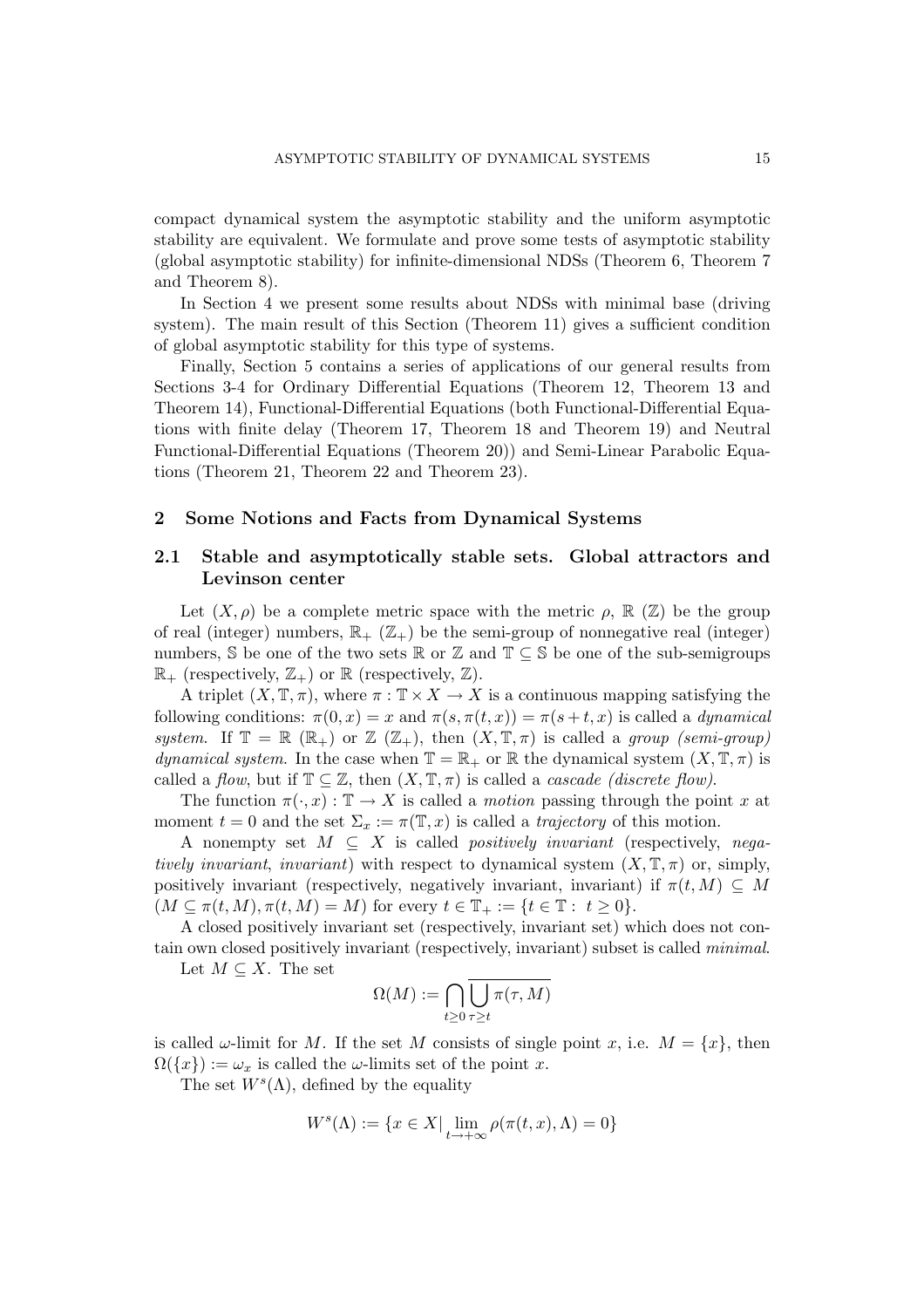is called a *stable manifold* (or *domain of attraction*) of the set  $\Lambda \subseteq X$ . The set M is called:

- orbitally stable, if for every  $\varepsilon > 0$  there exists  $\delta = \delta(\varepsilon) > 0$  such that  $\rho(x, M) <$ δ implies  $\rho(\pi(t, x), M) < \varepsilon$  for all  $t \geq 0$ ;
- attracting if there exists  $\gamma > 0$  such that  $B(M, \gamma) \subset W^s(M)$ , where  $B(M, \gamma) :=$  ${x \in X : \rho(x, M) < \gamma};$
- asymptotically stable if it is orbital stable and attracting;
- global asymptotic stable, if it is asymptotically stable and  $W<sup>s</sup>(M) = X;$
- uniformly attracting if there exists  $\gamma > 0$  such that

$$
\lim_{t \to +\infty} \sup_{x \in B(M,\gamma)} \rho(\pi(t,x),M) = 0.
$$

The system  $(X, \mathbb{T}, \pi)$  is called:

 $-point$  dissipative if there exists a nonempty compact subset  $K \subseteq X$  such that for every  $x \in X$ 

$$
\lim_{t \to +\infty} \rho(\pi(t, x), K) = 0;
$$
\n(3)

- $\sim$  compactly dissipative if equality (3) takes place uniformly in x on the compact subsets from  $X$ :
- − *locally dissipative* if for any point  $p \in X$  there exists  $\delta_p > 0$  such that equality (3) takes place uniformly in  $x \in B(p, \delta_p);$
- $-\;$  bounded dissipative if equality (3) holds uniformly in x on every bounded subset of  $X$ ;
- $\text{-}$  locally completely continuous (compact) if for any point  $p \in X$  there are two positive numbers  $\delta_p$  and  $l_p$  such that the set  $\pi(l_p, B(p, \delta_p))$  is relatively compact.

Let  $(X, \mathbb{T}, \pi)$  be compactly dissipative and K be a compact set attracting every compact subset of  $X$ . Let us set

$$
J = \Omega(K). \tag{4}
$$

It can be shown [7, Ch.I] that the set  $J$  defined by equality (4) does not depend on the choice of the attractor  $K$ , but it is characterized only by the properties of the dynamical system  $(X, \mathbb{T}, \pi)$  itself. The set J is called the Levinson center of the compactly dissipative dynamical system  $(X, \mathbb{T}, \pi)$ .

**Lemma 1** (see [8]). Let  $(X, \mathbb{T}, \pi)$  be a dynamical system and  $x \in X$  be a point with relatively compact semi-trajectory  $\Sigma_x^+ := {\pi(t,x) : t \geq 0}.$  Then the following statements hold: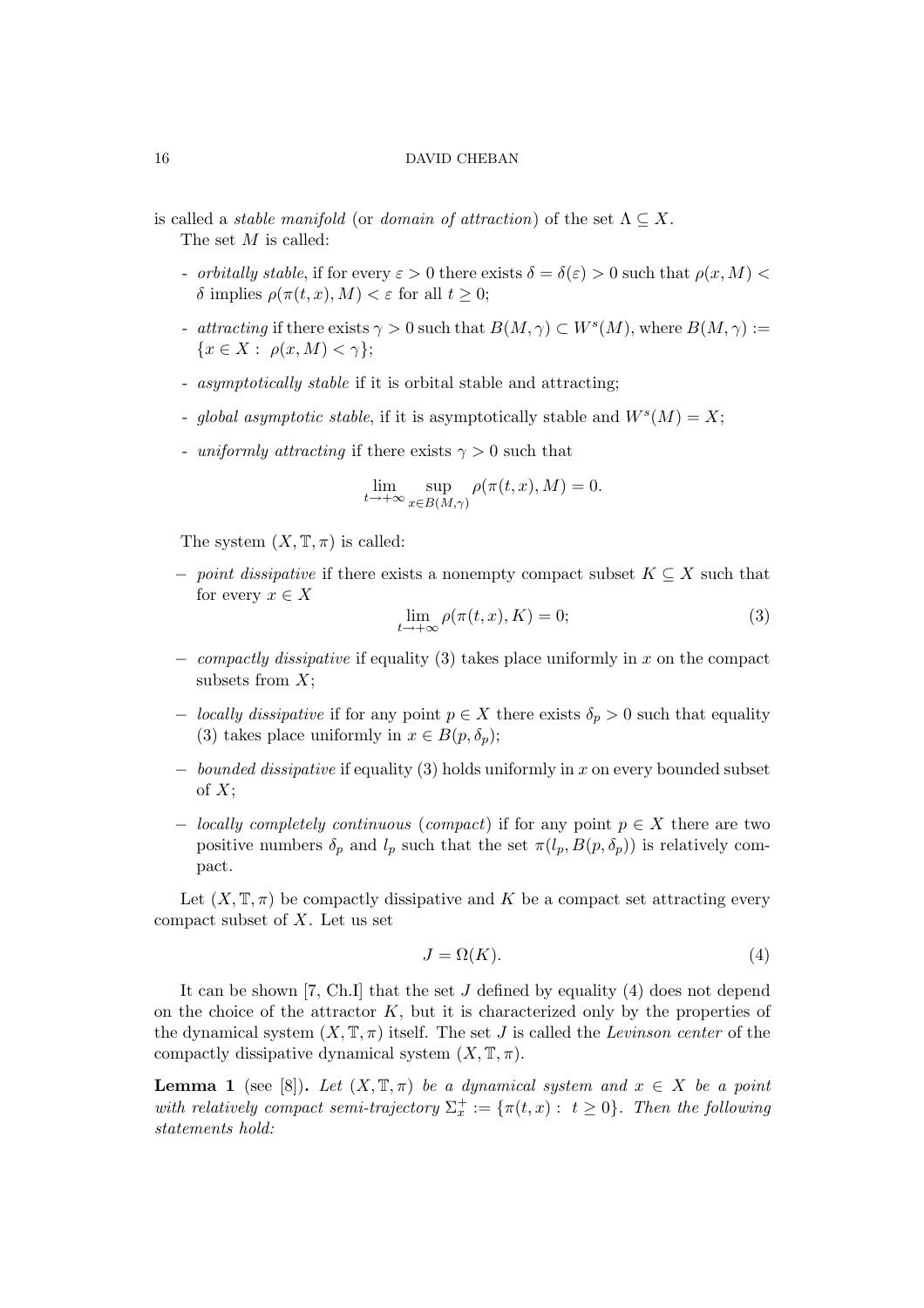- 1. the dynamical system  $(X, \mathbb{T}, \pi)$  induces on  $H^+(x) := \overline{\Sigma_x^+}$  a dynamical system  $(H^+(x), \mathbb{T}_+, \pi);$
- 2. the dynamical system  $(H^+(x), \mathbb{T}_+, \pi)$  is compactly dissipative;
- 3. the Levinson center  $J_{H^+(x)}$  of  $(H^+(x), \mathbb{T}_+, \pi)$  coincides with the  $\omega$ -limit set  $\omega_x$ of the point x.

# 2.2 Almost periodic and recurrent points (motions)

Given  $\varepsilon > 0$ , a number  $\tau \in \mathbb{T}$  is called an  $\varepsilon$ -shift (respectively, an  $\varepsilon$ -almost period) of x if  $\rho(\pi(\tau, x), x) < \varepsilon$  (respectively,  $\rho(\pi(\tau + t, x), \pi(t, x)) < \varepsilon$  for all  $t \in \mathbb{T}$ ).

A point  $x \in X$  is called *almost recurrent* (respectively, *Bohr almost periodic*) if for any  $\varepsilon > 0$  there exists a positive number l such that in any segment of length l there is an  $\varepsilon$ -shift (respectively, an  $\varepsilon$ -almost period) of the point  $x \in X$ .

If the point  $x \in X$  is almost recurrent and the set  $H(x) := \{ \pi(t, x) \mid t \in \mathbb{T} \}$  is compact, then x is called recurrent.

Remark 2. Suppose that the phase space X of dynamical system  $(X, \mathbb{T}, \pi)$  is not a metric-space, but it is a pseudo metric space with the family of pseudo-metrics P. For  $\varepsilon > 0$  and  $\rho \in \mathcal{P}$  a number  $\tau$  is called  $(\varepsilon, \rho)$ -shift (respectively,  $(\varepsilon, \rho)$ -almost period) of  $x \in X$ , if  $\rho(\pi(\tau, x), x) < \varepsilon$  (respectively,  $\rho(\pi(t + \tau, x), \pi(t, x)) < \varepsilon$  for all  $t \in \mathbb{T}$ ). Now it is easy to modify the notion of almost recurrence (respectively, almost periodicity, recurrence) for a pseudo-metric space.

# 2.3 Bebutov's dynamical system

Let X, W be two metric spaces. Denote by  $C(\mathbb{T} \times W, X)$  the space of all continuous mappings  $f : \mathbb{T} \times W \mapsto X$  equipped with the compact-open topology and by  $\sigma$  the mapping from  $\mathbb{T} \times C(\mathbb{T} \times W, X)$  into  $C(\mathbb{T} \times W, X)$  defined by the equality  $\sigma(\tau, f) := f_{\tau}$  for all  $\tau \in \mathbb{T}$  and  $f \in C(\mathbb{T} \times W, X)$ , where  $f_{\tau}$  is the  $\tau$ -translation (shift) of f with respect to variable t, i.e.  $f_{\tau}(t,x) = f(t + \tau, x)$  for all  $(t,x) \in \mathbb{T} \times W$ . Then [7, Ch.I], [15, Ch.I] the triplet  $(C(\mathbb{T} \times W, X), \mathbb{T}, \sigma)$  is a dynamical system on  $C(T \times W, X)$  which is called a *shift dynamical system (dynamical system of transla*tions or Bebutov's dynamical system).

A function  $f \in C(\mathbb{T} \times W, X)$  is said to be almost periodic (respectively, recurrent in  $t \in \mathbb{T}$  uniformly in  $x \in W$  on every compact subset of W) if  $f \in C(\mathbb{T} \times W, X)$  is an almost periodic (respectively, recurrent) point of the Bebutov's dynamical system  $(C(\mathbb{T} \times W, X), \mathbb{T}, \sigma).$ 

## 2.4 Cocycles

Let  $\mathbb{T}_1 \subseteq \mathbb{T}_2 \subseteq \mathbb{S}$  be two sub-semigroups of  $\mathbb{S}$  and  $(Y, \mathbb{T}_2, \sigma)$  be a dynamical system on the metric space Y. Recall that a triplet  $\langle W, \varphi, (Y, T_2, \sigma) \rangle$  (or shortly  $\varphi$ ), where W is a metric space and  $\varphi$  is a mapping from  $\mathbb{T}_1 \times W \times Y$  into W, is said to be a cocycle over  $(Y, \mathbb{T}_2, \sigma)$  with the fiber W if the following conditions are fulfilled: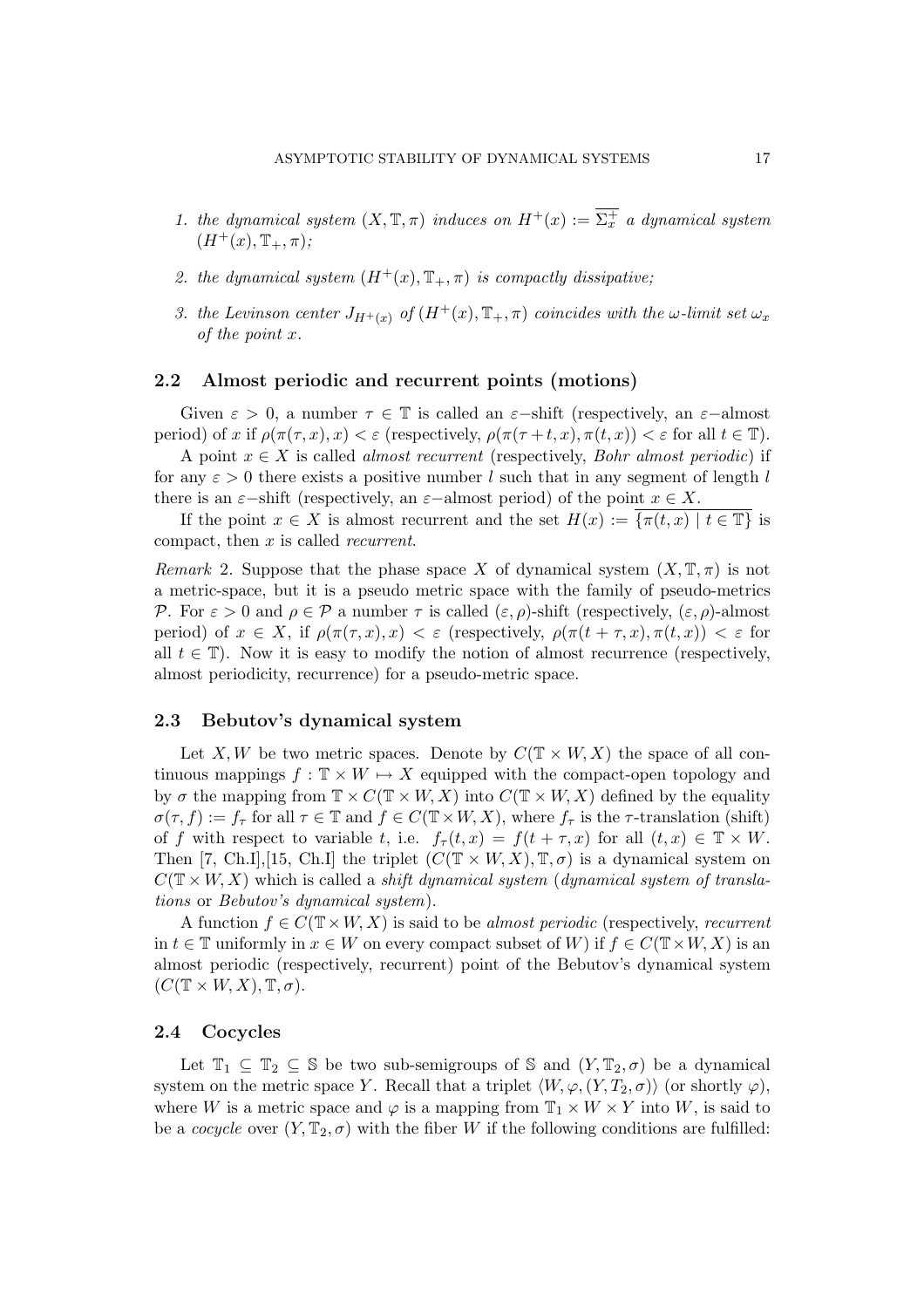- 1.  $\varphi(0, u, y) = u$  for all  $u \in W$  and  $y \in Y$ ;
- 2.  $\varphi(t+\tau, u, y) = \varphi(t, \varphi(\tau, u, y), \sigma(\tau, y))$  for all  $t, \tau \in \mathbb{T}_1$ ,  $u \in W$  and  $y \in Y$ ;
- 3. the mapping  $\varphi : \mathbb{T}_1 \times W \times Y \mapsto W$  is continuous.

**Example 1.** Consider differential equation (1) with regular right hand side  $f \in$  $C(\mathbb{R}\times W, \mathbb{R}^n)$ , where  $W \subseteq \mathbb{R}^n$ . Denote by  $(H^+(f), \mathbb{R}_+, \sigma)$  a semi-group shift dynamical system on  $H^+(f)$  induced by Bebutov's dynamical system  $(C(\mathbb{R} \times W, \mathbb{R}^n), \mathbb{R}, \sigma)$ , where  $H^+(f) := \{f_{\tau} : \tau \in \mathbb{R}_+\}$ . Let  $\varphi(t, u, g)$  be a unique solution of the equation

$$
y' = g(t, y), \quad (g \in H^+(f)),
$$

then from the general properties of the solutions of non-autonomous equations it follows that the following statements hold:

- 1.  $\varphi(0, u, g) = u$  for all  $u \in W$  and  $g \in H^+(f)$ ;
- 2.  $\varphi(t+\tau, u, q) = \varphi(t, \varphi(\tau, u, q), q_\tau)$  for all  $t, \tau \in \mathbb{R}_+$ ,  $u \in W$  and  $q \in H^+(f)$ ;
- 3. the mapping  $\varphi : \mathbb{R}_+ \times W \times H^+(f) \mapsto W$  is continuous.

From above it follows that the triplet  $\langle W, \varphi, (H^+(f), \mathbb{R}_+, \sigma) \rangle$  is a cocycle over  $(H^+(f), \mathbb{R}_+, \sigma)$  with the fiber  $W \subseteq \mathbb{R}^n$ . Thus, every non-autonomous equation (1) with regular f naturally generates a cocycle which plays a very important role in the qualitative study of equation (1).

Suppose that  $W \subseteq E$ , where E is a Banach space with the norm  $|\cdot|, 0 \in W$ (0 is the null element of E) and the cocycle  $\langle W, \varphi, (Y, T_2, \sigma) \rangle$  admits a trivial (null) motion/solution, i.e.,  $\varphi(t, 0, y) = 0$  for all  $t \in \mathbb{T}_1$  and  $y \in Y$ .

The trivial motion/solution of cocycle  $\varphi$  is said to be:

- 1. uniformly stable, if for any positive number  $\varepsilon$  there exists a number  $\delta = \delta(\varepsilon)$  $(\delta \in (0,\varepsilon))$  such that  $|u| < \delta$  implies  $|\varphi(t,u,y)| < \varepsilon$  for all  $t \geq 0$  and  $y \in Y$ ;
- 2. uniformly attracting if there exists a positive number a such that

$$
\lim_{t \to +\infty} |\varphi(t, u, y)| = 0
$$

uniformly with respect to  $|u| \le a$  and  $y \in Y$ ;

3. uniformly asymptotically stable if it is uniformly stable and uniformly attracting.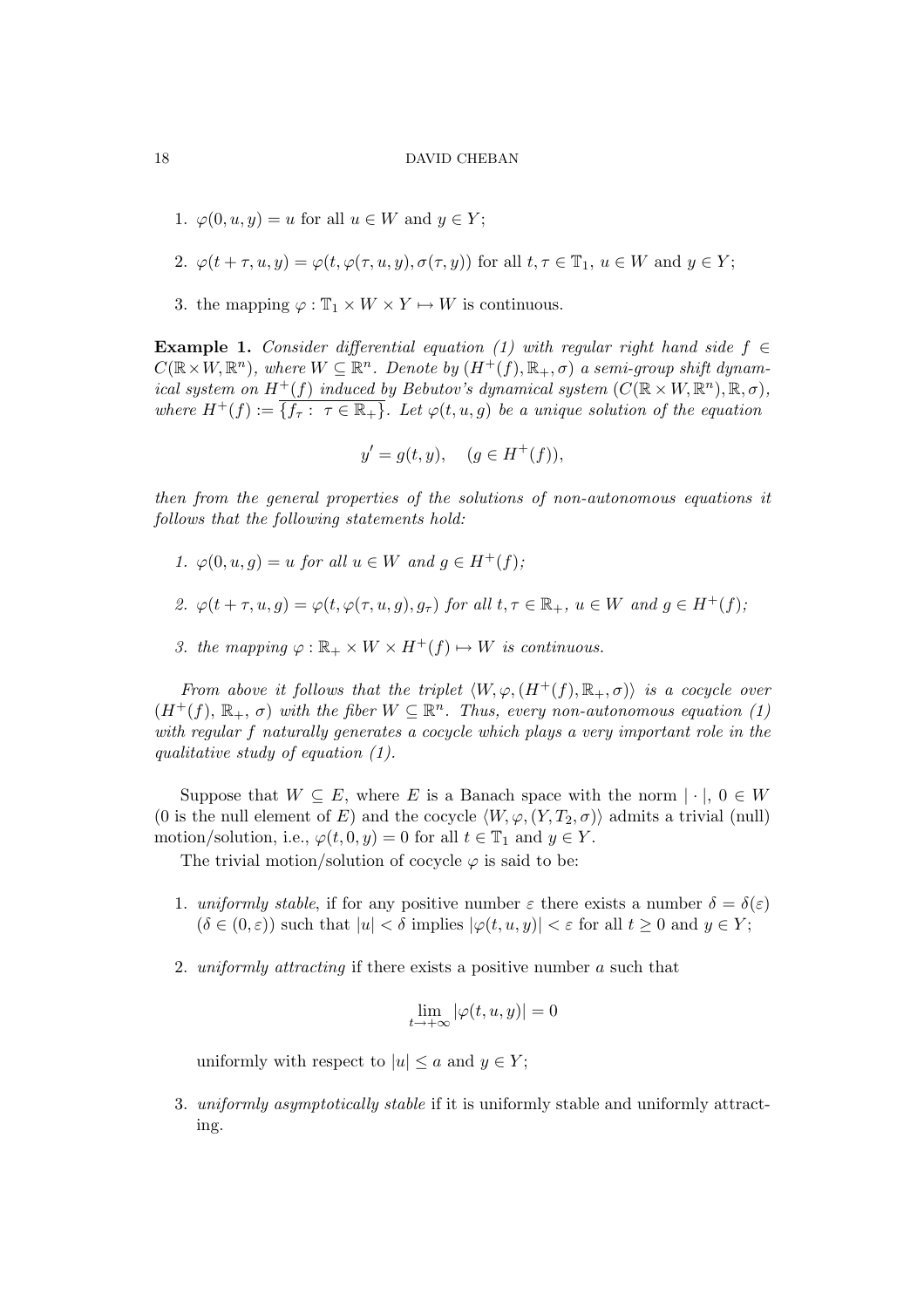# 2.5 Nonautonomous Dynamical Systems (NDS)

Recall [7] that a triplet  $\langle (X, \mathbb{T}_1, \pi), (Y, \mathbb{T}_2, \sigma), h \rangle$  is said to be a nonautonomous dynamical system (NDS), where  $(X, \mathbb{T}_1, \pi)$  (respectively,  $(Y, \mathbb{T}_2, \sigma)$ ) is a dynamical system on X (respectively, Y) and h is a homomorphism from  $(X, \mathbb{T}_1, \pi)$  onto  $(Y, \mathbb{T}_2, \sigma).$ 

Below we will give some examples of nonautonomous dynamical systems which play a very important role in the study of nonautonomous differential equations.

**Example 2.** (NDS generated by cocycle.) Note that every cocycle  $\langle W, \varphi, Y \rangle$  $\langle T_2, \sigma \rangle$  naturally generates a NDS. In fact, let  $X := W \times Y$  and  $(X, \mathbb{T}_1, \pi)$  be a skewproduct dynamical system on X (i.e.  $\pi(t,x) := (\varphi(t,u,y), \sigma(t,y))$  for all  $t \in \mathbb{T}_1$  and  $x := (u, y) \in X$ ). Then the triplet  $\langle (X, \mathbb{T}_1, \pi), (Y, \mathbb{T}_2, \sigma), h \rangle$ , where  $h := pr_2 : X \mapsto Y$ is the second projection (i.e.  $h(u, y) = y$  for all  $u \in W$  and  $y \in Y$ ), is a NDS.

Remark 3. There are Examples of NDS which are not generated by cocycles (see, for instance, [8]).

Let  $(X, h, Y)$  be a vector bundle [11]. Denote by  $\theta_{\nu}$  the null element of the vectorial space  $X_y := \{x \in X : h(x) = y\}$  and  $\Theta := \{\theta_y : y \in Y\}$  the null section of  $(X, h, Y)$ .

A vectorial bundle  $(X, h, Y)$  is said to be *locally trivial* with fiber F if for every point  $y \in Y$  there exists a neighborhood U of the point y (U is an open subset of Y containing y) such that  $h^{-1}(U)$  and  $U \times F$  are homeomorphic, i.e. there exists a homeomorphism  $\alpha : h^{-1}(U) \mapsto U \times F$  (trivialization).

**Lemma 2** (see [8]). Let  $(X, h, Y)$  be a vector bundle and  $\Theta$  be its null section. Suppose that the following conditions hold:

- 1. the space Y is compact;
- 2. the vectorial bundle  $(X, h, Y)$  is locally trivial.

Then the trivial section  $\Theta$  is compact.

Consider a NDS  $\langle (X, \mathbb{T}_1, \pi), (Y, \mathbb{T}_2, \sigma), h \rangle$  on the vector bundle  $(X, h, Y)$ . Everywhere in this paper we suppose that the null section  $\Theta$  of  $(X, h, Y)$  is a positively invariant set, i.e.  $\pi(t, \theta) \in \Theta$  for all  $\theta \in \Theta$  and  $t \geq 0$  ( $t \in \mathbb{T}_1$ ).

The null (trivial) section  $\Theta$  of NDS  $\langle (X, \mathbb{T}_1, \pi), (Y, \mathbb{T}_2, \sigma), h \rangle$  is said to be:

- 1. uniformly stable if for every  $\varepsilon > 0$  there exists a  $\delta = \delta(\varepsilon) > 0$  such that  $|x| < \delta$ implies  $|\pi(t, x)| < \varepsilon$  for all  $t \geq 0$   $(t \in \mathbb{T}_1);$
- 2. attracting if there exists a number  $\nu > 0$  such that  $B(\Theta, \nu) \subseteq W^s(\Theta)$ , where  $B(\Theta, \nu) := \{x \in X : |x| < \nu\};$
- 3. uniformly attracting if there exists a number  $\nu > 0$  such that

$$
\lim_{t \to +\infty} \sup \{ |\pi(t, x)| : |x| \le \nu \} = 0;
$$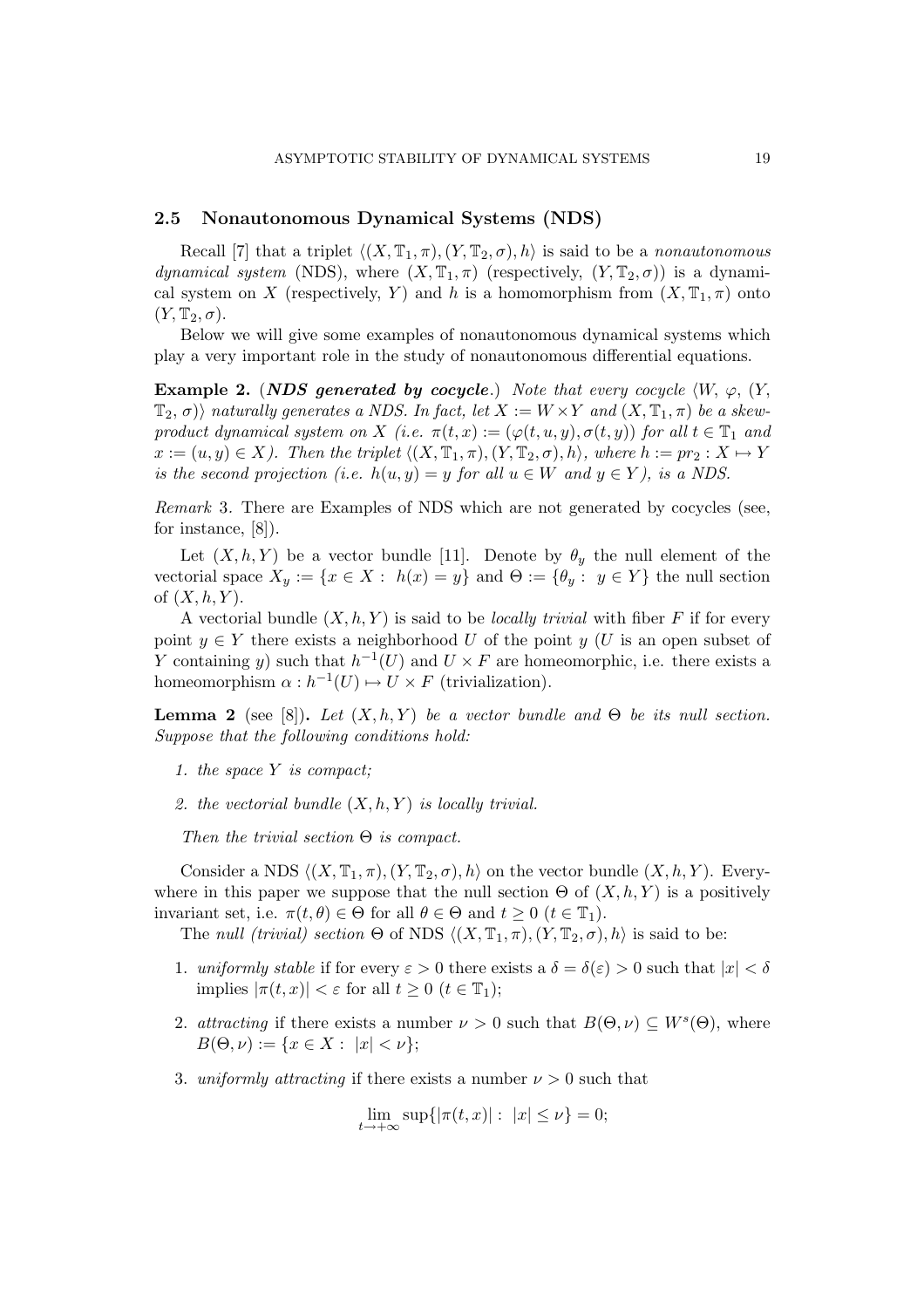- 4. asymptotically stable (respectively, uniformly asymptotically stable) if  $\Theta$  is uniformly stable and attracting (respectively, uniformly attracting);
- 5. globally asymptotically (respectively, uniformly asymptotically) stable if Θ is asymptotically (respectively, uniformly asymptotically) stable and  $W^s(\Theta) = X.$

# 3 Some Tests of Global Asymptotical Stability of NDS

Let  $(Y, \mathbb{T}_2, \sigma)$  be a compactly dissipative dynamical system,  $J_Y$  its Levinson center and  $\langle (X, \mathbb{T}_1, \pi), (Y, \mathbb{T}_2, \sigma), h \rangle$  be a NDS. Denote by  $\tilde{X} := h^{-1}(J_Y) = \{x \in$  $X: h(x) = y \in J_Y$ , then evidently the following statements are fulfilled:

- 1.  $\tilde{X}$  is closed;
- 2.  $\pi(t, \tilde{X}) \subseteq \tilde{X}$  for all  $t \in \mathbb{T}_1$  and, consequently, on the set  $\tilde{X}$  a dynamical system  $(\tilde{X}, \mathbb{T}_1, \pi)$  is induced by  $(X, \mathbb{T}_1, \pi)$ ;
- 3. the triplet  $\langle (\tilde{X}, \mathbb{T}_1, \pi), (J_Y, \mathbb{T}_2, \sigma), h \rangle$  is a NDS.

A dynamical system  $(X, \mathbb{T}_1, \pi)$  is said to be:

- 1. completely continuous (compact) if for every bounded subset  $B \subseteq X$  there exists a number  $l = l(B) > 0$  such that the set  $\pi(l, M)$  is relatively compact, where  $\pi(l, M) := {\pi(l, x) : x \in M};$
- 2. locally completely continuous (locally compact) if for every point  $p \in X$  there exit positive numbers  $l = l(p)$  and  $\delta = \delta(p)$  such that the set  $\pi(l, B(p, \delta))$  is relatively compact, where  $B(p, \delta) := \{x \in X : \rho(x, p) < \delta\};$
- 3. asymptotically compact if for any positively invariant subset  $M \subseteq X$  there exists a compact subset  $K \subseteq X$  such that  $\lim_{t \to +\infty} \beta(\pi(t,M), K) = 0$ , where

$$
\beta(A, B) := \sup_{a \in A} \rho(a, B) \text{ and } \rho(a, B) := \inf_{b \in B} \rho(a, b).
$$

Remark 4. 1. The dynamical system  $(X, \mathbb{T}_1, \pi)$  is completely continuous if one of the following conditions is fulfilled:

- 1. the space  $X$  possesses the property of Heine-Borel, i.e. every bounded set  $B \subseteq X$  is relatively compact;
- 2. for some  $t_0 \in T_1$  the mapping  $\pi^{t_0}: X \mapsto X$ , defined by the equality  $\pi^{t_0}(x) :=$  $\pi(t_0, x)$  ( $\forall x \in X$ ) is completely continuous, i.e. for any bounded subset B of X the set  $\pi^{t_0}(B)$  is relatively compact.

2. Every completely continuous dynamical system  $(X, \mathbb{T}_1, \pi)$  is locally completely continuous and asymptotically compact.

3. Let  $(X, \mathbb{T}, \pi)$  be a dynamical system associated by cocycle  $\langle (W, \varphi, (Y, \mathbb{T}, \sigma))$ and Y be a compact space. Then  $(X, \mathbb{T}, \pi)$  is asymptotically compact if and only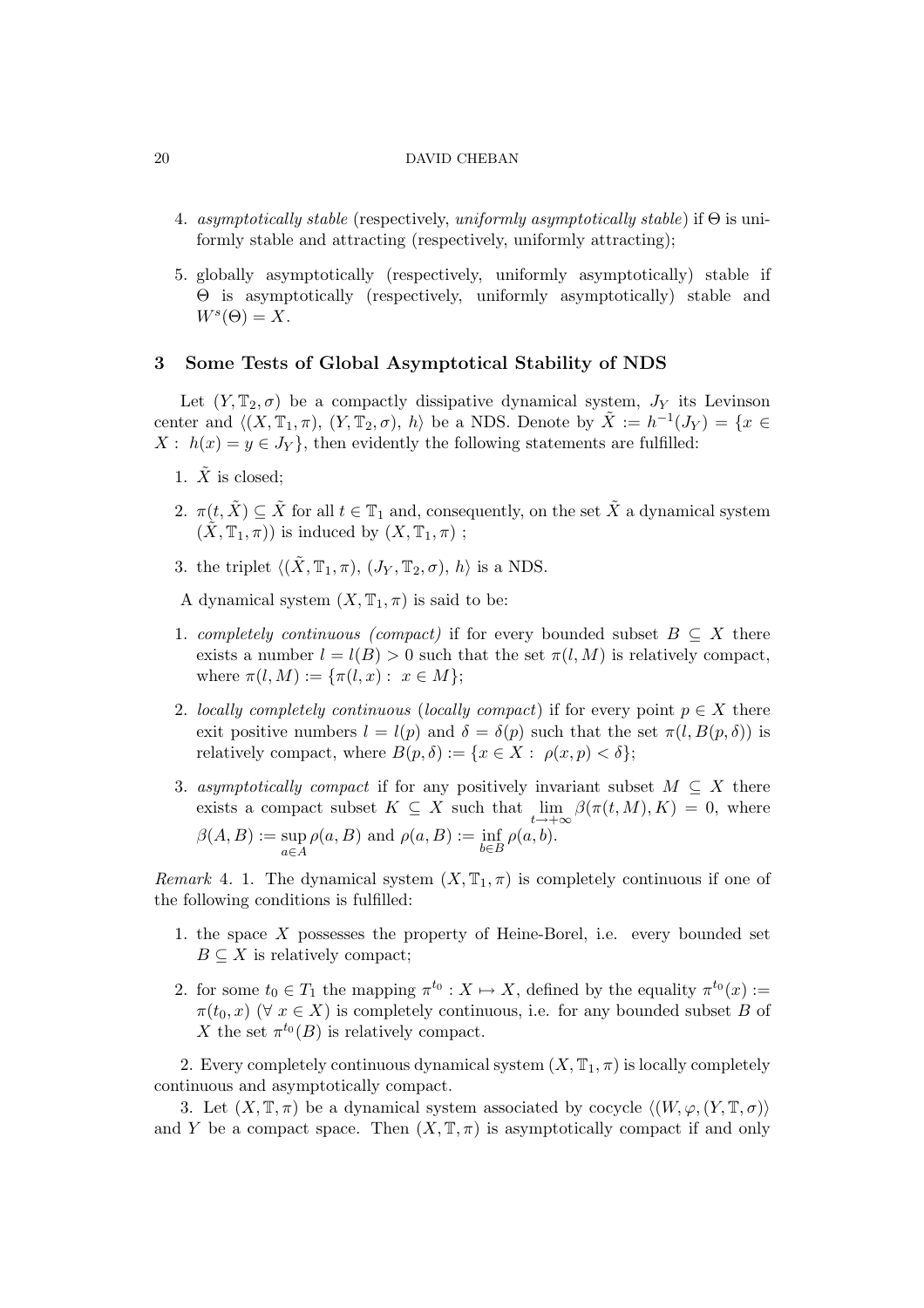if for every bounded sequence  $\{u_n\} \subseteq W$ ,  $\{y_n\} \subseteq Y$  and  $t_n \to +\infty$  the sequence  $\{\varphi(t_n, u_n, y_n)\}\$ is relatively compact if it is bounded. In this case the cocycle  $\varphi$  is called asymptotically compact.

**Theorem 4** (see [8]). Let  $\langle (X, \mathbb{T}_1, \pi), (Y, \mathbb{T}_2, \sigma), h \rangle$  be a NDS. Suppose that the following conditions are fulfilled:

- 1. Y is compact;
- 2. the dynamical system  $(X, \mathbb{T}_1, \pi)$  is locally compact;
- 3. the trivial section  $\Theta$  of  $(X, h, Y)$  is positively invariant;
- 4. the trivial section  $\tilde{\Theta}$  of NDS  $\langle (\tilde{X}, \mathbb{T}_1, \pi), (J_Y, \mathbb{T}_2, \sigma), h \rangle$  is uniformly attracting.

Then the trivial section  $\Theta$  of non-autonomous dynamical system  $\langle (X, \mathbb{T}_1, \pi),$  $(Y, \mathbb{T}_2, \sigma), h \rangle$  is uniformly stable.

Remark 5. Theorem 4 remains true:

1. if we replace the condition of uniform attraction of  $\Theta$  by the following one: there exists a positive number  $\tilde{\alpha}$  such that for any compact subset  $K \subseteq B[\Theta, \tilde{\alpha}]$ we have

 $\lim_{t \to +\infty} \sup\{|\pi(t,x)| : x \in K\} = 0,$ 

where  $B[M, r] := \{x \in X : \rho(x, M) \le r\};$ 

2. if we replace the condition of local compactness for  $(X, \mathbb{T}_1, \pi)$  by the following: there are positive numbers  $\alpha$  and l such that the set  $\pi(l, B(\Theta, \alpha))$  is relatively compact, where  $B(M, r) := \{x \in X : \rho(x, M) < r\}.$ 

Corollary 1 (see [8]). Under the conditions of Theorem 4 the trivial section  $\Theta$  of NDS  $\langle (X, \mathbb{T}_1, \pi), (Y, \mathbb{T}_2, \sigma), h \rangle$  is uniformly asymptotically stable.

**Theorem 5.** Let  $\langle (X, \mathbb{T}_1, \pi), (Y, \mathbb{T}_2, \sigma), h \rangle$  be a NDS and the following conditions hold:

- 1. the trivial section  $\Theta$  of  $(X, h, Y)$  is positively invariant;
- 2. Y is compact.

Then the following statements are equivalent:

- a)  $\langle (X, \mathbb{T}_1, \pi), (Y, \mathbb{T}_2, \sigma), h \rangle$  is compactly dissipative and its Levinson center  $J_X$ is included in  $\Theta$ ;
- b) the trivial section  $\Theta$  is globally asymptotically stable;
- c) the equality

$$
\lim_{t \to +\infty} |\pi(t, x)| = 0
$$

holds for all  $x \in X$  uniformly in x on every compact subset M of X.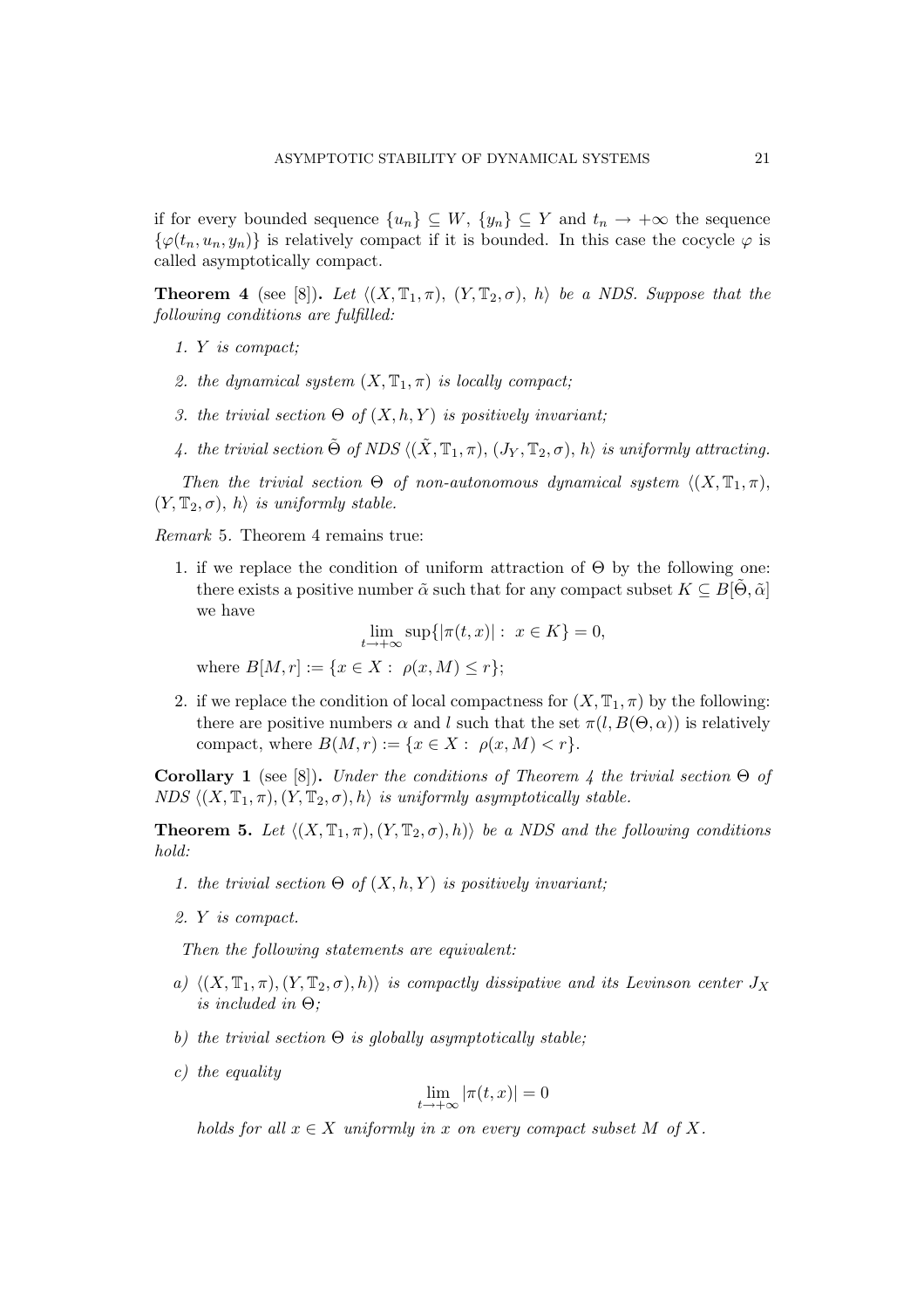*Proof.* Suppose that condition a. is fulfilled. We will show that  $\Theta$  is globally asymptotically stable. Under condition a. it is sufficient to show that  $\Theta$  is stable. If we suppose that it is not true, then there are  $\varepsilon_0 > 0$ ,  $0 < \delta_n \to 0$ ,  $|x_n| < \delta_n$  and  $t_n \rightarrow +\infty$  such that

$$
|\pi(t_n, x_n)| \ge \varepsilon_0. \tag{5}
$$

By Lemma 2 the set  $\Theta$  is compact, then the sequence  $\{x_n\}$  is relatively compact. Since  $(X, \mathbb{T}_1, \pi)$  is compactly dissipative, then the sequence  $\{\pi(t_n, x_n)\}\$ is relatively compact. Thus, without loss of generality, we can suppose that the sequence  $\{\pi(t_n, x_n)\}\)$  is convergent. Denote by  $\bar{x} := \lim_{n \to \infty} \pi(t_n, x_n)$ . Then  $\bar{x} \in J_X \subseteq \Theta$ and, consequently,  $|\bar{x}| = 0$ . On the other hand, passing to limit in (5) as  $n \to \infty$  we obtain  $0 = |\bar{x}| \geq \varepsilon_0$ . The obtained contradiction proves our statement.

Now we will prove that condition b) implies a). Indeed, according to Theorem 3.6 [6] the set Θ is orbitally stable. By Theorem 1.13 [7, Ch.I] the dynamical system  $(X, \mathbb{T}_1, \pi)$  is compactly dissipative and its Levinson center  $J_X$  is included in  $\Theta$ .

Suppose that condition c). is fulfilled. We will show that c. implies a). Let  $M$ be an arbitrary compact subset of  $X$ , then by condition c). we have the following equality

$$
\lim_{t \to +\infty} \sup_{x \in M} \rho(\pi(t, x), \Theta) = 0.
$$
\n(6)

In fact

$$
\rho(\pi(t,x),\Theta) \leq \rho(\pi(t,x),\theta_{h(\pi(t,x))}) = |\pi(t,x)| \leq \max_{x \in M} |\pi(t,x)| \to 0
$$

as  $t \to +\infty$ . Since the sets M and  $\Theta$  are compact, then by Lemma 1.3 [7, Ch.I] we have:

- 1. the set  $\Sigma_M^+ := \bigcup \{ \pi(t, x) : t \geq 0, x \in M \}$  is relatively compact;
- 2. the set  $\Omega(M)$  is nonempty, compact and invariant;

3.

$$
\lim_{t \to +\infty} \sup_{x \in M} \rho(\pi(t, x), \Omega(M)) = 0.
$$
\n(7)

From (6) and (7) we obtain  $\Omega(M) \subseteq \Theta$  for any compact subset M of X, i.e. the compact subset  $\Theta$  attracts every compact subset M of X. This means that the dynamical system  $(X, \mathbb{T}_1, \pi)$  is compactly dissipative and, evidently, its Levinson center  $J_X$  is included in  $\Theta$ , i.e. c) implies a).

Finally we will establish the implication a)  $\Rightarrow$  c). Suppose that it is not true, then there are a compact subset  $M_0 \subseteq X$ , a sequence  $\{x_n\} \subseteq M_0$ ,  $t_n \to +\infty$  and  $\varepsilon_0 > 0$  such that

$$
|\pi(t_n, x_n)| \ge \varepsilon_0. \tag{8}
$$

Since  $(X, \mathbb{T}_1, \pi)$  is compactly dissipative and Y is compact, then without loss of generality, we can consider that the sequences  $\{\pi(t_n, x_n)\}\$ and  $\{\sigma(t_n, y_n)\}\$ are convergent, where  $y_n := h(x_n)$ . Denote by  $\bar{y} = \lim_{n \to \infty} \sigma(t_n, y_n)$  and  $\bar{x} = \lim_{n \to \infty} \pi(t_n, x_n)$ ,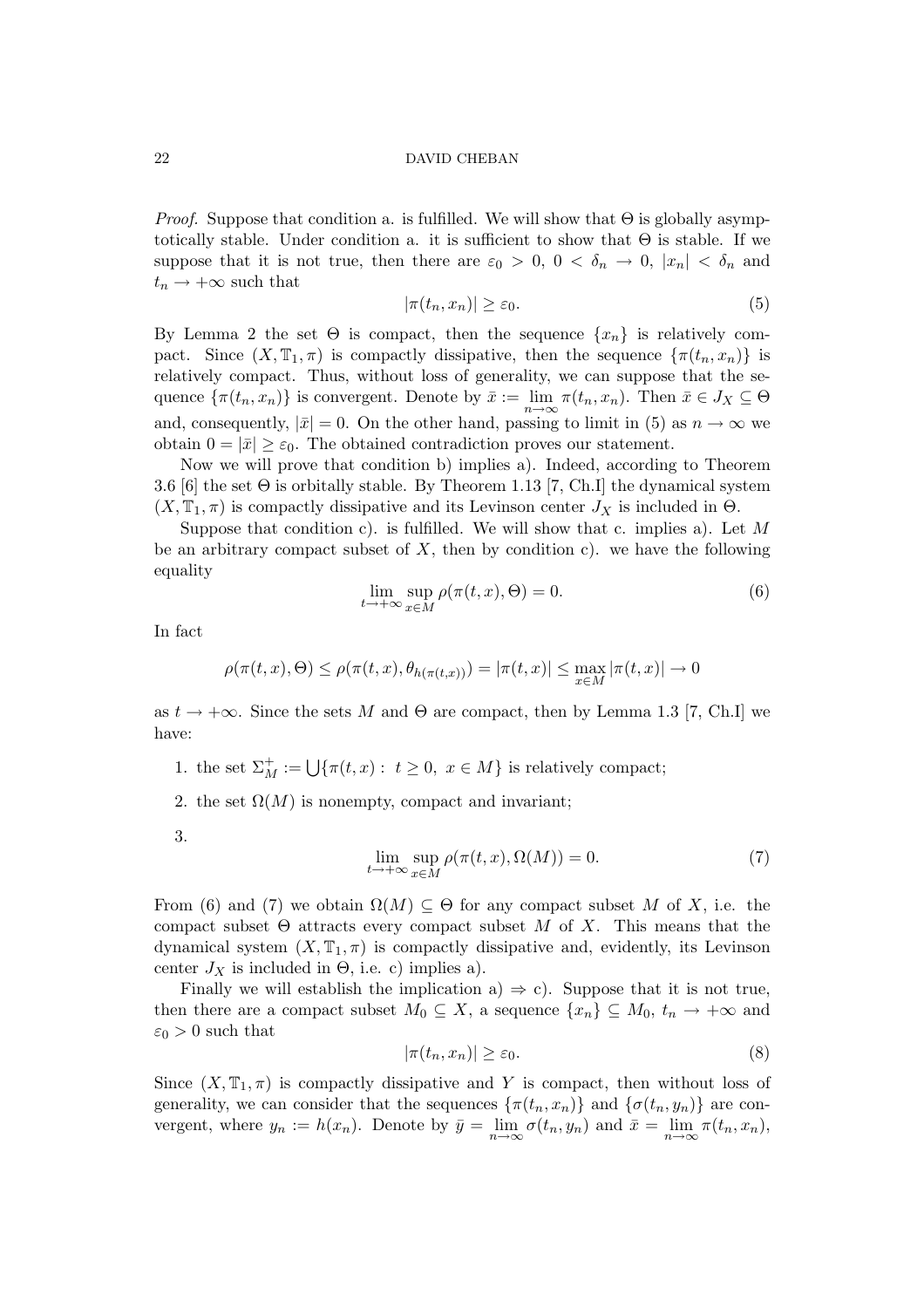then  $\bar{x} \in J_X$  and  $h(\bar{x}) = \bar{y}$ . Since  $J_X \subseteq \Theta$ , then  $|\bar{x}| = 0$ . Taking into account the last equality and passing to limit in (8) as  $n \to \infty$  we will have  $\varepsilon_0 \leq 0$ . The obtained contradiction proves our statement. Theorem is proved.  $\Box$ 

A continuous mapping  $\gamma : \mathbb{S} \mapsto X$  is called an entire motion (trajectory) of the semi-group dynamical system  $(X, \mathbb{T}, \pi)$  passing through the point x if  $\gamma(0) = x$  and  $\pi(t, \gamma(s)) = \gamma(t+s)$  for all  $t \in \mathbb{T}$  and  $s \in \mathbb{S}$ .

Denote by  $\mathcal{F}_x(\pi)$  the set of all entire trajectories of  $(X, \mathbb{T}, \pi)$  passing through Denote by  $\mathcal{F}_x(\pi)$  the set<br>the point x and  $\mathcal{F}(\pi) := \bigcup$ x∈X  $\mathcal{F}_x(\pi).$ 

**Theorem 6.** Let Y be a compact metric space and  $(X, \mathbb{T}_1, \pi)$  be asymptotically compact. The following statements hold:

- 1. if the trivial section  $\Theta$  of  $\langle (X, \mathbb{T}_1, \pi), (Y, \mathbb{T}_2, \sigma), h \rangle$  is globally asymptotically stable, then:
	- a) every motion of  $(X, \mathbb{T}_1, \pi)$  is bounded on  $\mathbb{T}_1^+$ , i.e. sup  $t \in T_1^+$  $|\pi(t, x)| < +\infty$  for all  $x \in X$ , where  $\mathbb{T}_1^+ := \{ t \in \mathbb{T}_1 : t \ge 0 \}$ ;
	- b) the dynamical system  $(X, \mathbb{T}_1, \pi)$  does not have nontrivial entire bounded

on S motions;

2. if  $(X, \mathbb{T}_1, \pi)$  is locally compact, then under conditions a) and b) the trivial section Θ of NDS  $\langle (X, \mathbb{T}_1, \pi), (Y, \mathbb{T}_2, \sigma), h \rangle$  is globally asymptotically stable.

*Proof.* Let Y be compact,  $(X, \mathbb{T}_1, \pi)$  be asymptotically compact and the trivial section  $\Theta$  of  $\langle (X, \mathbb{T}_1, \pi), (Y, \mathbb{T}_2, \sigma), h \rangle$  be globally asymptotically stable. According to Theorem 5 the dynamical system  $(X, \mathbb{T}_1, \pi)$  is compactly dissipative and its Levinson center  $J_X$  is included in  $\Theta$ . Hence, every positive semi-trajectory  $\Sigma_x^+ := \{\pi(t,x) : t \geq 0\}$  is relatively compact and, in particular, it is bounded. Let now  $\gamma \in \mathcal{F}(\pi)$  be an arbitrary entire trajectory of dynamical system  $(X, \mathbb{T}_1, \pi)$ bounded on S. Since the dynamical system  $(X, \mathbb{T}_1, \pi)$  is asymptotically compact, then  $\gamma(\mathbb{S})$  is relatively compact. Taking into account that the Levinson center  $J_X$  is a maximal compact invariant set of dynamical system  $(X, \mathbb{T}_1, \pi)$ , then  $\gamma(\mathbb{S}) \subseteq J_X \subseteq \Theta$ . Thus the first statement of the theorem is proved.

Now we will establish the second statement of the theorem. From condition a) and asymptotical compactness of  $(X, \mathbb{T}_1, \pi)$  it follows that every semi-trajectory  $\Sigma_x^+$ is relatively compact and, consequently, every  $\omega$ –limit set  $\omega_x$  ( $x \in X$ ) is non-empty, compact and invariant. Note that  $\omega_x \subseteq \Theta$ . In fact, let  $x \in X$  and  $p \in \omega_x$  be an arbitrary point from  $\omega_x$ . Since the set  $\omega_x$  is compact and invariant, then there exists an entire trajectory  $\gamma \in \mathcal{F}_x$  such that  $\gamma(\mathbb{S}) \subseteq \omega_x$ . According to condition b. we have an entrie trajectory  $\gamma \in \mathcal{F}_x$  such that  $\gamma(s) \subseteq \omega_x$ . According to condition b. we have  $\gamma(0) = p \in \gamma(\mathbb{S}) \subseteq \Theta$ . Thus we established the inclusion  $\Omega_x := \overline{\bigcup \{\omega_x : x \in X\}} \subseteq \Theta$ . This means that the dynamical system  $(X, T_1, \pi)$  is point dissipative. By Theorem 1.10 [7, Ch.I] it is also compactly dissipative. Let  $J_X$  be its Levinson center and  $x \in J_X$ . Since  $J_X$  is a compact invariant set of dynamical system  $(X, \mathbb{T}_1, \pi)$ , then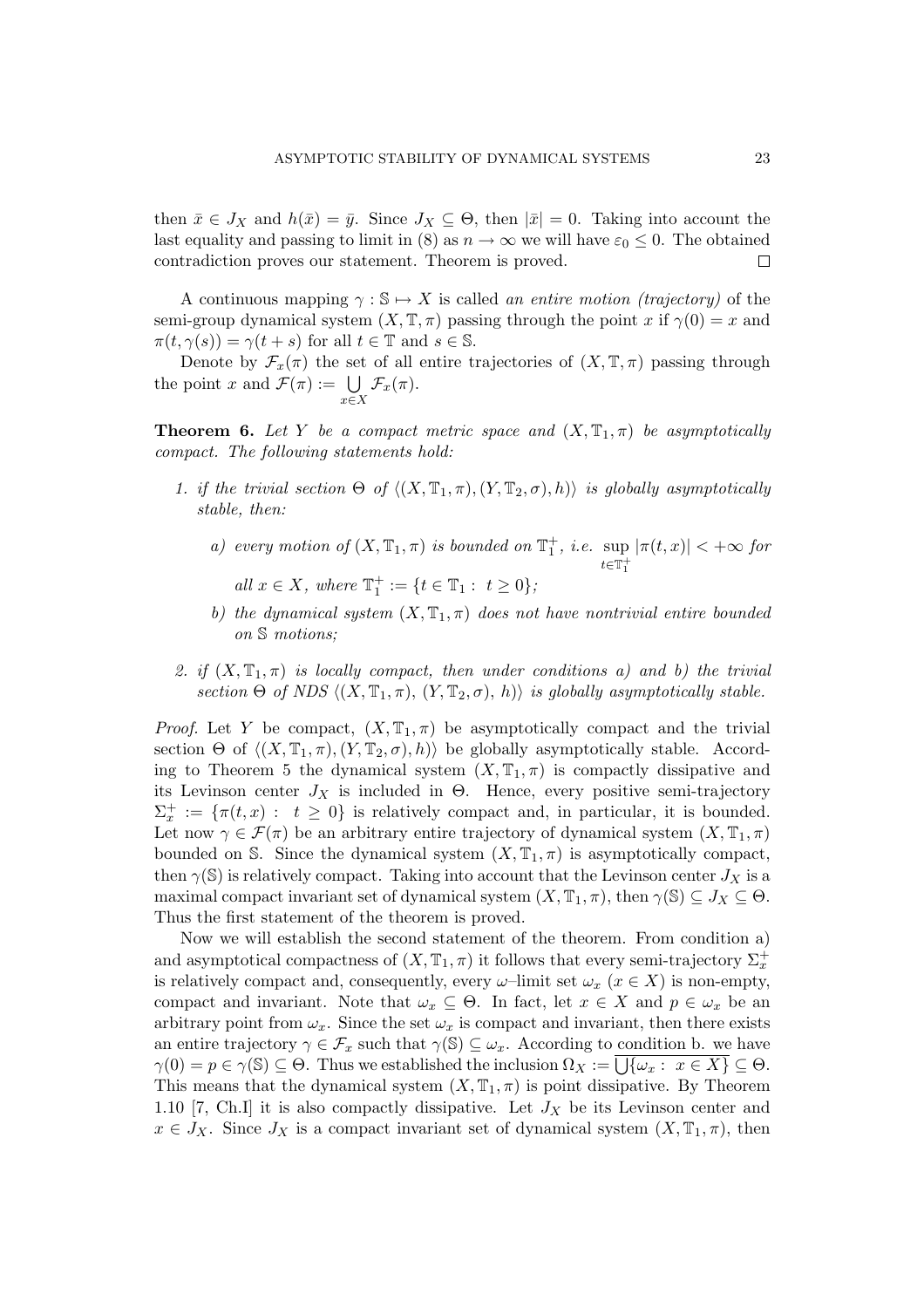there exists an entire motion  $\gamma \in \mathcal{F}_x$  such that  $\gamma(\mathbb{S}) \subseteq J_x$ . According to condition b. we obtain  $x \in \gamma(\mathbb{S}) \subseteq \Theta$  and, consequently,  $J_X \subseteq \Theta$ . Now to finish the proof of Theorem it is sufficient to apply Theorem 5. П

Remark 6. 1. Under the conditions of Theorem 6 condition a) is equivalent to the following one:  $\lim_{t \to +\infty} |\pi(t, x)| = 0$  for all  $x \in X$ .

2. It is not difficult to check that Theorem 6 remains true if we replace condition b) by the following one:

b') the dynamical system  $(\tilde{X}, \mathbb{T}_1, \pi)$  does not have nontrivial entire bounded on S motions.

The second statement of Remark 6 directly follows from Theorem 6. In fact if  $\gamma \in \mathcal{F}(\pi)$  is a bounded on S motion of  $(X, \mathbb{T}_1, \pi)$ , then under the conditions of Theorem 6 the set  $\gamma(S)$  is relatively compact and, consequently,  $\nu := h \circ \gamma$ ; (i.e.  $\nu(s) := h(\gamma(s)) \ \forall \ s \in \mathbb{S}$  is an entire trajectory with relatively compact rank  $\nu(\mathbb{S})$ . This means that  $\nu(\mathbb{S}) \subset J_Y$  and, consequently,  $\gamma(\mathbb{S}) \subset \overline{X}$ .

From Theorem 6 and Remark 4 follows the following statement follows immediately.

**Corollary 2.** Let  $\langle (X, \mathbb{T}_1, \pi), (Y, \mathbb{T}_2, \sigma), h \rangle$  be a NDS and the following conditions hold:

- 1. Y is compact;
- 2. the dynamical system  $(X, \mathbb{T}_1, \pi)$  is completely continuous.

Then the trivial section  $\Theta$  is globally asymptotically stable if and only if conditions a) and b) of Theorem 6 hold.

*Remark* 7. Corollary 2 was established in [4] in the particular case when  $(X, h, Y)$ is finite-dimensional and Y is a compact and invariant set.

**Theorem 7.** Let  $\langle (X, \mathbb{T}_1, \pi), (Y, \mathbb{T}_2, \sigma), h \rangle$  be a NDS and Y be compact. The trivial section Θ of  $\langle (X, \mathbb{T}_1, \pi), (Y, \mathbb{T}_2, \sigma), h \rangle$  is globally asymptotically stable if and only if the following conditions hold:

- 1. the trivial section  $\tilde{\Theta}$  of  $\langle (\tilde{X}, \mathbb{T}_1, \pi), (J_Y, \mathbb{T}_2, \sigma), h \rangle$  is globally asymptotically stable;
- 2. for any compact subset  $K \subseteq X$  the set  $\Sigma_K^+$  is relatively compact.

*Proof.* Necessity. Suppose that the trivial section  $\Theta$  of  $\langle (X, \mathbb{T}_1, \pi), (Y, \mathbb{T}_2, \sigma), h \rangle$  is globally asymptotically stable, then by Theorem 5 the dynamical system  $(X, \mathbb{T}_1, \pi)$ is compactly dissipative and its Levinson center  $J_X$  is contained in  $\Theta$ . Since the Levinson center  $J_Y$  of  $(Y, \mathbb{T}_2, \sigma)$  is its maximal compact invariant set, then the set  $\Theta$  is also invariant and, consequently,  $J_X = \Theta$ . Taking into account that  $\Theta \supseteq \Theta =$  $J_X$ , then it is easy to check that  $\Theta$  is a globally asymptotically stable set of NDS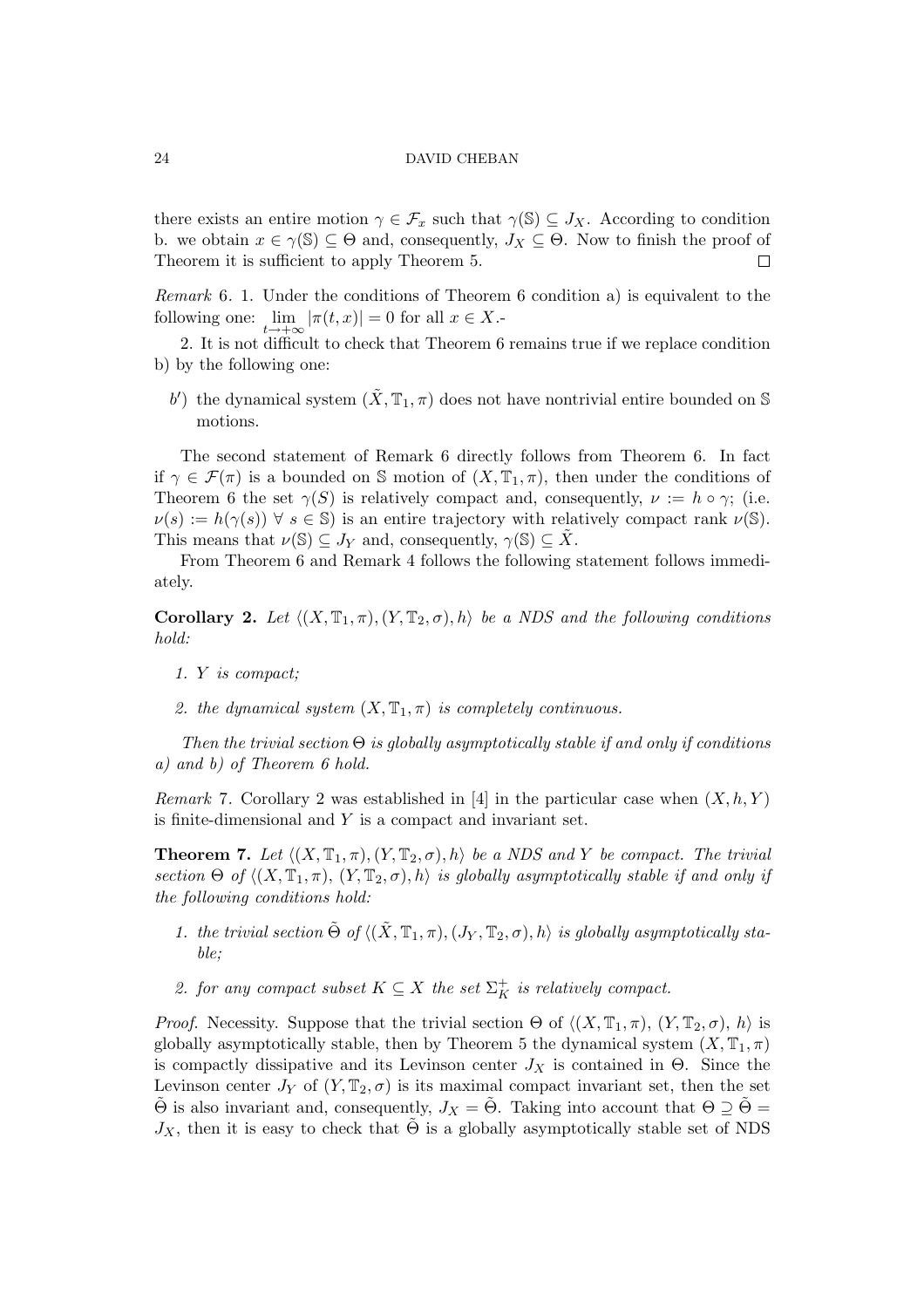$\langle (\tilde{X}, \mathbb{T}_1, \pi), (J_Y, \mathbb{T}_2, \sigma), h \rangle$ . To finish the proof of the first statement it is sufficient to note that since the dynamical system  $(X, \mathbb{T}_1, \pi)$  is compactly dissipative, then by Theorem 1.5 [7, Ch.I] for every compact subset  $K \subseteq X$  the set  $\Sigma_K^+$  is relatively compact.

Sufficiency. Let the trivial section  $\tilde{\Theta}$  of NDS  $\langle (\tilde{X}, \mathbb{T}_1, \pi), (J_Y, \mathbb{T}_2, \sigma), h \rangle$  be globally asymptotically stable. By Theorem 5 the dynamical system  $(X, \mathbb{T}_1, \pi)$  is compactly dissipative and its Levinson center  $J_{\tilde{X}}$  is included in Θ. Reasoning as in the proof of the first statement of Theorem and taking into account the invariance of the set  $J_Y$  we conclude that  $J_{\tilde{X}} = \Theta$ . Now we will establish that the dynamical system  $(X, \mathbb{T}_1, \pi)$  is also compactly dissipative. To prove this statement, according to Theorem 1.15 [7, Ch.I], it is sufficient to establish that  $(X, \mathbb{T}_1, \pi)$  is point dissipative. Let x be an arbitrary point of X, since the positive semi-trajectory  $\Sigma_x^+$  of x is relatively compact, then its  $\omega$ -limit set  $\omega_x$  is a non-empty, compact, invariant set, and

$$
\lim_{t \to +\infty} \rho(\pi(t, x), \omega_x) = 0.
$$

Note that  $h(\omega_x) \subseteq J_Y$ , since  $J_Y$  is a maximal compact invariant set of  $(Y, \mathbb{T}_2, \sigma)$ , and, consequently,  $\omega_x \subseteq \overline{X}$ . On the other hand  $\Theta$  is a maximal compact invariant set of  $(\tilde{X}, \mathbb{T}_2, \sigma)$ , hence  $\omega_x \subseteq \tilde{\Theta}$ . Thus  $\Omega_X := \overline{\{\omega_x : x \in X\}}$  is a compact set, i.e. the dynamical system  $(X, \mathbb{T}_1, \pi)$  is point dissipative and, consequently, it is compactly dissipative, too. Let now  $J_X$  be its Levinson center, then  $h(J_X) \subseteq J_Y$ and, consequently,  $J_X \subseteq \tilde{X}$ . On the other hand,  $J_{\tilde{X}} = \tilde{\Theta}$  is a maximal compact set of  $(X, \mathbb{T}_1, \pi)$  and, consequently,  $J_X \subseteq \Theta$ . Now we will prove that the set  $\Theta$ is uniformly stable. Suppose that it is not true, then there are  $\delta_n \to 0$  ( $\delta_n > 0$ ),  ${x_n} \subseteq X$  and  $t_n \to +\infty$  such that

$$
|x_n| < \delta_n \quad \text{and} \quad |\pi(t_n, x_n)| \ge \varepsilon_0 \tag{9}
$$

for any  $n \in \mathbb{N}$ . By Lemma 2  $\Theta$  is a compact set and the dynamical system  $(X, \mathbb{T}_1, \pi)$ is compactly dissipative, then without loss of generality, we can suppose that the sequences  $\{x_n\}$  and  $\{\pi(t_n, x_n)\}\$  are convergent. Denote by  $x_0$  (respectively, by  $\bar{x}_0$ ) the limit of  $\{x_n\}$  (respectively,  $\{\pi(t_n, x_n)\}\)$ ). Then by (9) we have  $x_0 \in \Theta$  and  $|\bar{x}| \geq \varepsilon_0 > 0$ . On the other hand  $\bar{x} \in J_X \subseteq \Theta$  and, consequently,  $|\bar{x}| = 0$ . The obtained contradiction proves our statement. Let now  $x$  be an arbitrary point from X, then  $\lim_{t\to+\infty}|\pi(t,x)|=0$ . In fact if we suppose the contrary, then there exist  $x_0 \in X$ ,  $\varepsilon_0 > 0$ , and  $t_n \to +\infty$  such that

$$
|\pi(t_n, x_0)| \ge \varepsilon_0 \tag{10}
$$

for any  $n \in \mathbb{N}$ . Since the semi-trajectory  $\Sigma_{x_0}^+$  of  $x_0$  is relatively compact, then we can suppose that the sequence  $\{\pi(t_n, x_0)\}\$ is convergent. Let  $\bar{x}_0$  be its limit, then from (10) we have  $|\bar{x}_0| \geq \varepsilon_0 > 0$ . On the other hand,  $\bar{x}_0 \in \omega_{x_0} \subseteq J_X \subseteq \Theta$  and, consequently,  $|\bar{x}_0| = 0$ . The obtained contradiction completes the proof of the global asymptotic stability of trivial section Θ. Theorem is proved.П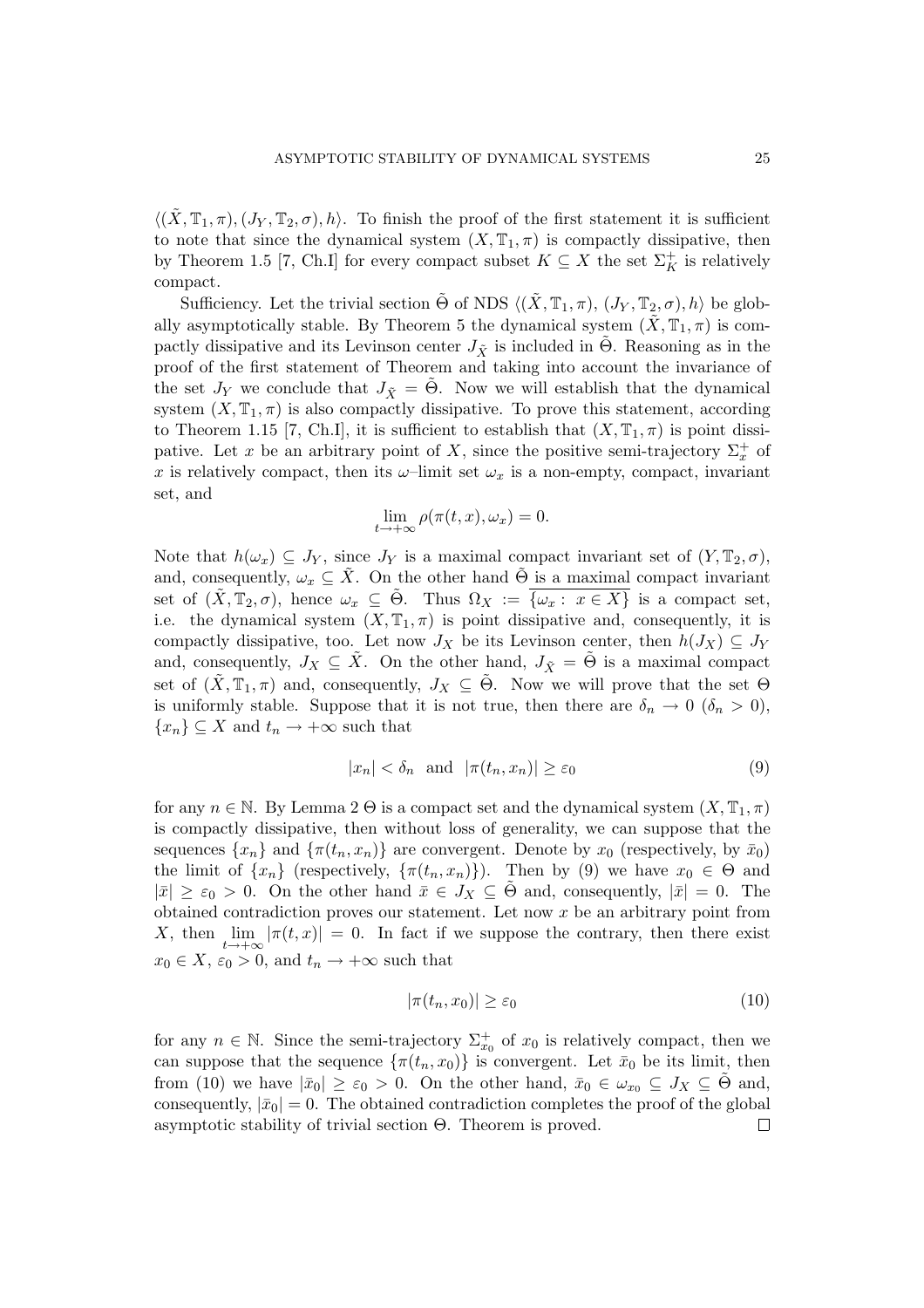**Theorem 8.** Let  $\langle (X, \mathbb{T}_1, \pi), (Y, \mathbb{T}_2, \sigma), h \rangle$  be a NDS, Y be compact and  $(X, \mathbb{T}_1, \pi)$  be locally compact. The trivial section  $\Theta$  of  $\langle (X, \mathbb{T}_1, \pi), (Y, \mathbb{T}_2, \sigma), h \rangle$  is globally asymptotically stable if and only if the following conditions hold:

- 1. the trivial section  $\tilde{\Theta}$  of  $\langle (\tilde{X}, \mathbb{T}_1, \pi), (J_Y, \mathbb{T}_2, \sigma), h \rangle$  is globally asymptotically stable;
- 2. for any  $x \in X$  the set  $\Sigma_x^+$  is relatively compact.

Proof. The necessity of Theorem follows from Theorem 7. To prove the sufficiency, according to Theorem 7, it is enough to show that the set  $\Sigma_K^+$  is relatively compact for any compact subset  $K \subseteq X$ . To this end we note (reasoning as in the proof of Theorem 7) that the dynamical system  $(X, \mathbb{T}_1, \pi)$  is point dissipative. Since dynamical system  $(X, \mathbb{T}_1, \pi)$  is locally compact, then by Theorem 1.10 [7, Ch.I] this system is also compactly dissipative. Due to Theorem 1.15 [7, Ch.I] for any compact subset  $K \subseteq X$  the set  $\Sigma_K^+$  is relatively compact.  $\Box$ 

**Corollary 3.** Let  $\langle (X, \mathbb{T}_1, \pi), (Y, \mathbb{T}_2, \sigma), h \rangle$  be a NDS, Y be compact and  $(X, \mathbb{T}_1, \pi)$  be completely continuous. The trivial section  $\Theta$  of  $\langle (X, \mathbb{T}_1, \pi), (Y, \mathbb{T}_2, \sigma), h \rangle$  is globally asymptotically stable if and only if the following conditions hold:

- 1. the trivial section  $\tilde{\Theta}$  of  $\langle (\tilde{X}, \mathbb{T}_1, \pi), (J_Y, \mathbb{T}_2, \sigma), h \rangle$  is globally asymptotically stable;
- 2. for any  $x \in X$  the set  $\Sigma_x^+$  is bounded.

Proof. This statement follows directly from Theorem 8. To this end it is sufficient to note that every completely continuous dynamical system is locally compact and every bounded semi-trajectory  $\Sigma_x^+$  is relatively compact if  $(X, \mathbb{T}_1, \pi)$  is completely continuous.  $\Box$ 

Lemma 3. Suppose that the following conditions hold:

- 1.  $\langle (X, \mathbb{T}_1, \pi), (Y, \mathbb{T}_2, \sigma), h \rangle$  is a NDS;
- 2. Y is compact;
- 3. the trivial section  $\Theta$  of  $(X, h, Y)$  is positively invariant.

Then the following two statements are equivalent:

- 1.  $\Theta$  is uniformly stable;
- 2. Θ is orbitally stable with respect to  $(X, \mathbb{T}_1, \pi)$ .

*Proof.* Let  $\Theta$  be uniformly stable, then it is orbitally stable with respect to  $(X, \mathbb{T}_1, \pi)$ . If we suppose that it is not true, then there are  $\varepsilon_0 > 0$ ,  $0 < \delta_n \to 0$ ,  $\{x_n\}$  and  $t_n \rightarrow +\infty$  such that

$$
\rho(x_n, \Theta) < \delta_n \quad \text{and} \quad \rho(\pi(t_n, x_n), \Theta) \ge \varepsilon_0. \tag{11}
$$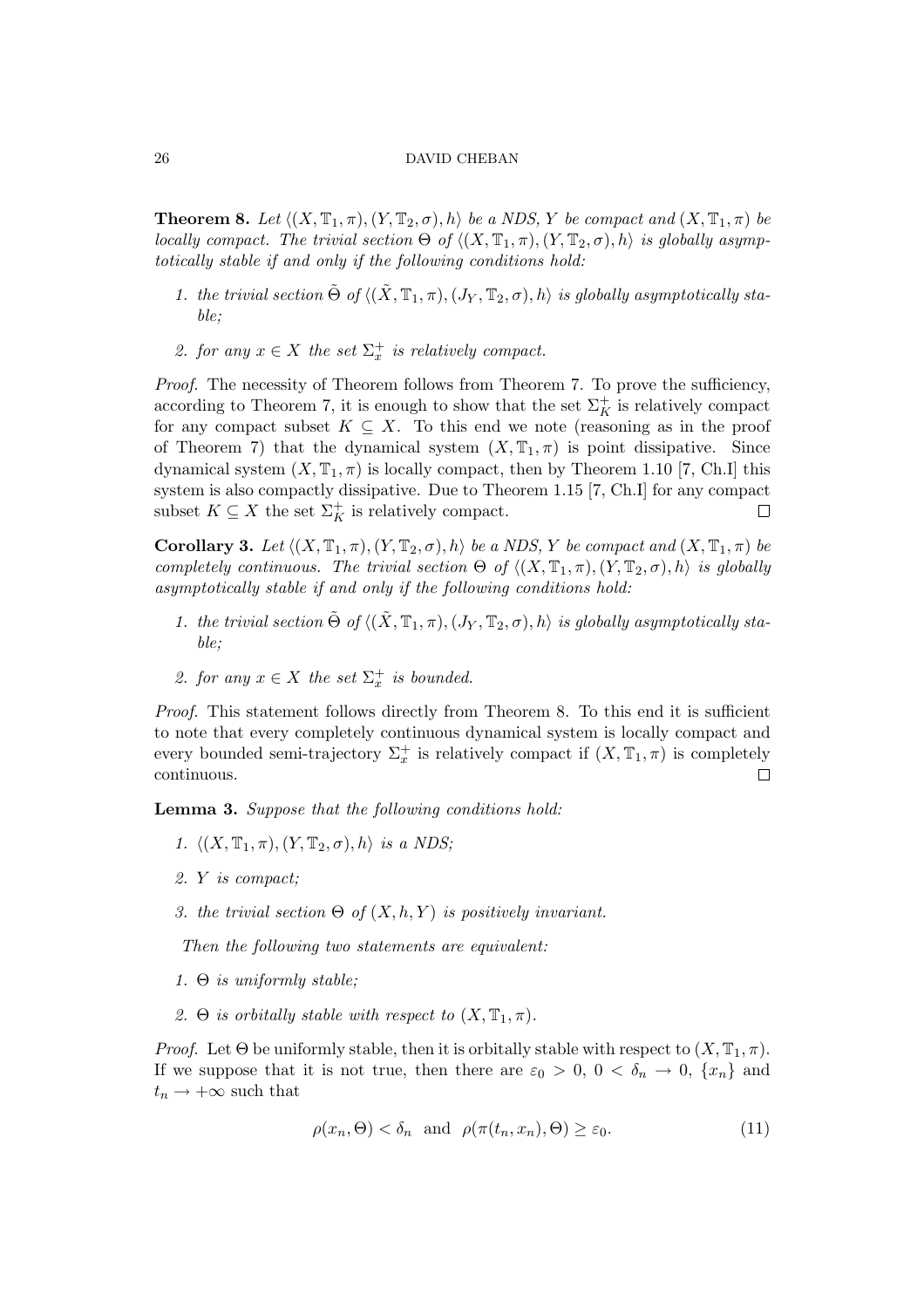Since  $\Theta$  is compact then, without loss of generality, we can suppose that the sequence  $\{x_n\}$  is convergent. Denote its limit by  $x_0$ , then  $y_0 = \lim_{n \to \infty} y_n$ , where  $y_n := h(x_n)$ . Denote by  $\delta_0 = \delta(\epsilon_0/2)$  a positive number chosen for  $\epsilon_0/2$  from the uniform stability of  $\Theta$ , i.e.  $|x| < \delta_0$  implies  $|\pi(t,x)| < \varepsilon_0/2$  for all  $t \geq 0$   $(t \in \mathbb{T}_1)$ . Since  $|x_n| =$  $\rho(x_n, \theta_{y_n}) \leq \rho(x_n, \theta_{y_0}) + \rho(\theta_{y_0}, \theta_{y_n}) \to 0$  as  $n \to \infty$ . Thus, there exists a number  $n_0 \in \mathbb{N}$  such that  $|x_n| < \delta_0$  for all  $n \geq n_0$  and, consequently, we obtain

$$
|\pi(t_n, x_n)| < \varepsilon_0/2. \tag{12}
$$

On the other hand from (11) we receive

$$
|\pi(t_n, x_n)| \ge \rho(\pi(t_n, x_n), \Theta) \ge \varepsilon_0. \tag{13}
$$

The inequalities (12) and (13) are contradictory. The obtained contradiction proves our statement.

Now we will show that from the orbital stability of  $\Theta$  it follows that it is uniformly stable. This statement may be proved using the same reasoning as in the proof of Theorem 5.  $\Box$ 

Let  $M \subset X$ . Denote by  $D^+(M) := \bigcap_{\varepsilon > 0}$  $\overline{\phantom{0}}$  $\{\pi(t, B(M, \varepsilon)) | t \geq 0\}.$ 

**Theorem 9.** Let  $\langle (X, \mathbb{T}_1, \pi), (Y, \mathbb{T}_2, \sigma), h \rangle$  be a non-autonomous dynamical system, Y be a compact metric space,  $(X, h, Y)$  be a finite-dimensional vector bundle and Θ be its null section. If Θ is uniformly stable, then the following properties are equivalent:

- 1. for every  $\varepsilon > 0$  and  $x \in X$  there exists a number  $\tau = \tau(\varepsilon, x) > 0$  such that  $|\pi(\tau, x)| < \varepsilon$ ;
- 2. for every  $\varepsilon > 0$  and  $x \in X$  there exists a number  $l = l(\varepsilon, x) > 0$  such that  $|\pi(t, x)| < \varepsilon$  for any  $t \geq l$ ;
- 3. the dynamical system  $(X, \mathbb{T}_1, \pi)$  is point dissipative and  $\Omega_X \subseteq \Theta$ ;
- $\sqrt{4}$ .  $\omega_x$  $\overline{a}$  $\Theta \neq \emptyset$  for any  $x \in X;$
- 5. for any  $\varepsilon > 0$  and  $r > 0$  there exists  $L = L(\varepsilon, r) > 0$  such that

$$
|\pi(t,x)| < \varepsilon \text{ for any } t \ge L(\varepsilon, r) \quad \text{and} \quad |x| \le r. \tag{14}
$$

Proof. It is easy to check that, under the conditions of Theorem, the following implications 2.  $\iff$  3.  $\Rightarrow$  4.  $\iff$  1. hold. Now we will establish the implication  $4. \Rightarrow 3.$  To this end we note that by Lemma 3 the set  $\Theta$  is orbitally stable and, consequently,  $D^+(\Theta) = \Theta$ . According to Theorem 1.13 [7, Ch.I] the dynamical system  $(X, \mathbb{T}_1, \pi)$  is compactly dissipative and its Levinson center  $J_X$  is included in  $D^+(\Theta)$ . Thus we obtain  $J_X \subseteq \Theta$ . Since  $(X, \mathbb{T}_1, \pi)$  is point dissipative and  $\Omega_X \subseteq J_X$ we obtain the necessary statement.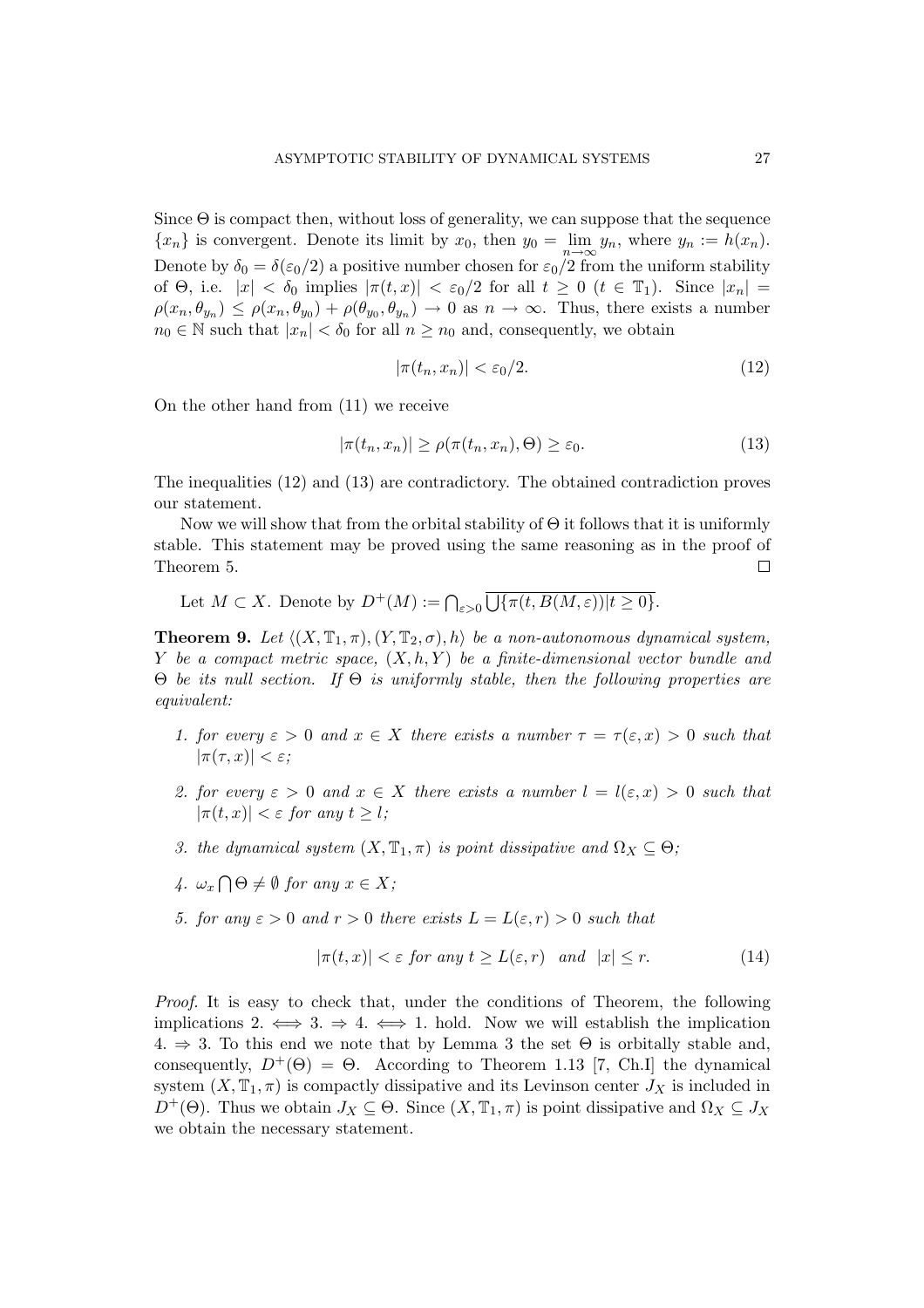To finish the proof of Theorem it is sufficient, for example, to show that  $3. \Longleftrightarrow 5.$ The implication 5.  $\Rightarrow$  3. is evident. According to condition 3. the dynamical system  $(X, \mathbb{T}_1, \pi)$  is point dissipative and  $\Omega_X \subseteq \Theta$ . By Theorem 1.10 [7, Ch.I] the dynamical system  $(X, \mathbb{T}_1, \pi)$  is compactly dissipative and  $J_X = D^+(\Omega_X) \subseteq \Theta$ , since the set  $\Theta$ is uniformly stable. Since the Levinson center  $J_X$  attracts every compact subset of  $J_X$  we have (14). Indeed if we suppose that it is not true, then there are  $\varepsilon_0 > 0$ ,  $r_0 > 0$ ,  $\{x_n\}$  and  $t_n \to +\infty$  such that

$$
|x_n| \le r_0 \quad \text{and} \quad |\pi(t_n, x_n)| \ge \varepsilon_0 \tag{15}
$$

for any  $n \in \mathbb{N}$ . Since Y is compact,  $(X, h, Y)$  is finite-dimensional and  $(X, \mathbb{T}_1, \pi)$  is compact dissipative, then we can suppose that the sequence  $\{\pi(t_n, x_n)\}\$ is convergent. Denote by  $\bar{x}$  its limit, then passing to limit in (15) we obtain  $|\bar{x}| \geq \varepsilon_0 > 0$ . On the other hand  $\bar{x} \in J_X \subseteq \Theta$  and, consequently,  $|\bar{x}| = 0$ . The obtained contradiction completes the proof of Theorem.  $\Box$ 

Remark 8. 1. Note that Theorem 9 remains true also for the infinite-dimensional case too (i.e.  $(X, h, Y)$  is infinite-dimensional) if we suppose that the dynamical system  $(X, \mathbb{T}_1, \pi)$  is completely continuous.

2. Theorem 9 remains true if we replace the uniform stability of the set  $\Theta$  by the uniform stability of  $\tilde{\Theta} = h^{-1}(J_Y) \bigcap \Theta$ .

## 4 Asymptotic Stability of NDS with Minimal Base

In this section we suppose that the complete metric space  $Y$  is compact and the dynamical system  $(Y, \mathbb{T}_2, \sigma)$  is minimal, i.e. every trajectory  $\Sigma_y := \{ \sigma(t, y) : t \in \mathbb{T}_2 \}$ is dense in Y (this means that  $H(y) = Y$  for any  $y \in Y$ , where  $H(y) := \overline{\Sigma}_y$ ).

Theorem 10. Suppose that the following conditions are fulfilled:

- 1. the trivial section  $\Theta$  is uniformly stable with respect to NDS  $((X, \mathbb{T}_1, \pi),$  $(Y, \mathbb{T}_2, \sigma), h\rangle;$
- 2.  $L^+(X) = X$ , where  $L^+(X) := \{x \in X : \Sigma_x^+ \text{ is relatively compact } \}$ ;
- 3. there exists a point  $y_0 \in Y$  such that  $X_{y_0}^s = X_{y_0}$ , where  $X_y := \{x \in X : h(x) =$ y} and  $X_y^s := \{x \in X_y : \lim_{t \to +\infty} |\pi(t,x)| = 0\}.$

Then  $X_y^s = X_y$  for any  $y \in Y$ .

*Proof.* Suppose that there exists  $\tilde{y} \in Y$  such that  $X_{\tilde{y}}^s \neq X_{\tilde{y}}$  and let  $\tilde{x} \in X_{\tilde{y}} \setminus X_{\tilde{y}}^s$ . Since  $\Sigma_{\tilde{x}}^+$  is relatively compact, then the  $\omega$ -limit set  $\omega_{\tilde{x}}$  of the point  $\tilde{x}$  is a nonempty compact and invariant set. According to the choice of the point  $\tilde{x}$  there exists at least one point  $\bar{x} \in \omega_{\tilde{x}}$  such that  $|\bar{x}| \neq 0$ . Let  $\gamma \in \mathcal{F}_{\bar{x}}(\pi)$  be an entire trajectory of  $(X, \mathbb{T}_1, \pi)$  passing through the point  $\bar{x}$  at initial moment with the condition  $\gamma(\mathbb{S}) \subseteq$  $\omega_{\tilde{x}}$ . We will show that

$$
\alpha := \inf_{s \le 0} |\gamma(s)| > 0. \tag{16}
$$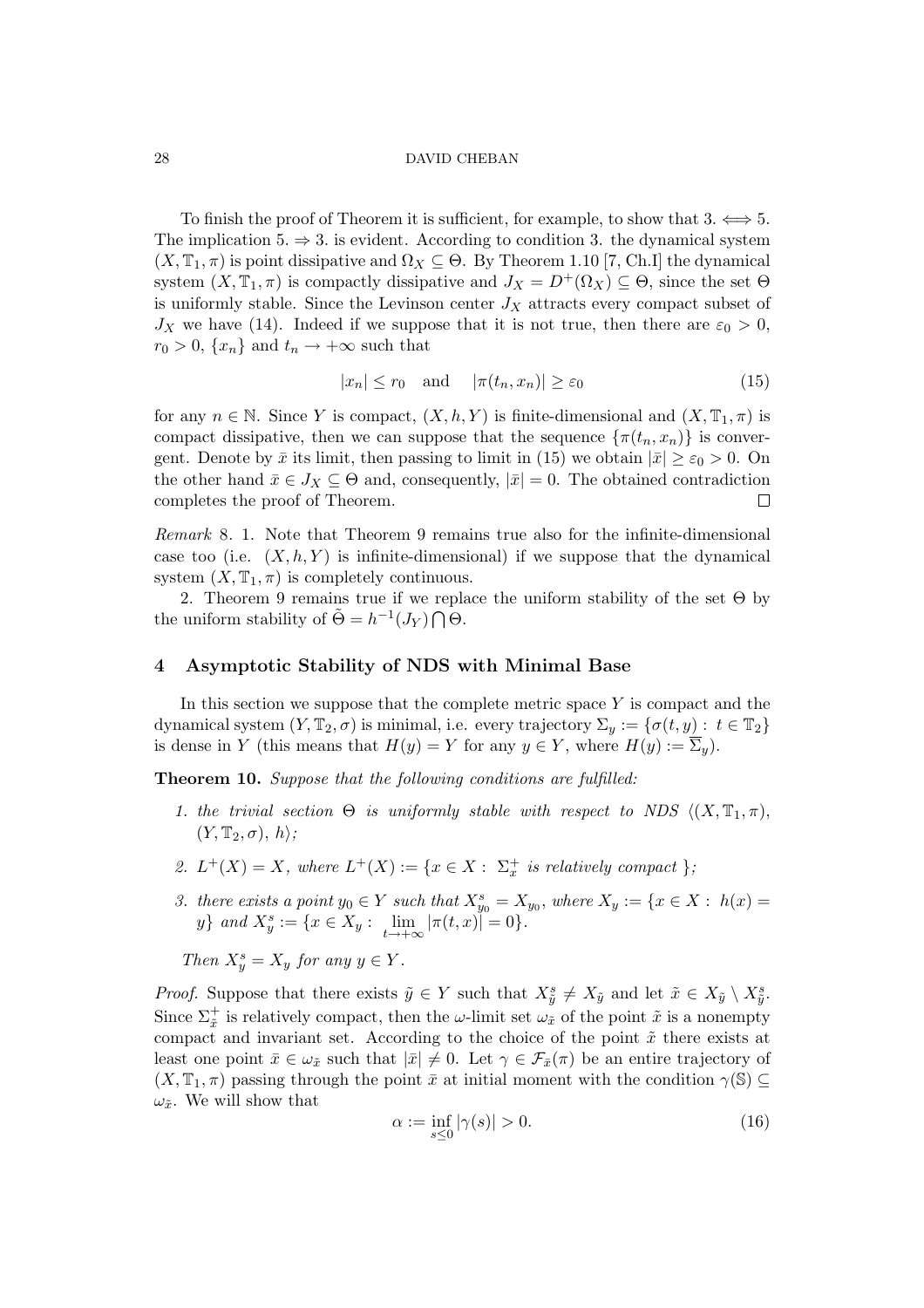If we suppose that (16) is not true, then there exists a sequence  $s_n \to -\infty$  such that  $|\gamma(s_n)| \to 0$  as  $n \to \infty$ . Since  $\Theta$  is uniformly stable then for all  $0 < \varepsilon < |\bar{x}|/2$ there exists a positive number  $\delta = \delta(\varepsilon)$  such that  $|x| < \delta$  implies the inequality  $|\pi(t, x)| < \varepsilon$  for all  $t \geq 0$ . Let  $n_0 \in \mathbb{N}$  be a sufficiently large number (such that  $|\gamma(s_n)| < \delta$  for all  $n \geq n_0$ ), then we have  $|\bar{x}| = |\pi(-s_{n_0}, \gamma(s_{n_0}))| < \varepsilon < |\bar{x}|/2$ . The obtained contradiction proves our statement. Denote by  $\nu$  the entire trajectory of the dynamical system  $(Y, \mathbb{T}_2, \sigma)$  defined by the equality  $\nu := h \circ \gamma$ , i.e.  $\nu(s) = h(\gamma(s))$ for all  $s \in \mathbb{S}$ , then  $\nu \in \mathcal{F}_{\bar{y}}(\sigma)$ , where  $\bar{y} := h(\bar{x})$ . Since Y is minimal, then there exists a sequence  $\{\tau_n\}$  from S such that  $\tau_n \to -\infty$  and  $\nu(\tau_n) \to y_0$ . Under the conditions of Theorem, without loss of generality, we may suppose that the functional sequences  ${\{\gamma(t+\tau_n)\}_{t\in\mathbb{S}}}$  and  ${\{\nu(t+\tau_n)\}_{t\in\mathbb{S}}}$  are convergent (uniformly with respect to t on every compact subset of S). Let  $\tilde{\gamma}$  (respectively,  $\tilde{\nu}$ ) be the limit of the sequence  ${\{\gamma(t+\tau_n)\}}_{t\in\mathbb{S}}$  (respectively,  ${\{\nu(t+\tau_n)\}}_{t\in\mathbb{S}}$ ). Then it is clear that  $\tilde{\gamma} \in \mathcal{F}_{\tilde{\gamma}(0)}(\pi)$ ,  $\tilde{\gamma}(\mathbb{S})$  $\subseteq \alpha_{\gamma} := \{z : \text{there exists a sequence } s_n \to -\infty \text{ such that } \gamma(s_n) \to z\} \text{ and } |\tilde{\gamma}(s)| \geq \alpha$ for all  $s \in \mathbb{S}$ . On the other hand  $\tilde{\gamma}(t) = \pi(t, \tilde{\gamma}(0))$  for any  $t \geq 0$ ,  $\tilde{\gamma}(0) \in X_{y_0}$  and, consequently,  $\lim_{t\to+\infty} |\pi(t,\tilde{\gamma}(0))| = 0$ . The obtained contradiction completes the proof of Theorem.  $\Box$ 

**Lemma 4.** Suppose that the trivial section  $\Theta$  is uniformly stable with respect to NDS  $\langle (X, \mathbb{T}_1, \pi), (Y, \mathbb{T}_2, \sigma), h \rangle$ . Let  $y_0 \in Y$  be an arbitrary point, then the following conditions are equivalent:

1.  $X_{y_0}^s = X_{y_0}$ ;

2. for every  $x \in X_{y_0}$  the semi-trajectory  $\Sigma_x^+$  is relatively compact and  $\omega_x \subseteq \Theta$ ;

- 3.  $\omega_x$  $\overline{a}$  $\Theta \neq \emptyset$  for any  $x \in X_{y_0}$ ;
- 4. for arbitrary  $\varepsilon > 0$  and  $x \in X_{y_0}$  there exists a positive number  $\tau = \tau(x, \varepsilon)$  such that  $|\pi(\tau, x)| < \varepsilon$ .

*Proof.* Note that the implications  $1 \implies 2 \implies 3 \implies 4$ . are evident. To finish the proof of Lemma it is sufficient to show that 4. implies 1.. Indeed, let  $\varepsilon > 0$  be an arbitrary positive number,  $x \in X$ ,  $\varepsilon_k := 1/k$  ( $k \in \mathbb{N}$ ), and  $\tau_k$  be a positive number such that  $|\pi(\tau_k, x)| < 1/k$ . Denote by  $\delta(\varepsilon)$  the positive number from the uniform stability of  $\Theta$  for  $\varepsilon$  (i.e.  $|x| < \delta$  implies  $|\pi(t,x)| < \varepsilon$  for any  $t \geq 0$ ), then for the sufficiently large  $k(1/k < \delta)$  we have  $|\pi(t + \tau_k, x)| < \varepsilon$  for any  $t \geq 0$ . Thus for  $\varepsilon > 0$ there exists  $l(\varepsilon, x) > 0$  such that  $|\pi(t, x)| < \varepsilon$  for any  $t \ge l(\varepsilon, x)$ , i.e.  $x \in X_{y_0}^s$ .  $\Box$ 

*Remark* 9. 1. The implications  $1 \implies 2 \implies 3 \implies 4$ . are true without assumption of uniform stability of Θ.

2. Lemma 4 remains true without compactness and minimality of Y .

From Theorem 10 and Lemma 4 we have the following statement.

Corollary 4. Suppose that the following conditions are fulfilled: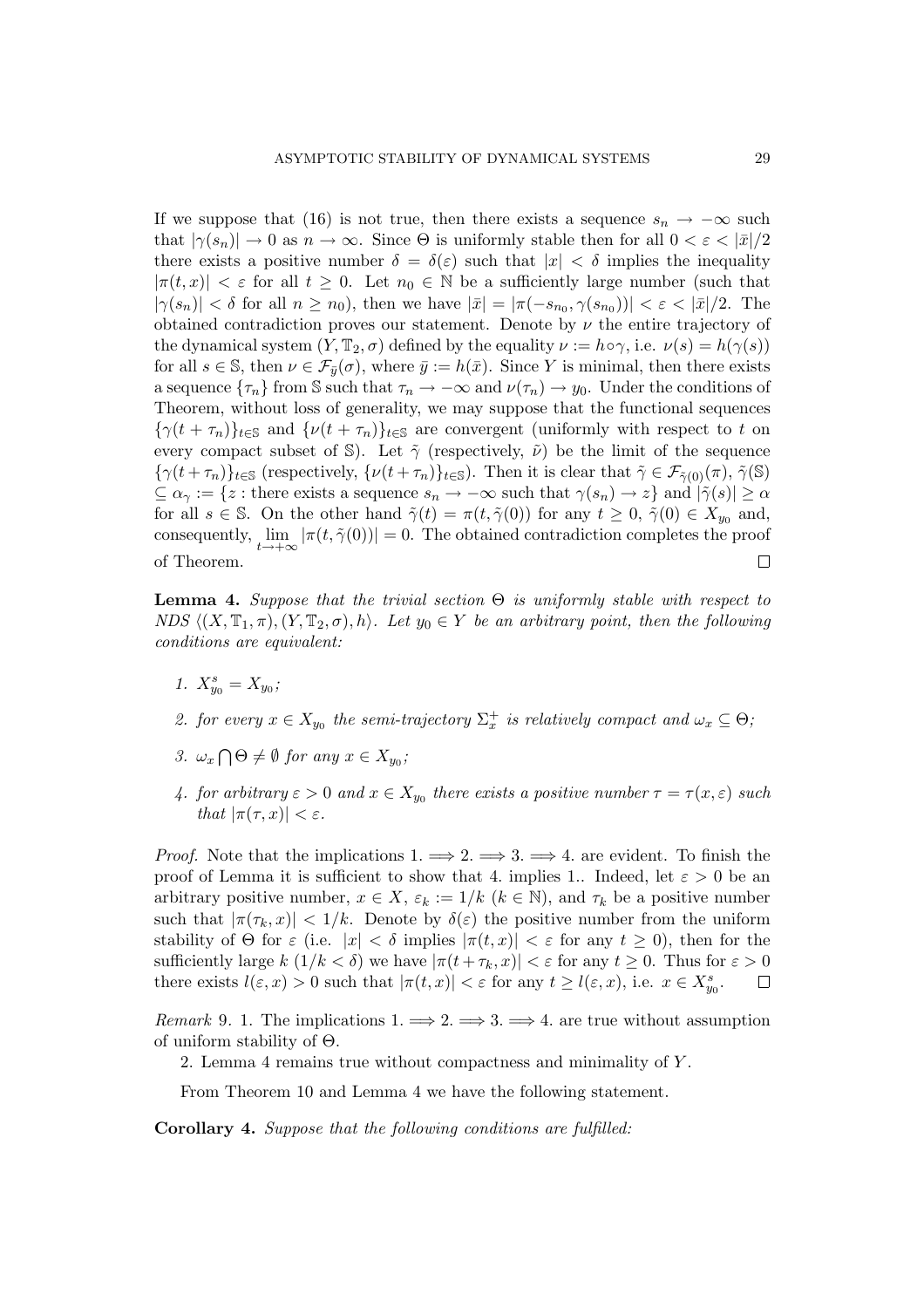- 1. the trivial section  $\Theta$  is uniformly stable with respect to NDS  $\langle (X, \mathbb{T}_1, \pi),$  $(Y, \mathbb{T}_2, \sigma), h$ ;
- 2.  $L^+(X) = X;$
- 3. there exists a point  $y_0 \in Y$  such that one of the conditions 1.–4. of Lemma 4 is fulfilled.

Then  $X_y^s = X_y$  for all  $y \in Y$ .

Below we give a local version of Theorem 10.

Theorem 11. Suppose that the following conditions are fulfilled:

- 1. the dynamical system  $(X, \mathbb{T}_1, \pi)$  is asymptotically compact;
- 2. the trivial section  $\Theta$  is uniformly stable with respect to NDS  $\langle (X, \mathbb{T}_1, \pi),$  $(Y, \mathbb{T}_2, \sigma), h \rangle;$
- 3. there exist positive number  $\delta_0$  and point  $y_0 \in Y$  such that  $B(\theta_{y_0}, \delta_0) \subset X_{y_0}^s$ , where  $B(\theta_y, r) := \{x \in X_y : |x| < r\}.$

Then the trivial section  $\Theta$  is asymptotically stable, i.e. there exists a positive Then the trivial section  $\Theta$  is asymptotically stable, i.e. there exists a positive<br>number  $\beta$  such that  $B(\Theta, \beta) \subset X^s$ , where  $B(\Theta, \beta) := \bigcup \{B(\theta_y, \beta) : y \in Y\}$  and  $X^s := \bigcup \{X^s_y : y \in Y\}.$ 

*Proof.* Since  $\Theta$  is uniformly stable, then there exists a positive number  $\delta_1$  such that  $|\pi(t,x)| \leq \delta_0$  for any  $t \geq 0$  and  $x \in X$  with  $|x| \leq \delta_1$ . Let now  $\beta := \min{\{\delta_0, \delta_1\}}$ . We will show that  $B(\Theta, \beta) \subset X^s$ . If we suppose that it is not so, then using the same reasoning as in the proof of Theorem 10 we obtain a contradiction which proves our statement.  $\Box$ 

Remark 10. All results of Sections 3–4 remain true if:

1. we replace the positive invariance of the trivial section  $\Theta$  by the following condition: there exists a compact positively invariant set  $M \subseteq X$  such that  $M_y :=$  ${x \in M : h(x) = y}$  consists of a single point for any  $y \in Y$ ;

2. we the compact metric space  $Y$  by an arbitrary compact regular topological space.

# 5 Some Applications

# 5.1 Ordinary differential equations

Consider a differential equation

$$
u' = f(t, u),\tag{17}
$$

where  $f \in C(\mathbb{R} \times W, E)$ .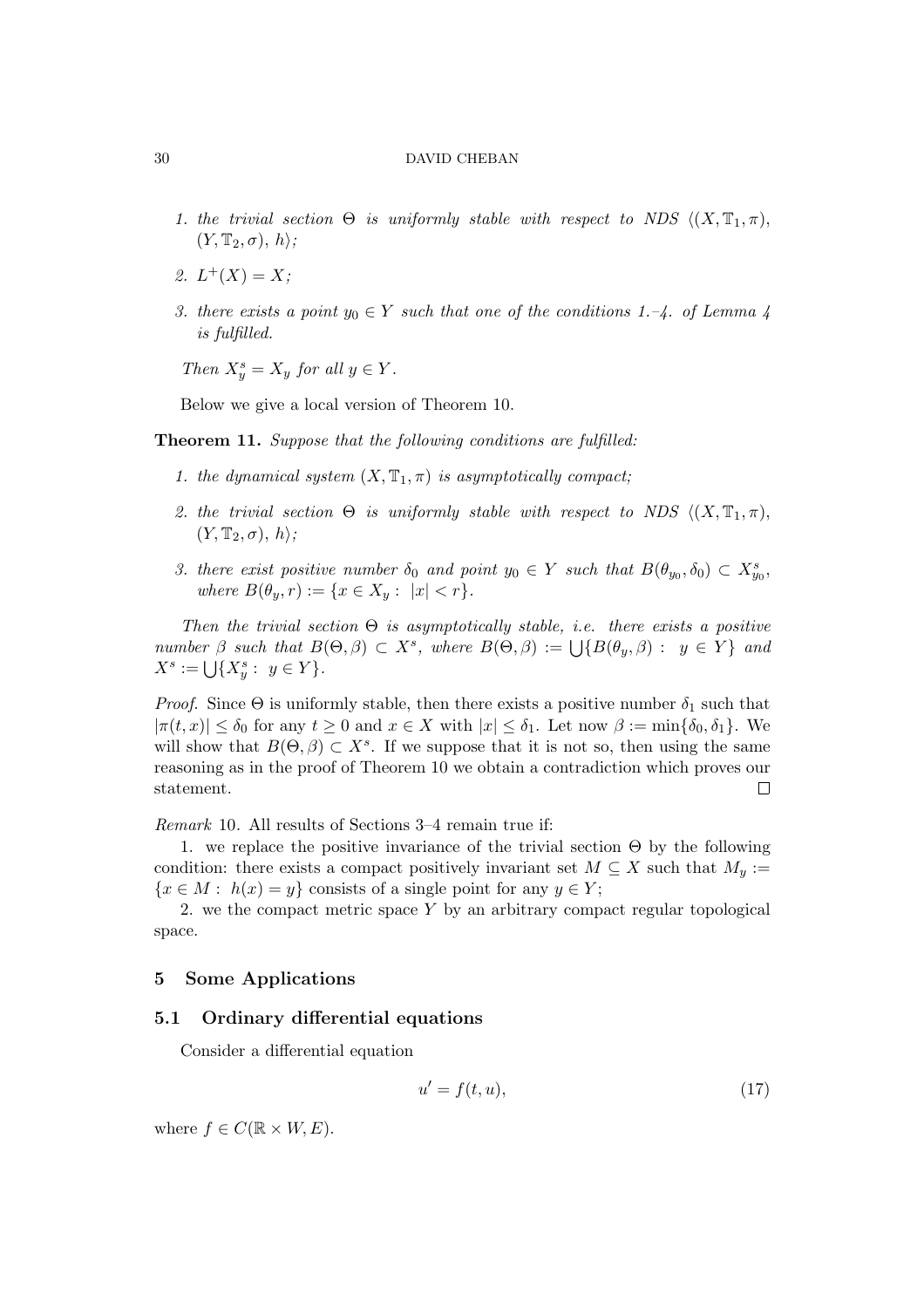Applying general results from Sections 3-4 we will obtain a series of results for equation (17). Below we formulate some of them.

Denote by  $\Omega_f := \{ g \in H^+(f) : \text{there exists a sequence } \tau_n \to +\infty \text{ such that } \tau_n \to +\infty \text{ such that } \tau_n \to +\infty \text{ such that } \tau_n \to +\infty \text{ such that } \tau_n \to +\infty \text{ such that } \tau_n \to +\infty \text{ such that } \tau_n \to +\infty \text{ such that } \tau_n \to +\infty \text{ such that } \tau_n \to +\infty \text{ such that } \tau_n \to +\infty \text{ such that } \tau_n \to +\infty \text{ such that } \tau_n \to +\infty \text{ such that } \tau_n \to +\$  $g = \lim_{n \to \infty} f_{\tau_n}$  the  $\omega$ -limit set of f.

A trivial solution of equation (17) is called uniformly attracting (respectively, eventually uniformly attracting [2]) if for every compact subset  $K \subset E$  and for every  $\varepsilon > 0$  there exists  $L = L(K, \varepsilon) > 0$  (respectively, there exist  $\gamma = \gamma(K) > 0$  and  $L = L(K, \varepsilon) > 0$ ) such that

$$
x_0 \in K
$$
,  $t \ge t_0 + L$  implies  $|x_f(t; t_0, x_0)| < \varepsilon$ 

(respectively,

$$
x_0 \in K
$$
,  $t_0 \ge \gamma$ ,  $t \ge t_0 + L$  implies  $|x_f(t; t_0, x_0)| < \varepsilon$ ,

where by  $x_f(t;t_0, x_0)$  a unique solution  $x(t)$  of equation (17) with initial data  $x(t_0) =$  $x_0$  is denoted.

The solutions of equation (17) are said to be uniformly bounded [2] if for any  $\alpha > 0$  there exists  $\beta = \beta(\alpha) > 0$  such that

$$
|x_0| \leq \alpha, \quad t_0 \in \mathbb{R}_+, \ t \geq t_0 \Rightarrow |x_f(t; t_0, x_0)| \leq \beta.
$$

Lemma 5. Suppose that the following conditions are fulfilled:

- 1.  $f \in C(\mathbb{R} \times E, E);$
- 2. the function f is regular;
- 3. the set  $H^+(f)$  is compact;
- 4.  $f(t, 0) = 0$  for any  $t \in \mathbb{R}_+$ .

Let  $\varphi$  be a cocycle, generated by equation (17) (see Example 1), then the following statements hold:

- 1. if the trivial solution of equation (17) is uniformly attracting, then the trivial solution/motion of the cocycle  $\varphi$  is uniformly attracting;
- 2. if the trivial solution of equation  $(17)$  is eventually uniformly attracting, then the trivial solution/motion of the cocycle  $\varphi$  possesses the following property:

$$
\lim_{t \to +\infty} \max_{x \in K, g \in \Omega_f} |\varphi(t, x, g)| = 0
$$
\n(18)

for any compact subset  $K$  of  $E$ ;

3. if the solutions of equation (17) are uniformly bounded, then the solutions/motions of the cocycle  $\varphi$  are uniformly bounded, i.e. for any  $\alpha > 0$ there exists  $\beta = \beta(\alpha) > 0$  such that  $|x| < \alpha$  implies  $|\varphi(t, x, q)| < \beta$  for any  $t \in \mathbb{R}_+$  and  $g \in H^+(f)$ .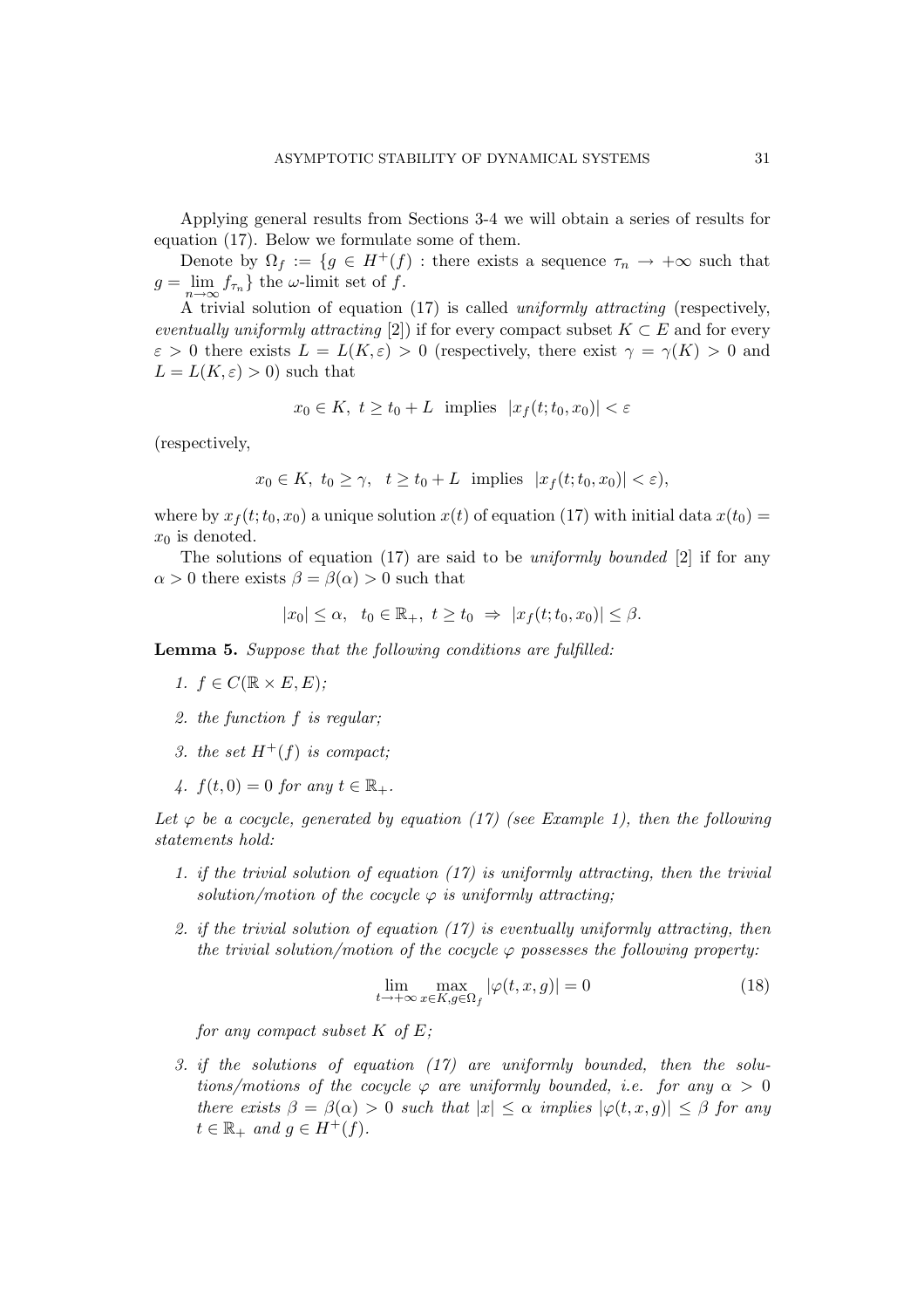Proof. The first statement of Lemma is well known [14, Ch.VIII].

To prove the second statement we note that  $\varphi(t, x, f_{t_0}) = x(t + t_0; t_0, x)$  for any  $t, t_0 \in \mathbb{R}_+$  and  $x \in E$ . Let now K be an arbitrary compact subset of E and  $\varepsilon > 0$ be an arbitrary positive number. Denote by  $\gamma = \gamma(K)$  and  $L = L(K, \varepsilon)$  positive numbers from eventually uniform attractivity of null solution for equation (17). Let now  $x \in K$  and  $g \in \Omega_f$ , then there exists a sequence  $t_n \to +\infty$  such that  $f_{t_n} \to g$ (in the space  $C(\mathbb{R} \times E, E)$ ) and, consequently,  $t_n \geq \gamma$  for sufficiently large n. Note that

$$
|\varphi(t, x, g)| = \lim_{n \to +\infty} |\varphi(t, x, f_{t_n})| = \lim_{n \to +\infty} |x_f(t + t_n; t_n, x)| \le \varepsilon
$$
 (19)  
for all  $t \ge L(K, \varepsilon)$ .

From (19) evidently follows (18).

Finally we will prove the third statement. Let  $\alpha > 0$  and  $\beta = \beta(\alpha) > 0$  is taken from the uniform boundedness of the solutions of (17). Let  $|x| \leq \alpha$ ,  $g \in H^+(f)$  and  $t \in \mathbb{R}_+$ , then there exists a sequence  $\{t_n\} \subseteq \mathbb{R}_+$  such that  $g = \lim_{t \to +\infty} f_{t_n}$ . Note that

$$
|\varphi(t,x,g)| = \lim_{n \to \infty} |\varphi(t,x,f_{t_n})| = \lim_{n \to \infty} |x_f(t+t_n;t_n,x)| \leq \beta(\alpha).
$$

Lemma is completely proved.

**Theorem 12.** Let  $f \in C(\mathbb{R} \times E, E)$ . Assume that the following conditions are fulfilled:

- 1. the function f is regular;
- 2. the set  $H^+(f)$  is compact;
- 3.  $f(t, 0) = 0$  for any  $t \in \mathbb{R}_+$ ;
- 4. the cocycle  $\varphi$  generated by equation (17) is locally compact, i.e. for every point  $u \in E$  there exists a neighborhood U of the point u and a positive number l such that the set  $\varphi(l, U, H^+(f))$  is relatively compact.

Then the null solution of equation  $(17)$  is globally asymptotically stable if and only if the following conditions hold:

1.

$$
\lim_{t \to +\infty} \sup_{v \in K, g \in \Omega_f} |\varphi(t, v, g)| = 0
$$
\n(20)

for every compact subset  $K$  of  $E$ ;

2. for every  $v \in E$  and  $g \in H^+(f)$  the solution  $\varphi(t, v, g)$  of equation (2) is relatively compact on  $\mathbb{R}_+$ .

 $\Box$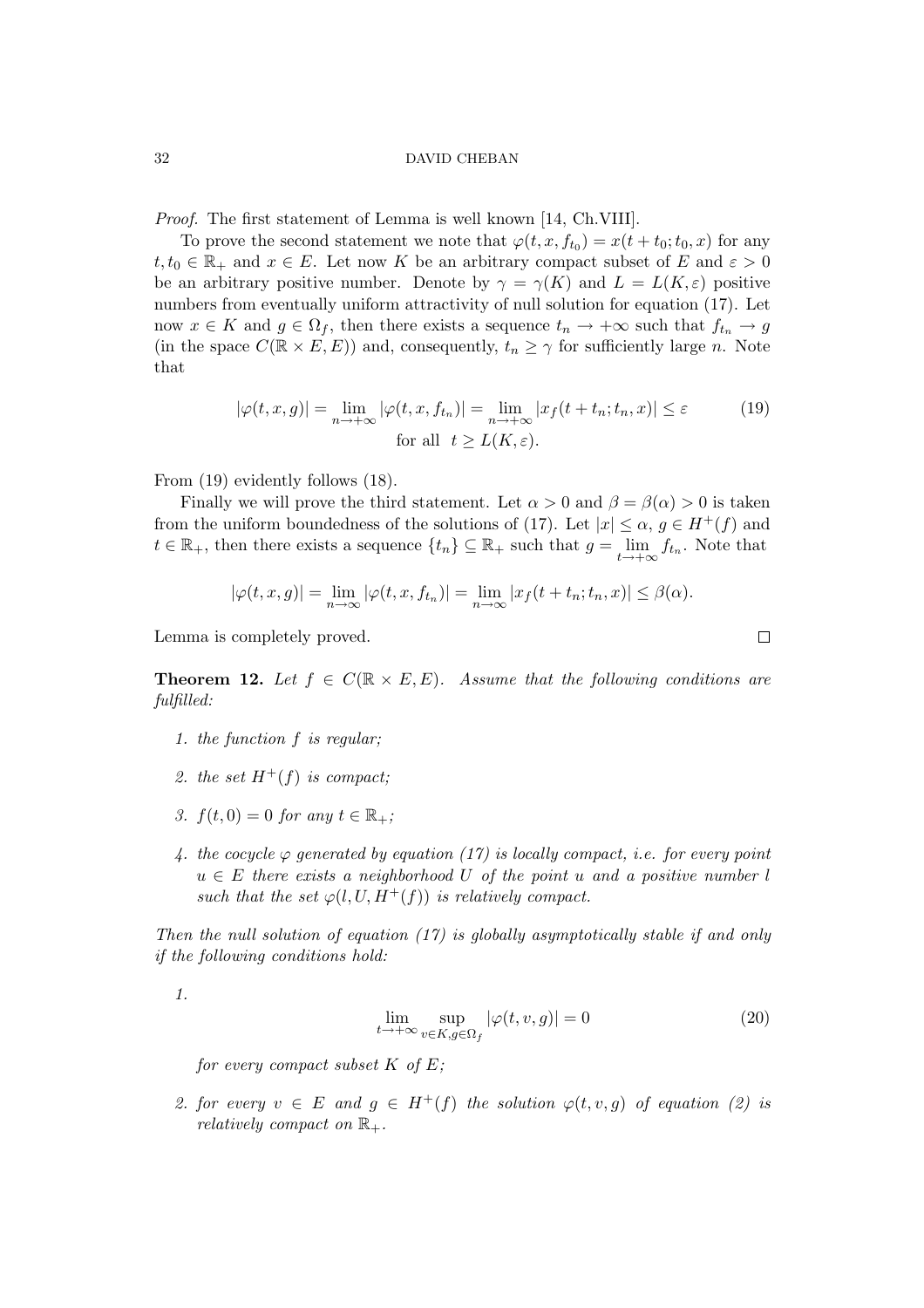*Proof.* Consider the dynamical system  $(H^+(f), \mathbb{R}_+, \sigma)$ . Since the space  $H^+(f)$ is compact, then  $(H^+(f), \mathbb{R}_+, \sigma)$  is compactly dissipative and its Levinson center (maximal compact invariant set)  $J_{H^+(f)}$  by Lemma 1 coincides with  $\omega$ -limit set  $\Omega_f$  of f. Let  $Y := H^+(f)$  and  $(Y, \mathbb{R}_+, \sigma)$  be the shift dynamical system on Y. Denote by  $X := W \times Y$  and  $(X, \mathbb{R}_+, \pi)$  the skew-product dynamical system generates by  $(Y, \mathbb{R}_+, \sigma)$  and cocycle  $\varphi$ , i.e.  $\pi(t,(v,g)) := (\varphi(t,v,g), \sigma(t,g))$  for all  $t \in \mathbb{R}_+$  and  $(v, g) \in X$ . Now consider a non-autonomous dynamical system  $\langle (X,\mathbb{R}_+,\pi), (Y,\mathbb{R}_+,\pi), h \rangle$  (h := pr<sub>2</sub>) associated with equation (17). It is easy to check that under the conditions of Theorem 12 this NDS possesses the following properties:

- 1. by Lemma 1 the dynamical system  $(Y, \mathbb{R}_+, \sigma)$  is compactly dissipative and its Levinson center  $J_Y$  coincides with  $\Omega_f$ ;
- 2. the null section  $\Theta$  of  $\langle (X, \mathbb{R}_+, \pi), (Y, \mathbb{R}_+, \pi), h \rangle$  coincides with  $\{0\} \times Y$ ;
- 3. Θ is a positively invariant subset of  $(X, \mathbb{R}_+, \pi);$
- 4. according to (20) the null section  $\tilde{\Theta}$  of NDS  $\langle (\tilde{X}, \mathbb{R}_+, \pi), (J_Y, \mathbb{R}_+, \sigma), h \rangle$  is uniformly attracting because  $|\pi(t,x)| = |\varphi(t,v,g)|$  for any  $t \in \mathbb{R}_+$  and  $x := (v, q) \in X;$
- 5. every trajectory  $\Sigma^+_{(u,g)}$   $((u,g) \in E \times H^+(f))$  of the skew-product dynamical system  $(X, \mathbb{R}_+, \pi)$ , generated by equation (17), is relatively compact.

Now to finish the proof it is sufficient to apply Theorem 5 and Theorem 8.

 $\Box$ 

**Corollary 5.** Let  $f \in C(\mathbb{R} \times E, E)$ . Assume that the following conditions are fulfilled:

- 1. the function f is regular;
- 2. the set  $H^+(f)$  is compact;
- 3.  $f(t, 0) = 0$  for any  $t \in \mathbb{R}_+$ ;
- 4. the cocycle  $\varphi$  generated by equation (17) is locally compact;
- 5. the null solution of equation (17) is eventually uniformly attracting;
- 6. for every  $v \in E$  and  $g \in H^+(f)$  the solution  $\varphi(t, v, g)$  of equation (2) is relatively compact on  $\mathbb{R}_+$ .

Then the null solution of equation  $(17)$  is globally asymptotically stable.

Proof. This statement follows from Theorem 12. Indeed, according to Lemma 5 from the uniform eventual attraction of the null solution of equation (17) follows condition (20). Now to finish the proof of this statement it is sufficient to apply Theorem 12. $\Box$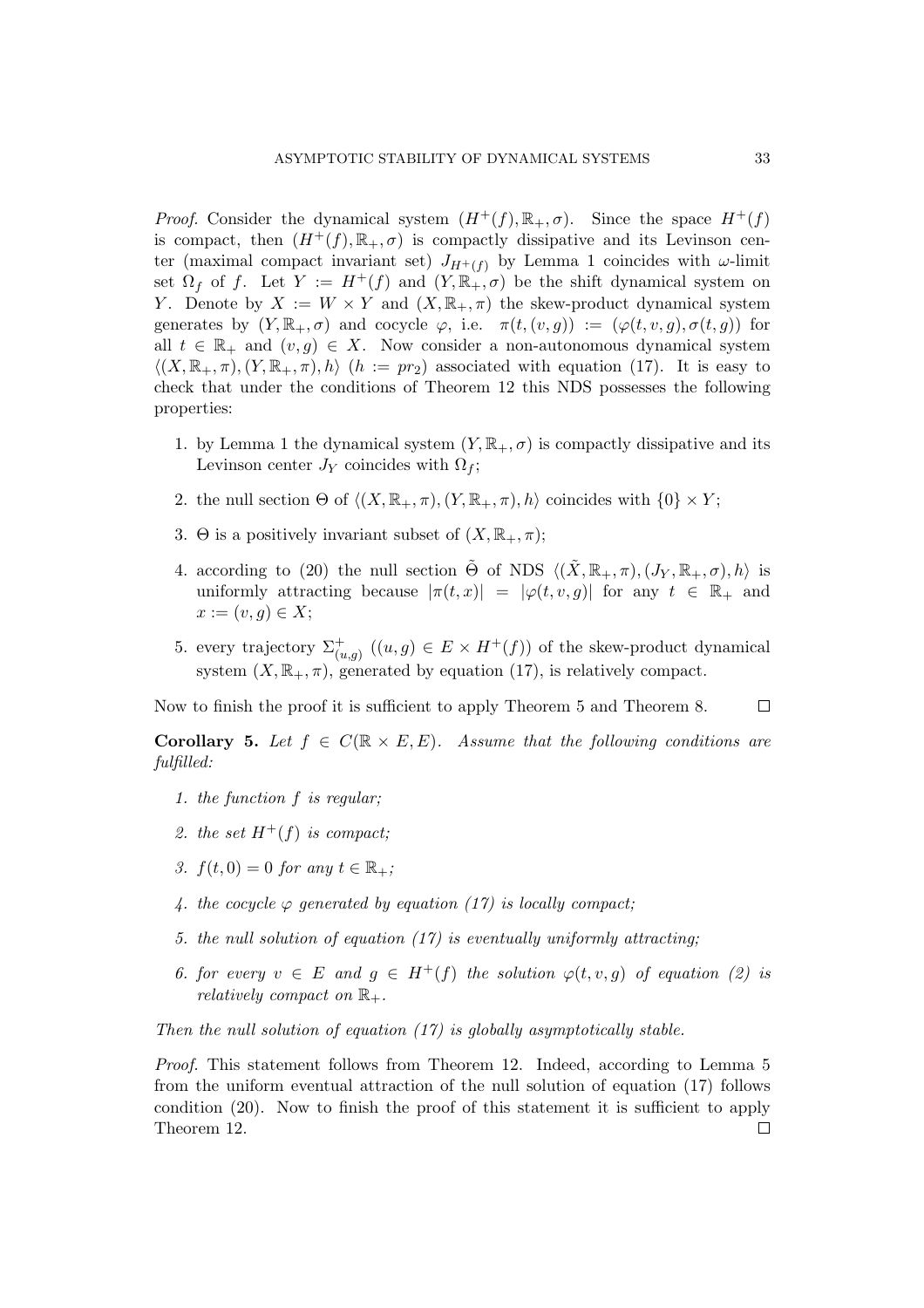Remark 11. 1. For finite-dimensional equation (17) Corollary 5 generalizes a statement (Theorem 2.6) established in the work [2] (see also [13, Ch.I] and the bibliography therein).

2. If the cocycle  $\varphi$  associated with equation (17) is asymptotically compact (in particular if it is completely continuous), then Theorem 12 remains true if we replace condition (ii) by the following one: for any  $v \in E$  and  $g \in H^+(f)$  the solution  $\varphi(t, v, q)$  is bounded on  $\mathbb{R}_+$ .

**Theorem 13.** Let  $f \in C(\mathbb{R} \times E, E)$ . Assume that the following conditions are fulfilled:

- 1. the function f is regular;
- 2. the set  $H^+(f)$  is compact;
- 3.  $f(t, 0) = 0$  for any  $t \in \mathbb{R}_+$ ;
- 4. the cocycle  $\varphi$  generated by equation (17) is completely continuous, i.e. for every bounded subset  $M \subseteq E$  there exists a positive number l such that the set  $\varphi(l, M, H^+(f))$  is relatively compact.

Then the null solution of equation  $(17)$  is globally asymptotically stable if and only if the following conditions hold:

- a) for every  $q \in \Omega_f$  limiting equation (2) does not have nontrivial bounded on  $\mathbb R$ solutions;
- b) for every  $v \in E$  and  $q \in H^+(f)$  the solution  $\varphi(t, v, q)$  of equation (2) is bounded on  $\mathbb{R}_+$ .

Proof. This statement follows from Corollary 2 and can be proved using the same arguments as in the proof of Theorem 12.  $\Box$ 

Remark 12. Theorem 13 remains true if we replace the completely continuity by the following two conditions:

- 1. the cocycle  $\varphi$  is asymptotically compact:
- 2. the cocycle  $\varphi$  is locally completely continuous.

Theorem 14. Suppose that the following conditions are fulfilled:

- 1. the function  $f \in C(\mathbb{R} \times W, E)$  is recurrent in  $t \in \mathbb{R}$  uniformly in u on every compact subset from W;
- 2.  $f(t, 0) = 0$  for any  $t \in \mathbb{R}_+$ ;
- 3. the function f is regular;
- 4. the cocycle  $\varphi$  associated with equation (17) is asymptotically compact;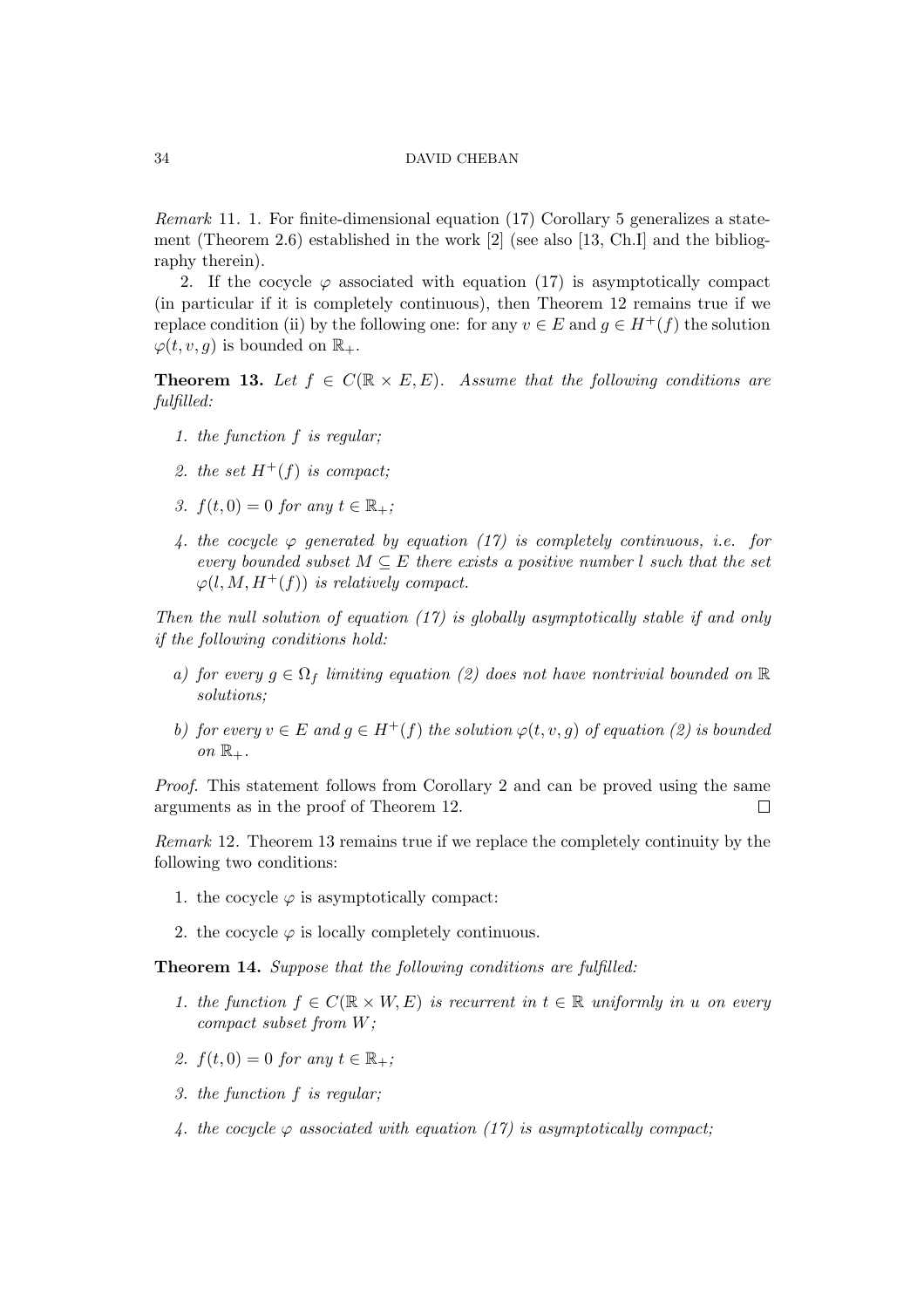- 5. the null solution of equation (17) is uniformly stable;
- 6. there exists a positive number a such that

$$
\lim_{t \to +\infty} |\varphi(t, u, f)| = 0
$$

for any  $|u| \leq a$ .

Then the null solution of equation  $(17)$  is asymptotically stable.

Proof. This statement follows directly from Theorem 11 using the same arguments as in the proof of Theorem 12.  $\Box$ 

Remark 13. For finite-dimensional equation (17) with almost periodic right hand side f Theorem 14 was established by Z. Artstein [3] (see also  $[1, 12]$  and  $[13, Ch.I]$ ).

## 5.2 Difference equations

Consider a difference equation

$$
u(t+1) = f(t, u(t)),
$$
\n(21)

where  $f \in C(\mathbb{Z} \times W, E)$ .

Along with equation (21) we consider the family of equations

$$
v(t+1) = g(t, v(t)),
$$
\n(22)

where  $g \in H^+(f) := \overline{\{f_{\tau} : \tau \in \mathbb{Z}_+\}}$ . Let  $\varphi(t, v, g)$  be a unique solution of equation (22) with initial data  $\varphi(0, v, g) = v$ . Denote by  $(H^+(f), \mathbb{Z}_+, \sigma)$  the shift dynamical system on  $H^+(f)$ , then the triplet  $\langle W, \varphi, (H^+(f), \mathbb{Z}_+, \sigma) \rangle$  is a cocycle (with discrete time) over  $(H^+(f), \mathbb{Z}_+, \sigma)$  with the fibre W.

Applying the results from Sections 3-4 we will obtain a series of results for difference equation (21). Below we formulate two of them.

**Theorem 15.** Let  $f \in C(\mathbb{Z} \times W, E)$ . Assume that the following conditions are fulfilled:

- 1. the set  $H^+(f)$  is compact;
- 2.  $f(t, 0) = 0$  for any  $t \in \mathbb{Z}_+$ ;
- 3. there exists a neighborhood U of 0 and a positive number l such that  $\varphi(l, U, H^+(f))$ is relatively compact;
- 4. there exists a positive number a such that

$$
\lim_{t\to +\infty}\sup_{|v|\leq a, g\in \Omega_f}|\varphi(t,v,g)|=0.
$$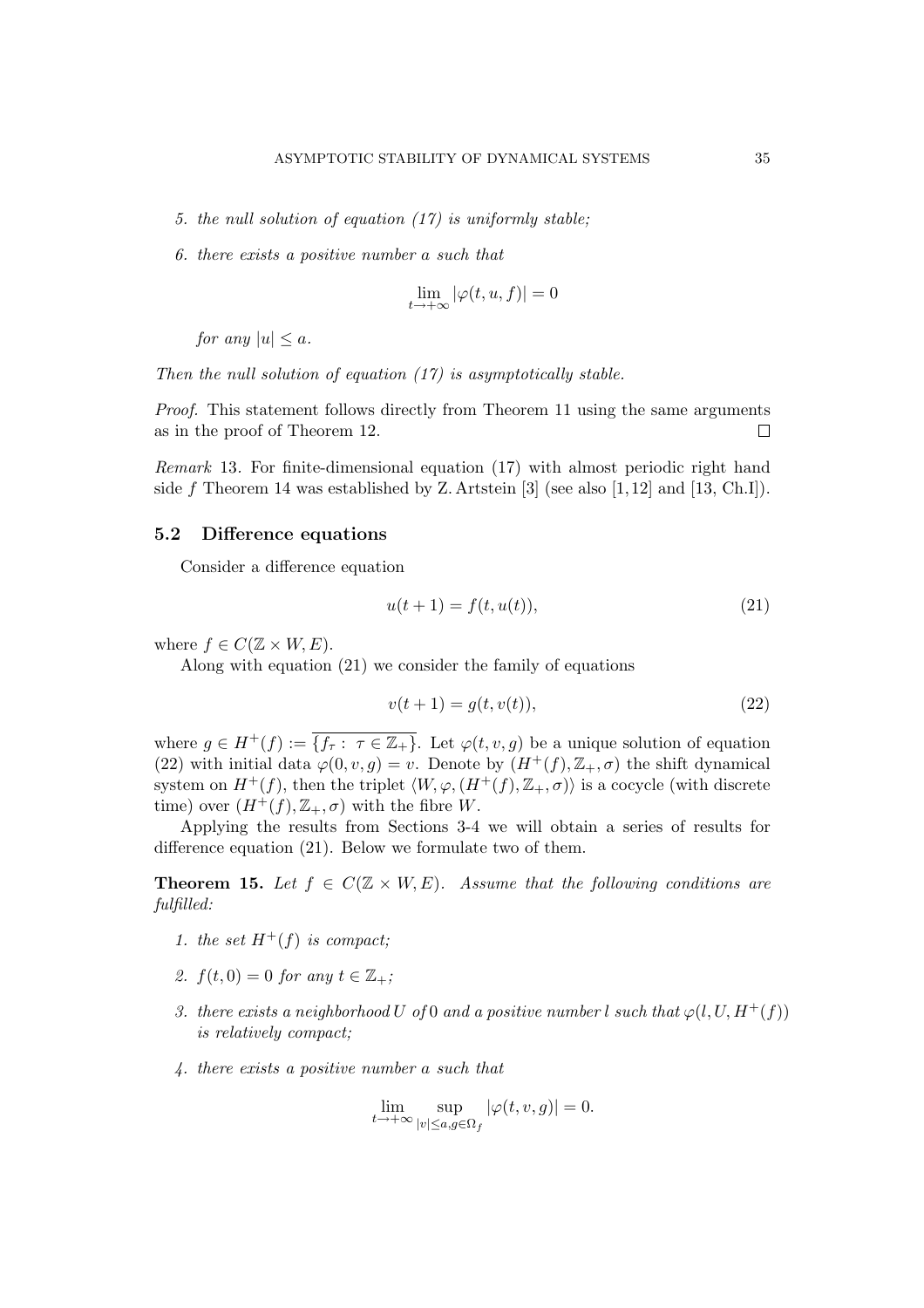Then the null solution of equation (21) is uniformly asymptotically stable.

**Theorem 16.** Let  $f \in C(\mathbb{Z} \times W, E)$ . Assume that the following conditions are fulfilled:

- 1. the function  $f \in C(\mathbb{Z}_+ \times W, E)$  is recurrent in  $t \in \mathbb{Z}_+$  uniformly in u on every compact subset of W;
- 2.  $f(t, 0) = 0$  for any  $t \in \mathbb{Z}_+$ ;
- 3. the null solution of equation (21) is uniformly stable;
- 4. there exists a positive number a such that

$$
\lim_{t \to +\infty} |\varphi(t, u, f)| = 0
$$

for any  $|u| \leq a$ .

Then the null solution of equation (21) is uniformly asymptotically stable.

# 5.3 Functional-differential equations

We will apply now the abstract theory developed in the previous Sections to the analysis of a class of functional differential equations.

#### 5.3.1 Functional-differential equations (FDEs) with finite delay

Let us first recall some notions and notations from [9]. Let  $r > 0$ ,  $C([a, b], \mathbb{R}^n)$ be the Banach space of all continuous functions  $\varphi : [a, b] \to \mathbb{R}^n$  equipped with the sup–norm. If  $[a, b] = [-r, 0]$ , then we set  $\mathcal{C} := C([-r, 0], \mathbb{R}^n)$ . Let  $\sigma \in \mathbb{R}$ ,  $A \geq 0$  and  $u \in C([\sigma-r, \sigma+A], \mathbb{R}^n)$ . We will define  $u_t \in \mathcal{C}$  for any  $t \in [\sigma, \sigma+A]$  by the equality  $u_t(\theta) := u(t + \theta)$ ,  $-r \leq \theta \leq 0$ . Consider a functional differential equation

$$
\dot{u} = f(t, u_t),\tag{23}
$$

where  $f : \mathbb{R} \times \mathcal{C} \to \mathbb{R}^n$  is continuous.

Denote by  $C(\mathbb{R}\times\mathcal{C}, \mathbb{R}^n)$  the space of all continuous mappings  $f: \mathbb{R}\times\mathcal{C} \mapsto \mathbb{R}^n$ equipped with the compact open topology. On the space  $C(\mathbb{R}\times\mathcal{C}, \mathbb{R}^n)$  is defined (see, for example, [7, ChI] and [15, ChI]) a shift dynamical system  $(C(\mathbb{R} \times C, \mathbb{R}^n), \mathbb{R}, \sigma)$ , where  $\sigma(\tau, f) := f_{\tau}$  for any  $f \in C(\mathbb{R} \times \mathcal{C}, \mathbb{R}^n)$  and  $\tau \in \mathbb{R}$  and  $f_{\tau}$  is  $\tau$ -translation of f, i.e.  $f_{\tau}(t, \phi) := f(t + \tau, \phi)$  for any  $(t, \phi) \in \mathbb{R} \times \mathcal{C}$ . Let us set  $H^+(f) := \{f_s : s \in \mathbb{R}_+\}.$ 

Along with equation (23) let us consider the family of equations

$$
\dot{v} = g(t, v_t),\tag{24}
$$

where  $q \in H^+(f)$ .

Below, in this subsection, we suppose that equation (23) is regular.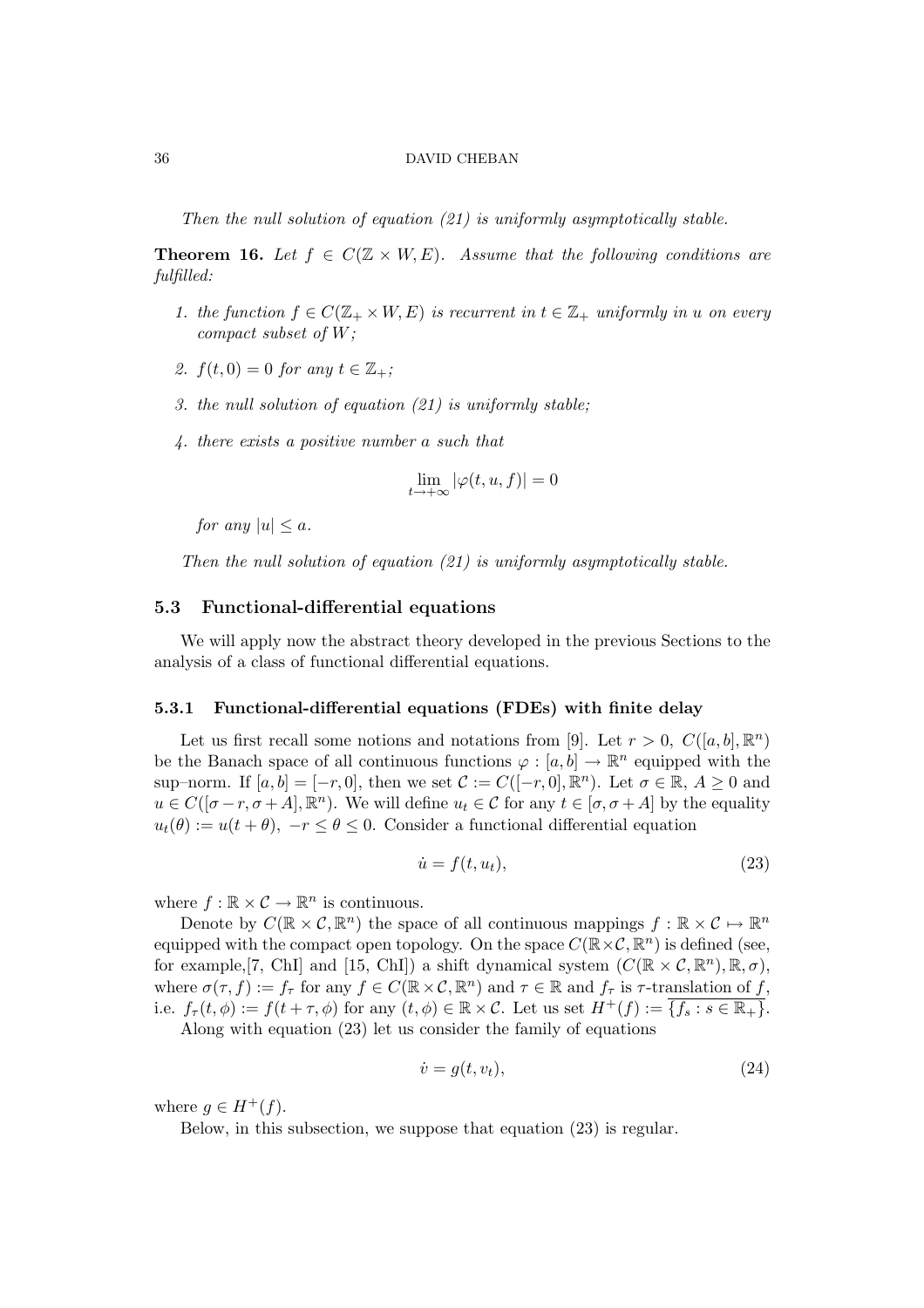Remark 14. 1. Denote by  $\tilde{\varphi}(t, u, f)$  the solution of equation (23) defined on  $\mathbb{R}_+$ (respectively, on  $\mathbb{R}$ ) with the initial condition  $\varphi(0, u, f) = u \in \mathcal{C}$ , i.e.  $\varphi(s, u, f)$  $= u(s)$  for any  $s \in [-r, 0]$ . By  $\varphi(t, u, f)$  we will denote below the trajectory of equation (23), corresponding to the solution  $\tilde{\varphi}(t, u, f)$ , i.e. the mapping from  $\mathbb{R}_+$ (respectively,  $\mathbb R$ ) into C, defined by  $\varphi(t, u, f)(s) := \tilde{\varphi}(t + s, u, f)$  for any  $t \in \mathbb R_+$ (respectively,  $t \in \mathbb{R}$ ) and  $s \in [-r, 0]$ .

2. Due to item 1. of this remark, below we will use the notions of "solution" and "trajectory" for equation (23) as synonymous concepts.

It is well known [5,14] that the mapping  $\varphi : \mathbb{R}_+ \times C \times H^+(f) \mapsto \mathbb{R}^n$  possesses the following properties:

1.  $\varphi(0, v, q) = v$  for any  $v \in \mathcal{C}$  and  $q \in H^+(f)$ ;

2. 
$$
\varphi(t+\tau, v, g) = \varphi(t, \varphi(\tau, v, g), \sigma(\tau, g))
$$
 for any  $t, \tau \in \mathbb{R}_+, v \in \mathcal{C}$  and  $g \in H^+(f)$ ;

3. the mapping  $\varphi$  is continuous.

Thus, a triplet  $\langle \mathcal{C}, \varphi,(H^+(f), \mathbb{R}_+, \sigma) \rangle$  is a cocycle which is associated to equation (23). Applying the results from Sections 3-4 we will obtain a series of results for functional differential equation (23). Below we formulate some of them.

**Lemma 6** (see [8]). Suppose that the following conditions hold:

- 1. the function  $f \in C(\mathbb{R} \times \mathcal{C}, \mathbb{R}^n)$  is regular;
- 2. the set  $H^+(f)$  is compact;
- 3. the function f is completely continuous, i.e. the set  $f(\mathbb{R}_+ \times A)$  is bounded for any bounded subset  $A \subseteq \mathcal{C}$ .

Then the cocycle  $\varphi$  associated with (23) is completely continuous, i.e. for any bounded subset  $A \subseteq W$  there exists a positive number  $l = l(A)$  such that the set  $\varphi(l, A, H^+(f))$  is relatively compact in C.

**Theorem 17.** Let  $f \in C(\mathbb{R} \times \mathcal{C}, \mathbb{R}^n)$ . Assume that the following conditions are fulfilled:

- 1. the function f is regular and completely continuous;
- 2. the set  $H^+(f)$  is compact;
- 3.  $f(t, 0) = 0$  for any  $t \in \mathbb{R}_+$ .

Then the null solution of equation (23) is globally asymptotically stable if and only if the following conditions hold:

a) for every  $a > 0$ 

$$
\lim_{t \to +\infty} \sup_{|v| \le a, g \in \Omega_f} |\varphi(t, v, g)| = 0;
$$
\n(25)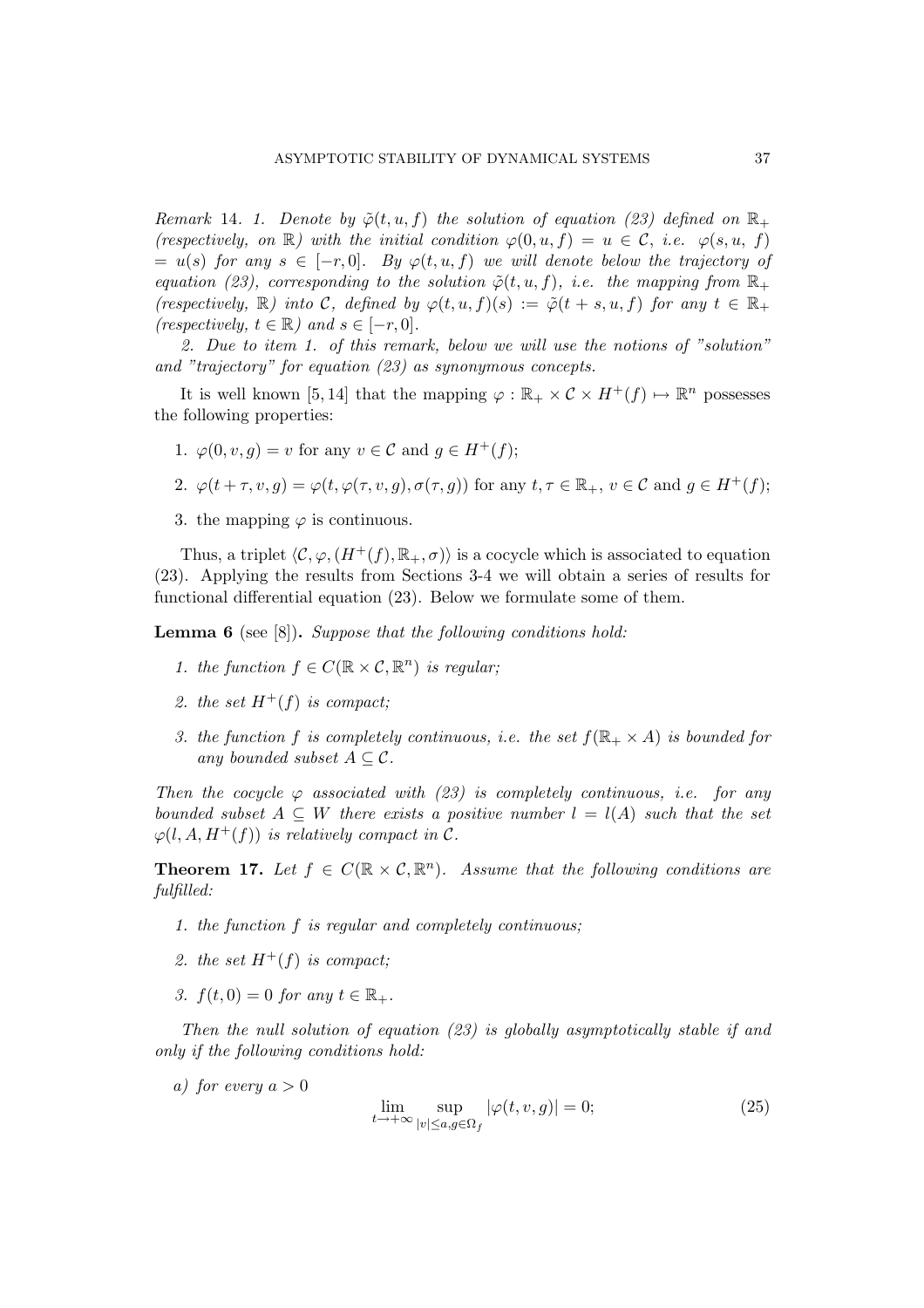b) for every  $v \in C$  and  $g \in H^+(f)$  the solution  $\varphi(t, v, g)$  of equation (24) is bounded on  $\mathbb{R}_+$ .

*Proof.* Consider the dynamical system  $(H^+(f), \mathbb{R}_+, \sigma)$ . Since the space  $H^+(f)$  is compact, then  $(H^+(f), \mathbb{R}_+, \sigma)$  is compactly dissipative and by Lemma 1 its Levinson center  $J_{H^+(f)}$  coincides with the  $\omega$ -limit set  $\Omega_f$  of f. Let  $Y := H^+(f)$  and  $(Y, \mathbb{R}_+, \sigma)$ be the shift dynamical system on Y. Denote  $X := \mathcal{C} \times Y$  and  $(X, \mathbb{R}_+, \pi)$  the skewproduct dynamical system generates by  $(Y, \mathbb{R}_+, \sigma)$  and cocycle  $\varphi$ . Now consider a NDS  $\langle (X, \mathbb{R}_+, \pi), (Y, \mathbb{R}_+, \pi), h \rangle$   $(h := pr_2)$  associated with equation (23). It is easy to verify that this NDS has the following properties:

- 1. the dynamical system  $(Y, \mathbb{R}_+, \sigma)$  is compact dissipative and its Levinson center  $J_Y$  coincides with  $\Omega_f$ ;
- 2. the null section  $\Theta$  of  $\langle (X, \mathbb{R}_+, \pi), (Y, \mathbb{R}_+, \pi), h \rangle$  coincides with  $\{0\} \times Y$ ;
- 3. Θ is a positively invariant subset of  $(X, \mathbb{R}_+, \pi);$
- 4. according to (25) the null section  $\tilde{\Theta}$  of NDS  $\langle (\tilde{X}, \mathbb{R}_+, \pi), (J_Y, \mathbb{R}_+, \sigma), h \rangle$  is uniformly attracting because  $|\pi(t,x)| = |\varphi(t,v,g)|$  for any  $t \in \mathbb{R}_+$  and  $x := (v, g) \in X;$
- 5. according to Lemma 6 the dynamical system  $(X, \mathbb{R}_+, \pi)$  is completely continuous;
- 6. every positive semi-trajectory  $\Sigma_x^+$  of the skew-product dynamical system  $(X,$  $\mathbb{R}_+$ ,  $\pi$ ) is relatively compact.

 $\Box$ 

Now to finish the proof it is sufficient to apply Corollary 3.

**Theorem 18.** Let  $f \in C(\mathbb{R} \times C, \mathbb{R}^n)$ . Assume that the following conditions are fulfilled:

- 1. the function f is regular and completely continuous;
- 2. the set  $H^+(f)$  is compact;
- 3.  $f(t, 0) = 0$  for any  $t \in \mathbb{R}_+$ .

Then the null solution of equation (23) is globally asymptotically stable if and only if the following conditions hold:

- a. for every  $g \in \Omega_f$  limiting equation (24) does not have nontrivial bounded on  $\mathbb R$ solutions;
- b. for every  $v \in \mathcal{C}$  and  $q \in H^+(f)$  the solution  $\varphi(t, v, q)$  of equation (24) is bounded on  $\mathbb{R}_+$ .

Proof. This statement follows from Corollary 2 and can be proved using the same arguments as in the proof of Theorem 17. $\Box$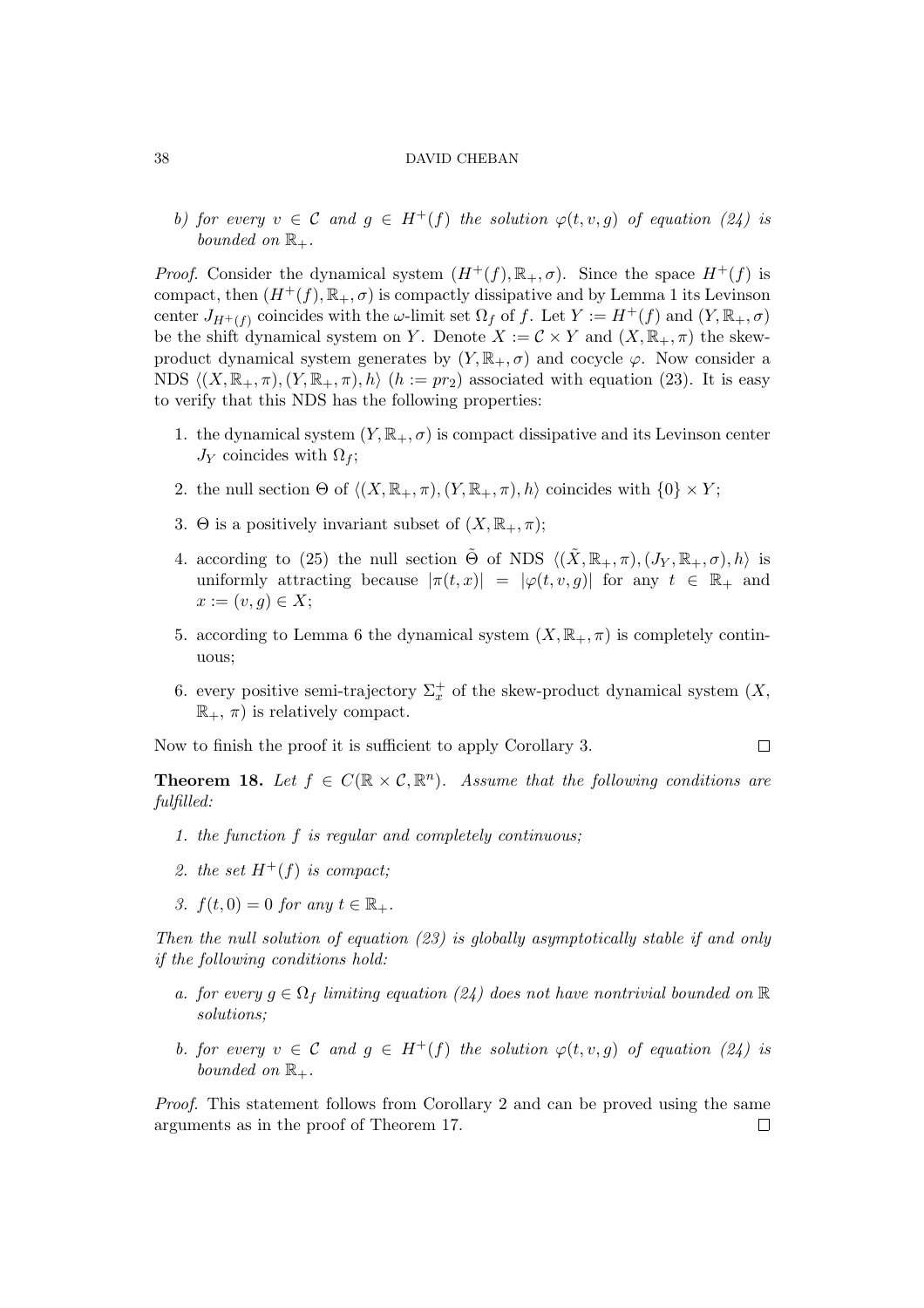Theorem 19. Suppose that the following conditions are fulfilled:

- 1. the function  $f \in C(\mathbb{R} \times \mathcal{C}, \mathcal{C})$  is recurrent in  $t \in \mathbb{R}$  uniformly in u on every compact subset of  $C$ ;
- 2.  $f(t, 0) = 0$  for any  $t \in \mathbb{R}_+$ ;
- 3. the function f is regular and completely continuous;
- 4. the null solution of equation (23) is uniformly stable;
- 5. there exists a positive number a such that

$$
\lim_{t\to +\infty}\sup_{|u|\leq a}|\varphi(t,u,f)|=0.
$$

Then the null solution of equation (23) is asymptotically stable.

Proof. This statement follows directly from Theorem 11 using the same arguments as in the proof of Theorem 17.  $\Box$ 

# 5.3.2 Neutral functional-differential equations

Now consider the neutral functional-differential equation

$$
\frac{d}{dt}Du_t = f(t, u_t),\tag{26}
$$

where  $f \in C(\mathbb{R} \times C, C)$  is a regular function and the operator  $D: C \mapsto \mathbb{R}^n$  is atomic at zero [9, p.67]. Like (23), equation (26) generates a NDS  $\langle (X, \mathbb{R}_+,\pi), (Y, \mathbb{R}_+,\sigma), h \rangle$ , where  $X := \mathcal{C} \times Y$ ,  $Y := H^+(f)$ , and  $\pi := (\varphi, \sigma)$ .

An operator  $D$  is said to be stable if the zero solution of difference equation  $Dy_t = 0$  is uniformly asymptotically stable (see, for example, [9, p.337]).

**Lemma 7.** Let  $H^+(f)$  be compact. If the function  $f \in C(\mathbb{R} \times \mathcal{C}, \mathbb{R}^n)$  is completely continuous, then the NDS  $(X, \mathbb{R}_+, \pi), (Y, \mathbb{R}, \sigma), h$  generated by equation (26) is asymptotically compact.

Proof. This statement can be proved by slight modification of the proof of Theorem 12.6.3 and Lemma 12.6.1 from [9, Ch.XII] and taking into account that  $Y = H^+(A)$  $\Box$ is compact.

Theorem 20. Suppose that the following conditions are fulfilled:

- 1. the function  $f \in C(\mathbb{R} \times \mathcal{C}, \mathcal{C})$  is recurrent in  $t \in \mathbb{R}$  uniformly in u on every compact subset of  $C$ ;
- 2.  $f(t, 0) = 0$  for any  $t \in \mathbb{R}_+$ ;
- 3. the function f is regular and completely continuous;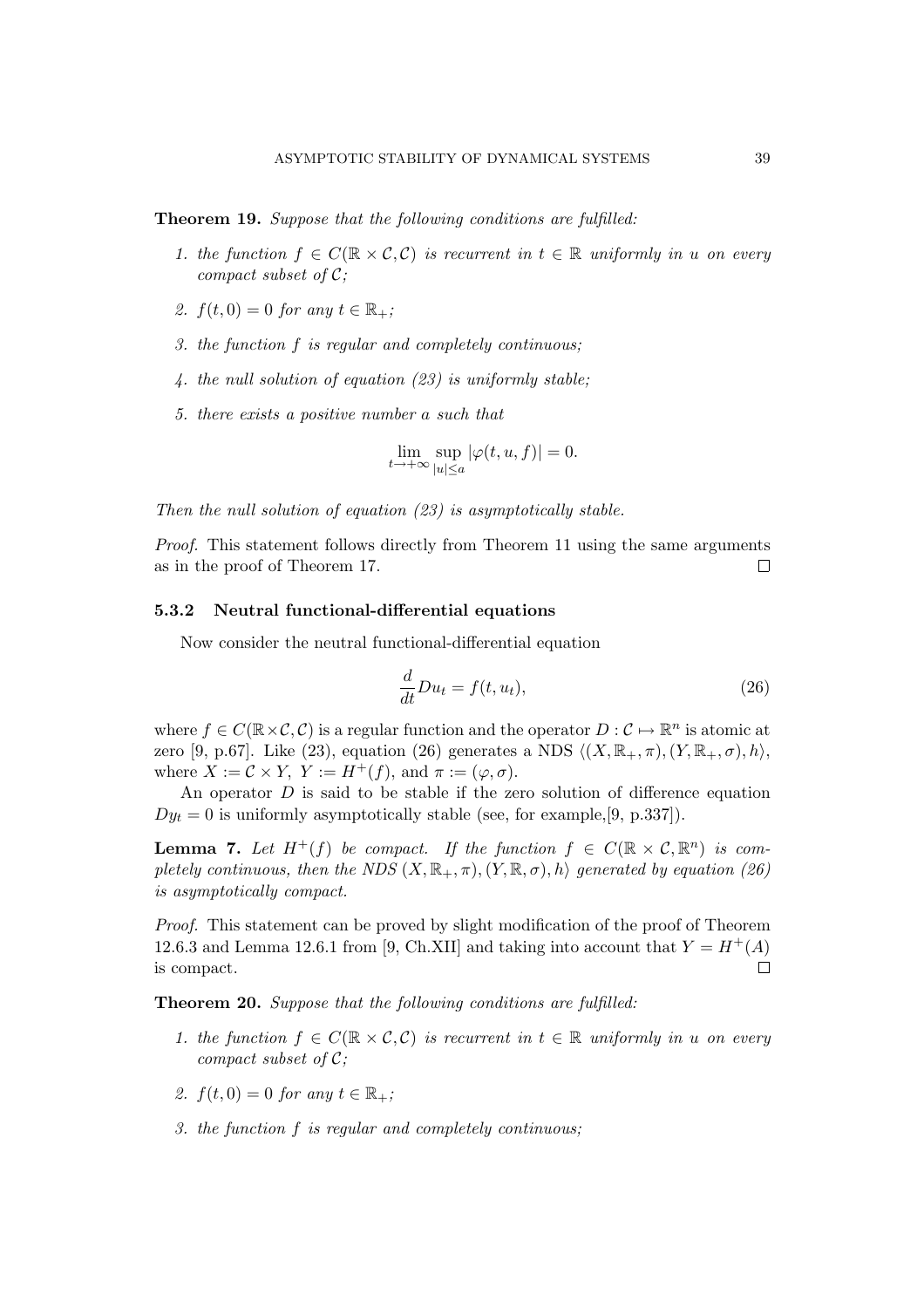- 4. the null solution of equation (26) is uniformly stable;
- 5. there exists a positive number a such that

$$
\lim_{t \to +\infty} |\varphi(t, u, f)| = 0 \tag{27}
$$

for any  $|u| \leq a$ .

Then the null solution of equation  $(26)$  is asymptotically stable, i.e., there exists a positive number  $\delta$  such that  $\lim_{t \to +\infty} |\varphi(t, v, g)| = 0$  for any  $|v| < \delta$  and  $g \in H^+(f)$ .

*Proof.* Let  $(X, \mathbb{R}_+, \pi), (Y, \mathbb{R}, \sigma), h$  be a NDS generated by equation (26). It is easy to check that under the conditions of Theorem 20 the following statements hold:

- 1. the dynamical system  $(Y, \mathbb{R}_+, \sigma)$  is compactly dissipative and its Levinson center  $J_Y$  coincides with  $Y = H^+(f) = \Omega_f$ ;
- 2. the null section  $\Theta$  of  $\langle (X, \mathbb{R}_+, \pi), (Y, \mathbb{R}_+, \pi), h \rangle$  coincides with  $\{0\} \times Y$ ;
- 3. Θ is a positively invariant subset of  $(X, \mathbb{R}_+, \pi);$
- 4. according to (27) we have  $B(0_f, a) \subset X_f^s$ , where  $0_f := (0, f)$ , 0 is the null element of C and  $B(x_0, a) := \{x \in \mathcal{C} : |x - x_0| < a\};$
- 5. according to Lemma 7 the dynamical system  $(X, \mathbb{R}_+, \pi)$  is asymptotically compact.

 $\Box$ Now to finish the proof of Theorem it is sufficient to apply Theorem 11.

# 5.4 Semi-linear parabolic equations

Let E be a Banach space, and let  $A: D(A) \to E$  be a linear closed operator with the dense domain  $D(A) \subseteq E$ .

An operator A is called [10] sectorial if for some  $\phi \in (0, \pi/2)$ , some  $M \geq 1$ , and some real a, the sector

$$
S_{a,\phi} := \{ \lambda : \phi \le |\arg(\lambda - a)| \le \pi, \lambda \ne a \}
$$

lies in the resolvent set  $\rho(A)$  and  $||(I\lambda - A)^{-1}|| \le M|\lambda - a|^{-1}$  for all  $\lambda \in S_{a,\varphi}$ .

If A is a sectorial operator, then there exists an  $a_1 \geq 0$  such that  $Re \sigma(A + a_1 I)$  $> 0$  ( $\sigma(A) := \mathbb{C} \setminus \rho(A)$ ). Let  $A_1 = A + a_1I$ . For  $0 < \alpha < 1$ , one defines the operator [10]

$$
A_1^{-\alpha} := \frac{\sin \pi \alpha}{\pi} \int\limits_0^{+\infty} \lambda^{-\alpha} (\lambda I + A_1)^{-1} d\lambda,
$$

which is linear, bounded, and one-to-one. Set  $E^{\alpha} := D(A_1^{\alpha})$ , and let us equip the space  $E^{\alpha}$  with the graph norm  $|x|_{\alpha} := |A_1^{\alpha}x|$   $(x \in E)$ ,  $E^0 := E$ , and  $E^1 := D(A)$ .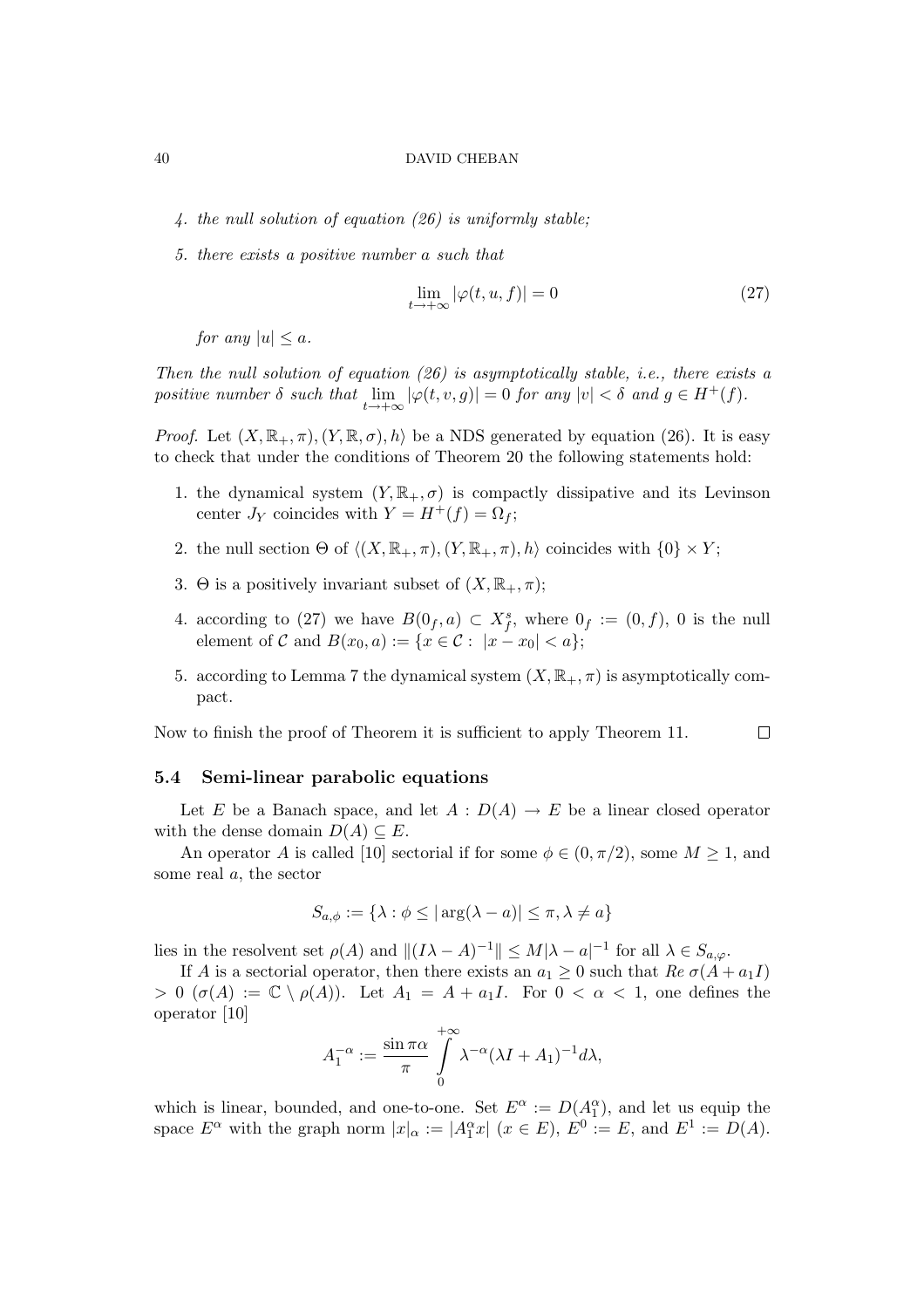Then  $E^{\alpha}$  is a Banach space with the norm  $|\cdot|_{\alpha}$  and is densely and continuously embedded in E.

Consider the differential equation

$$
x' + Ax = F(t, x),\tag{28}
$$

where  $F \in C(\mathbb{R} \times E^{\alpha}, E)$  and  $C(\mathbb{R} \times E^{\alpha}, E)$  is the space of all the continuous functions equipped with compact open topology.

Along with equation (28), consider the family of equations

$$
y' + Ay = G(t, y),\tag{29}
$$

where  $G \in H^+(F) := \overline{\{F_\tau : \tau \in \mathbb{R}_+\}}$ .

Recall that a function F is said to be regular if for every  $(v, G) \in E^{\alpha} \times H^+(F)$ equation (29) admits a unique solution [10, Ch.III]  $\varphi(t, v, G)$  with initial data  $\varphi(0, v, G) = v$  and the mapping  $\varphi : \mathbb{R}_+ \times E^{\alpha} \times H^+(F) \mapsto E^{\alpha}$  is continuous.

Regularity conditions for F are given in Theorems 3.3.3, 3.3.4, 3.3.6, and 3.4.1 in [10, Ch.III].

Assuming that  $F$  is regular, a non-autonomous dynamical system can be associated in a natural way with equation (28). Namely, we set  $Y := H^+(F)$  and by  $(Y, \mathbb{R}_+, \sigma)$  denote the dynamical system of translations on Y. Further, let  $X := E^{\alpha} \times Y$ , and let  $(X, \mathbb{R}_{+}, \pi)$  be the dynamical system on X defined by the relation  $\pi^{\tau}(v, G) = \langle \varphi(\tau, v, G), G_{\tau} \rangle$ . Finally, by setting  $h = pr_2 : X \to Y$ , we obtain the non-autonomous system  $\langle (X, \mathbb{R}_+, \pi), (Y, \mathbb{R}_+, \sigma), h \rangle$  determined by equation (28).

Applying results from Sections 3-4 we obtain a series of results for evolution equation (28). Now we will formulate some of them.

Recall that a function  $F \in C(\mathbb{R} \times E^{\alpha}, E)$  is said to be locally Hölder continuous in t and locally Lipschitz in x if for every  $(t_0, x_0) \in \mathbb{R} \times E^{\alpha}$  there exists a neighborhood  $V((t_0, x_0) \in V)$  and positive numbers L and  $\theta$  such that

$$
|F(t_1, x_1) - F(t_2, x_2)| \le L(|t_1 - t_2|^{\theta} + |x_1 - x_2|_{\alpha})
$$

for any  $(t_i, x_i) \in V$   $(i = 1, 2)$ .

Lemma 8. Suppose that the following conditions are fulfilled:

- 1. A is a sectorial operator;
- 2. the resolvent of operator A is compact;
- 3.  $0 \leq \alpha < 1$  and  $F \in C(\mathbb{R} \times E^{\alpha}, E)$ ;
- 4. the function  $F$  is locally Hölder continuous in t and locally Lipschitz in  $x$ .

Under the conditions listed above if the function F is regular and the set  $H^+(F)$ is compact, then the cocycle  $\varphi$  associated with equation (28) is completely continuous.

Proof. This statement can be proved with the slight modification of the proof of Theorem 3.3.6 [10, Ch.III]. $\Box$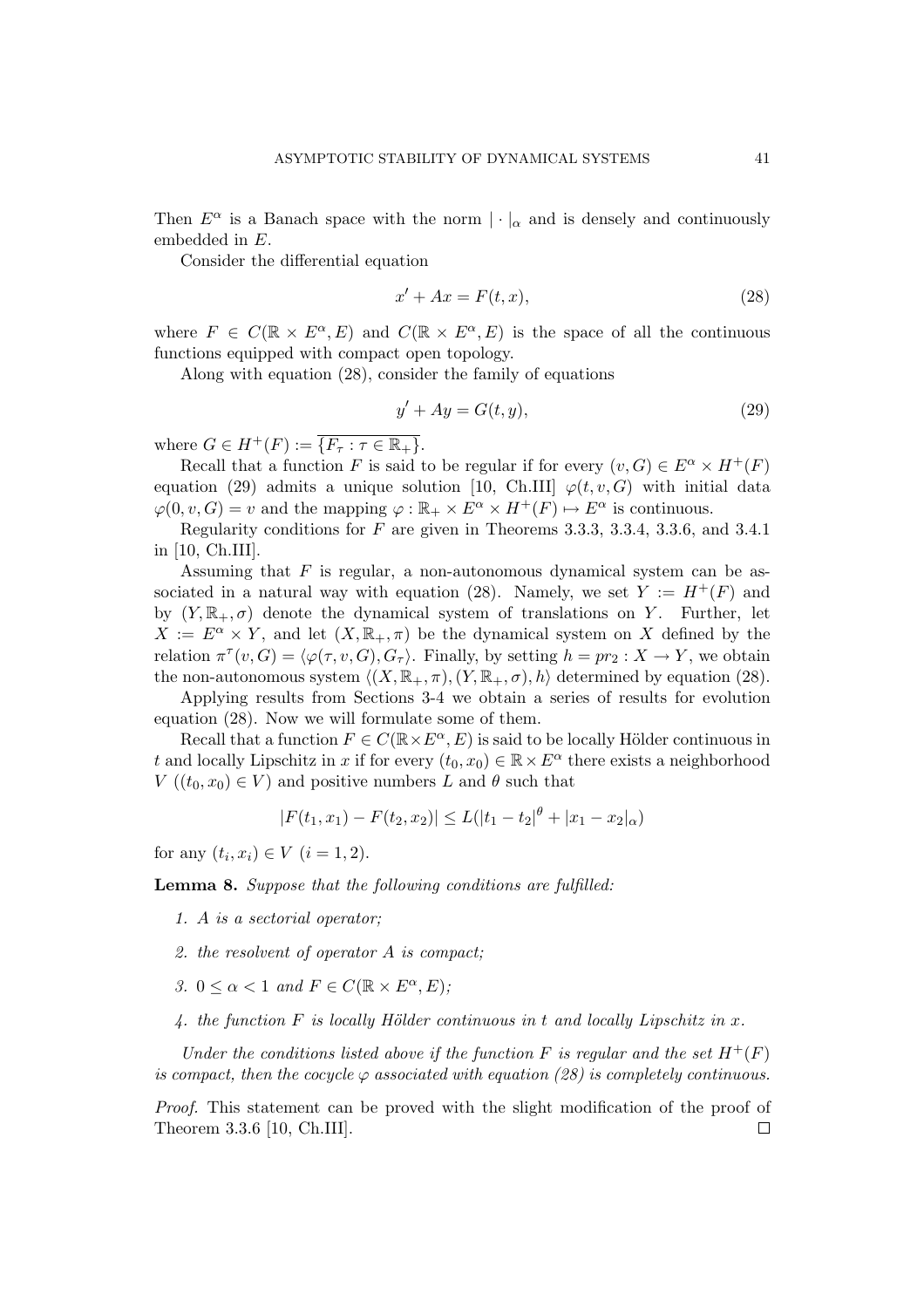Theorem 21. Assume that the following conditions are fulfilled:

- 1. the function  $F$  is regular;
- 2. the set  $H^+(F)$  is compact:
- 3.  $F(t, 0) = 0$  for any  $t \in \mathbb{R}_+$ ;
- 4.  $0 \leq \alpha < 1$  and  $F \in C(\mathbb{R} \times E^{\alpha}, E)$ ;
- 5. the function  $F$  is locally Hölder continuous in t and locally Lipschitz in  $x$ .

Then the null solution of equation (28) is globally asymptotically stable if and only if the following conditions hold:



$$
\lim_{t \to +\infty} \sup_{|v| \le a, g \in \Omega_f} |\varphi(t, v, G)| = 0
$$

for every  $a > 0$ :

2. for every  $v \in E^{\alpha}$  and  $G \in H^+(F)$  the solution  $\varphi(t, v, G)$  of equation (28) is bounded on  $\mathbb{R}_+$ .

*Proof.* Consider the dynamical system  $(H^+(F), \mathbb{R}_+, \sigma)$ . Since the space  $H^+(F)$ is compact, then  $(H^+(f), \mathbb{R}_+, \sigma)$  is compactly dissipative and its Levinson center  $J_{H^+(F)}$  coincides with the  $\omega$ -limit set  $\Omega_F$  of F. Let  $Y := H^+(F)$  and  $(Y, \mathbb{R}_+, \sigma)$ be the shift dynamical system on Y. Denote by  $X := E^{\alpha} \times Y$  and  $(X, \mathbb{R}_{+}, \pi)$  the skew-product dynamical system generated by  $(Y, \mathbb{R}_+, \sigma)$  and cocycle  $\varphi$ . Consider a non-autonomous dynamical system  $\langle (X, \mathbb{R}_+, \pi), (Y, \mathbb{R}_+, \pi), h \rangle$  (h := pr<sub>2</sub>) associated with equation (28). It is easy to verify that for this NDS the following properties hold:

- 1. the dynamical system  $(Y, \mathbb{R}_+, \sigma)$  is compactly dissipative and by Lemma 1 its Levinson center  $J_Y$  coincides with  $\Omega_F$ ;
- 2. the null section  $\Theta$  of  $\langle (X, \mathbb{R}_+, \pi), (Y, \mathbb{R}_+, \pi), h \rangle$  coincides with  $\{0\} \times Y$ ;
- 3. Θ is a positively invariant subset of  $(X, \mathbb{R}_+, \pi);$
- 4. according to (30) the null section  $\tilde{\Theta}$  of NDS  $\langle (\tilde{X}, \mathbb{R}_+, \pi), (J_Y, \mathbb{R}_+, \sigma), h \rangle$  is uniformly attracting because  $|\pi(t,x)| = |\varphi(t,v,g)|$  for any  $t \in \mathbb{R}_+$  and  $x := (v, g) \in X;$
- 5. by Lemma 8 the cocycle  $\varphi$  (and, consequently, the skew-product dynamical system  $(X, \mathbb{R}_+, \pi)$  too) is completely continuous;
- 6. every positive semi-trajectory  $\Sigma_x^+$  of the skew-product dynamical system  $(X, \mathbb{R})$  $\mathbb{R}_+$ ,  $\pi$ ) is relatively compact.

Now to finish the proof it is sufficient to apply Theorem 8.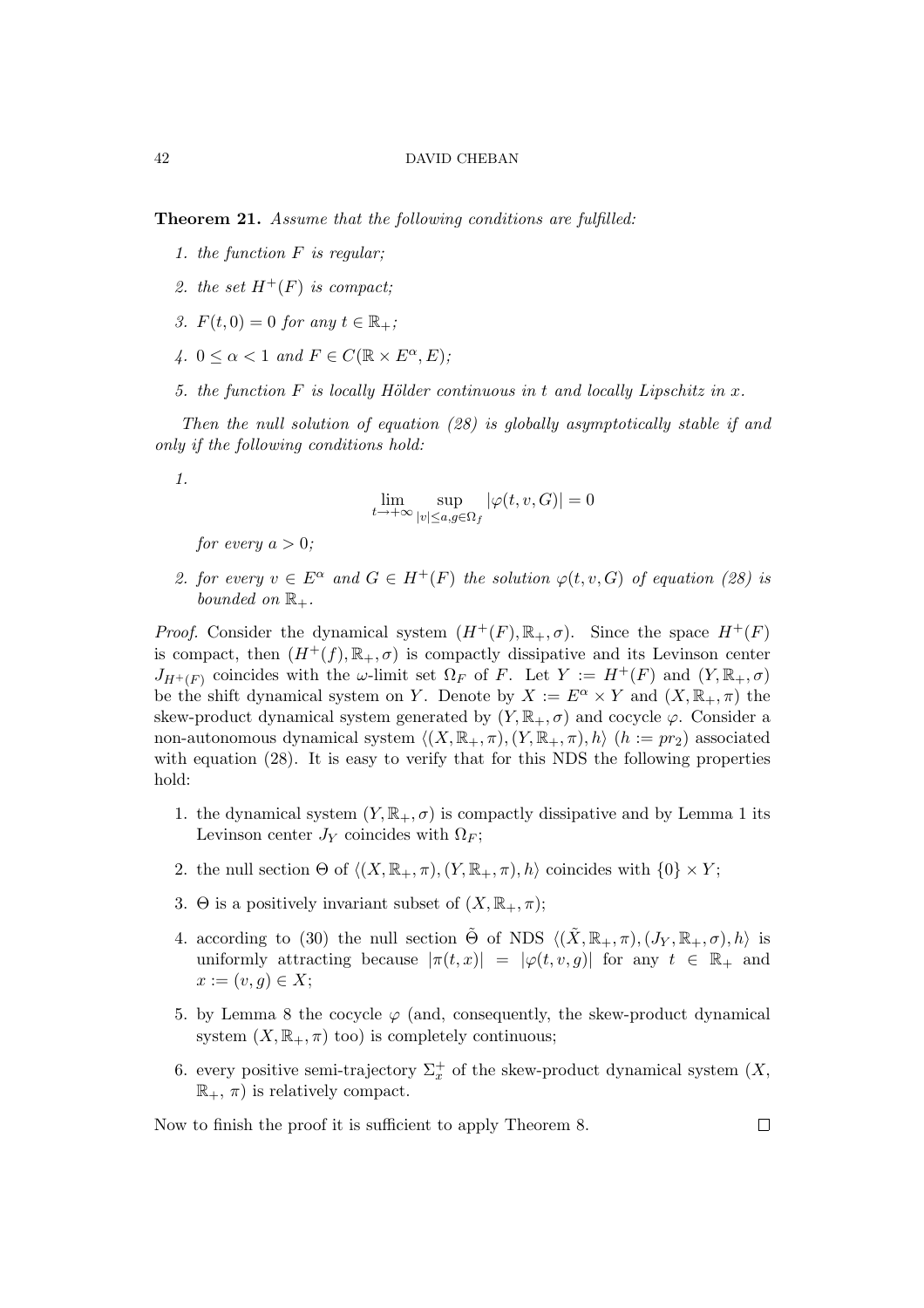Theorem 22. Assume that the following conditions are fulfilled:

- 1. the function  $F$  is regular;
- 2. the set  $H^+(F)$  is compact;
- 3.  $F(t, 0) = 0$  for any  $t \in \mathbb{R}_+$ ;
- 4.  $0 \leq \alpha < 1$  and  $F \in C(\mathbb{R} \times E^{\alpha}, E)$ ;
- 5. the function F is locally Hölder continuous in t and locally Lipschitz in x.

Then the null solution of equation (28) is globally asymptotically stable if and only if the following conditions hold:

- a. for every  $G \in \Omega_F$  limiting equation (29) does not have nontrivial bounded on R solutions;
- b. for every  $v \in \mathcal{C}$  and  $G \in H^+(F)$  the solution  $\varphi(t, v, q)$  of equation (29) is bounded on  $\mathbb{R}_+$ .

Proof. This statement can be proved using the same arguments as in the proof of Theorem 21 plus applying Corollary 2.  $\Box$ 

Theorem 23. Suppose that the following conditions are fulfilled:

- 1.  $0 \leq \alpha < 1$  and  $F \in C(\mathbb{R} \times E^{\alpha}, X)$ ;
- 2. the function F is locally Hölder continuous in t and locally Lipschitz in  $x$ ;
- 3. the function F is recurrent in  $t \in \mathbb{R}$  uniformly in u on every compact subset of  $W \subseteq E^{\alpha}$ ;
- 4.  $F(t, 0) = 0$  for any  $t \in \mathbb{R}_+$ ;
- 5. the function F is regular;
- 6. the null solution of equation (28) is uniformly stable;
- 7. there exists a positive number a such that

$$
\lim_{t \to +\infty} |\varphi(t, u, F)| = 0
$$

for any  $|u| \leq a$ .

Then the null solution of equation (28) is asymptotically stable.

Proof. This statement follows directly from Theorem 11 using the same arguments as in the proof of Theorem 21. $\Box$